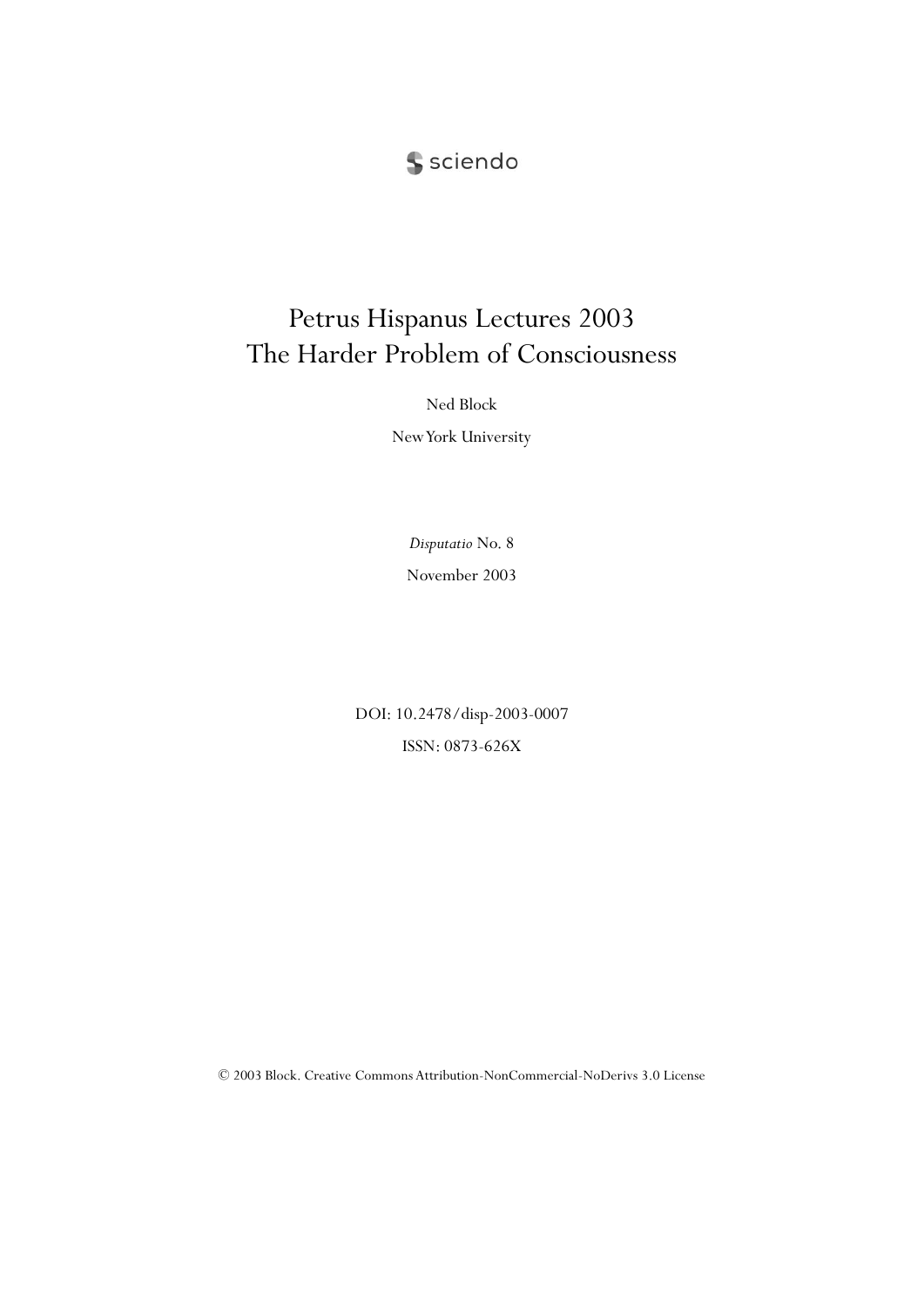Disputatio 15, November 2003

# *Petrus Hispanus Lectures 2003*

# The harder problem of consciousness<sup>1</sup>

**Ned Block** New York University

### I. The hard problem

T. H. Huxley famously said 'How it is that anything so remarkable as a state of consciousness comes about as a result of irritating nervous tissue, is just as unaccountable as the appearance of Djin when Aladdin rubbed his lamp.'<sup>2</sup> We do not see how to explain a state of consciousness in terms of its neurological basis. This is the Hard Problem of Consciousness.<sup>3</sup>

The aim of this paper is to present another problem of consciousness. The Harder Problem as I will call it is more epistemological than the

<sup>1</sup> This is a longer version of a paper by the same name that appeared in *The Journal of Philosophy,* XCIX, 8, August 2002, 391-425.

<sup>2</sup> T. H. Huxley, *Lessons in Elementary Physiology*. London: Macmillan, 1986, p.193; See Güven Güzeldere, 1997 'The Many Faces of Consciousness: A Field Guide' in Ned Block, Owen Flanagan and Güven Güzeldere, *The Nature of Consciousness: Philosophical Debates*, Cambridge: MIT Press, 1997, 1-67, footnote 6.

<sup>3</sup> See Thomas Nagel ('What is it like to be a bat?' *Philosophical Review* 83: 435-450, 1974). Joe Levine introduced the 'explanatory gap' terminology (Joe Levine, 'Materialism and qualia: the explanatory gap,' *Pacific Philosophical Quarterly* 64, 1983: 354-361) to be used later. David Chalmers and Galen Strawson distinguished between the hard problem and various 'easy problems' of how consciousness functions (David Chalmers, *The Conscious Mind*. New York: Oxford University Press, 1996, pp xxii-xxiii. Galen Strawson, *Mental Reality*. Cambridge: MIT Press, 1994, pp. 93-96).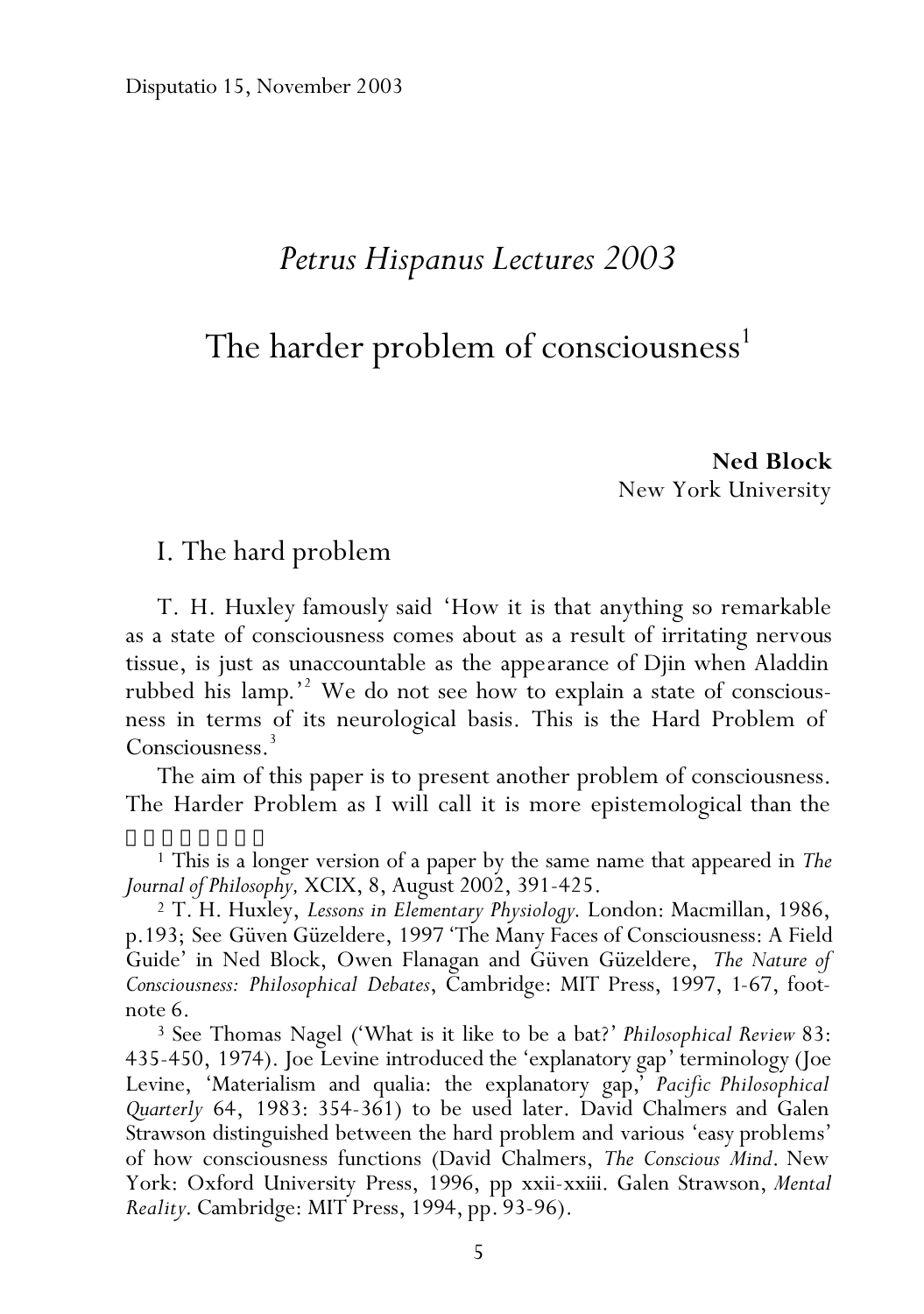Hard Problem. A second difference: the Hard Problem could arise for someone who has no conception of another person, whereas the Harder Problem is tied closely to the problem of other minds. Finally, the Harder Problem reveals an epistemic tension or at least discomfort in our ordinary conception of consciousness that is not suggested by the Hard Problem, and so in one respect it is harder. Perhaps the Harder Problem includes the Hard Problem and is best thought of as an epistemic add-on to it. Or perhaps they are in some other way facets of a single problem. Then my point is that this single problem breaks into two parts, one of which is more epistemic, involves other minds, and involves an epistemic discomfort.

# II. Preliminaries

I believe that the major ontological disputes about the nature of consciousness rest on an opposition between two perspectives:

- Deflationism about consciousness, in which a priori or at least armchair analyses of consciousness (or at least armchair sufficient conditions) are given in non-phenomenal terms, most prominently in terms of representation, thought or function.
- Phenomenal realism, which consists in the denial of deflationism plus the claim that consciousness is something real. Phenomenal realism is metaphysical realism about consciousness and thus allows the possibility that there may be facts about the distribution of consciousness that are not accessible to us even though the relevant functional, cognitive and representational facts are accessible. Phenomenal realism is based on one's first person grasp of consciousness. An opponent might prefer to call phenomenal realism 'inflationism,' but I reject the suggestion of something bloated.

In its most straightforward version, deflationism is a thesis of a priori conceptual analysis, most prominently analysis of mental terms in functional terms. As David Lewis, a well known deflationist noted<sup>4</sup>, this view is the heir of logical behaviorism. Phenomenal realism rejects these armchair philosophical reductive analyses. But phenomenal realists have no brief against *scientific* reduction of consciousness. Of course,

<sup>4</sup> David Lewis, 'An Argument for the Identity Theory,' *Journal of Philosophy*  63, 1966: 17-25.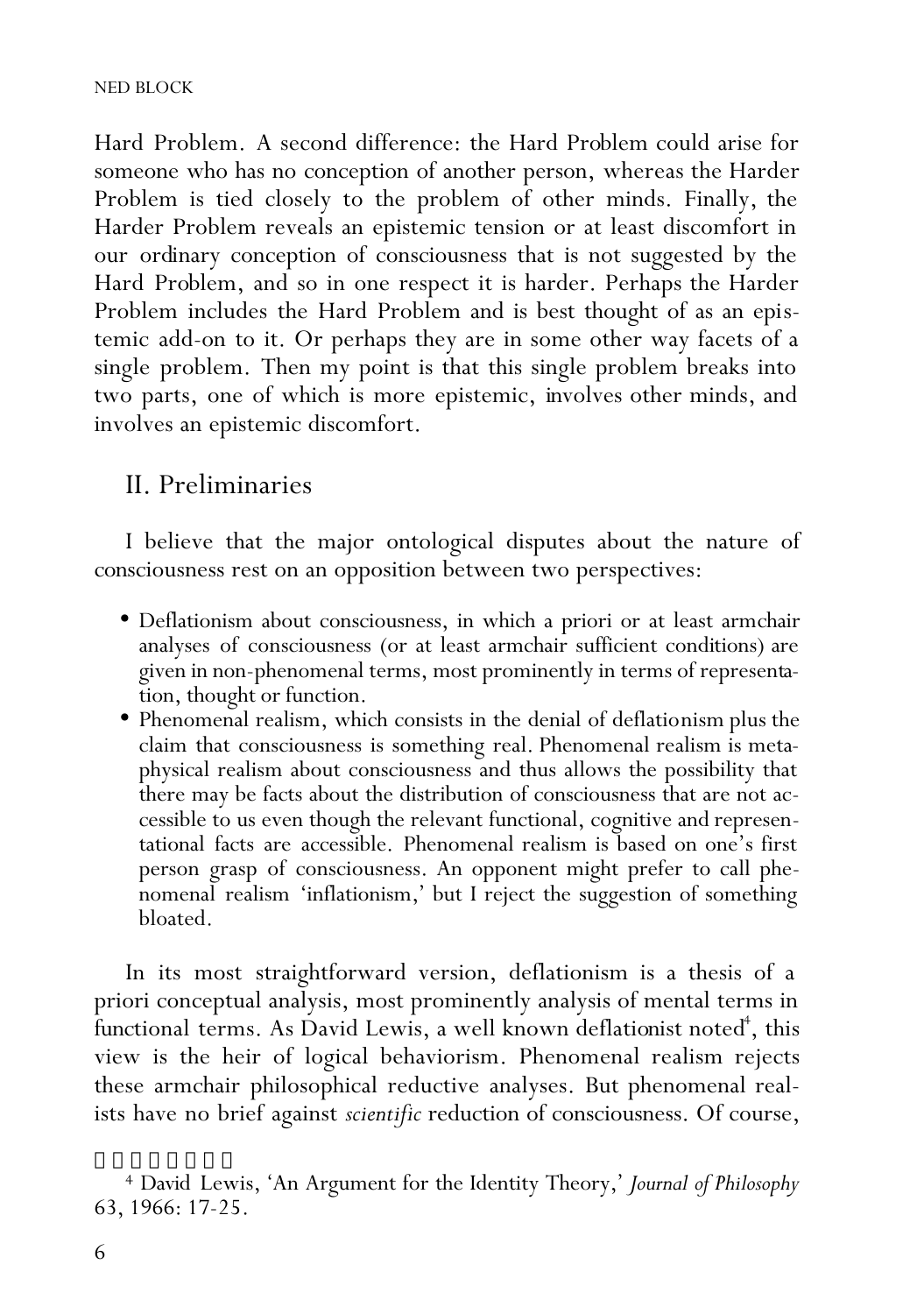there is no sharp line here, and since the distinction is epistemic, one and the same metaphysical thesis could be held both as a philosophical reductionist and as a scientific reductionist thesis.<sup>5</sup>

I apologize for all the 'isms' (deflationism, phenomenal realism and one more to come), but they are unavoidable since the point of this paper is that there is a tension between two of them. The tension is between phenomenal realism ('inflationism') and (scientific) naturalism, the epistemological perspective according to which the default view is that consciousness has a scientific nature — where this is taken to include the idea that conscious similarities have scientific natures. (A view on a given subject is the default if it is the only one for which background considerations give rational ground for tentative belief.) This paper argues for a conditional in which specifications of phenomenal realism and scientific naturalism (and a few other relatively uncontroversial items — including, notably, a rejection of a skeptical perspective) appear on the left hand side. On the right hand side we have a specification of the epistemic tension which I mentioned. Deflationists who accept the argument may opt for modus tollens, giving them a reason to reject phenomenal realism. Phenomenal realist naturalists may want to weaken their commitment to naturalism or to phenomenal realism. To put the point without explicit 'isms': Many of us are committed to the idea that consciousness is both real and can be assumed to have a scientific nature, but it turns out that these commitments do not fit together comfortably.

Modern phenomenal realism has often been strongly naturalistic (e.g. Levine, Loar, McGinn, Peacocke, Perry, Shoemaker, Searle and myself). Dennett has often accused phenomenal realists of closet dual-

<sup>5</sup> Deflationism with respect to truth is the view that the utility of the concept of truth can be explained disquotationally and that there can be no scientific reduction of truth. (Paul Horwich, *Truth,* Blackwell: Oxford, 1990. Second edition 1998, Oxford University Press: Oxford; Hartry Field, 'Deflationist Views of Meaning and Content,' *Mind* 103, 1994: 249-285.) Deflationism with respect to consciousness in its most influential form is, confusingly, a kind of reductionism — albeit armchair reductionism rather than substantive scientific reductionism — and thus the terminology I am following can be misleading. I may have introduced this confusing terminology (in my 1992 reply to Dennett and Kinsbourne, reprinted in Block, Flanagan and Güzeldere, op. cit., p. 177; and also in my review of Dennett in *Journal of Philosophy*, pp. 181-93, 1993).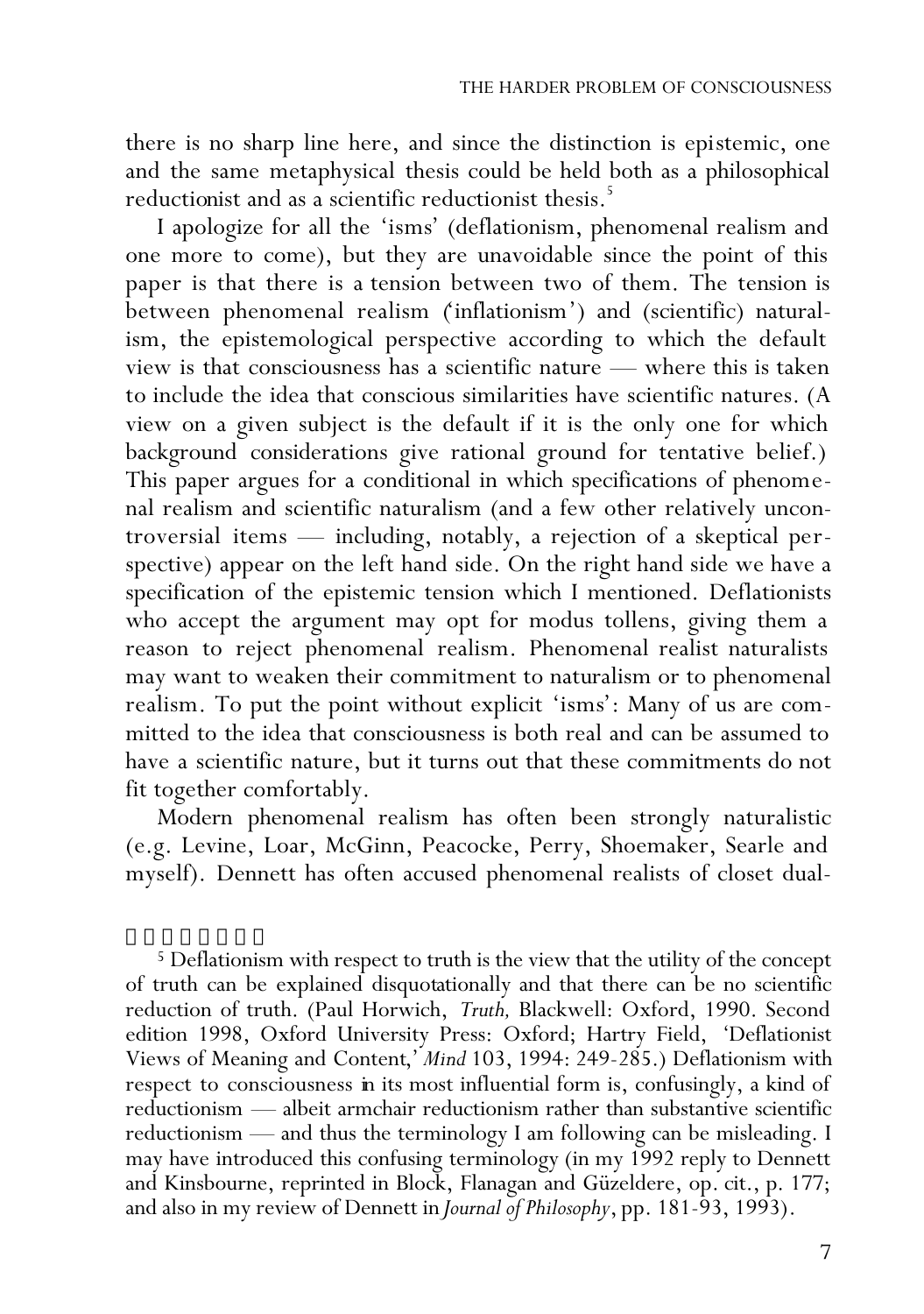ism. Rey has argued that the concept of consciousness is incoherent.<sup>6</sup> The upshot of this paper is that there is a grain of truth in these accusations.

Before I go on, I must make a terminological comment. Imagine two persons both of whom are in pain, but only one of whom is introspecting his pain state and is in that sense conscious of it. One could say that only one of the two has a *conscious* pain. This is *not* the sense of 'conscious' used here. In the sense of 'conscious' used here, just in virtue of *having* pain, *both* have conscious states. To avoid verbal disputes, we could call the sense of 'consciousness' used here *phenomenality.* Pains are intrinsically phenomenal and *in that sense* are intrinsically conscious. In that sense — but not in some other senses — there cannot be an unconscious pain.

The plan of the paper is this: first I will briefly characterize the Hard Problem, mainly in order to distinguish it from the Harder Problem. I will argue that the Hard Problem can be dissolved only to reappear in a somewhat different form, but that in this different form we can see a glimmer of hope for how a solution might one day be found. I will then move on to the Harder Problem, its significance and a comparison between the Hard and Harder Problems. I will conclude with some reflections on what options there are for the naturalistic phenomenal realist.

# III. Mind-body identity and the apparent dissolution of the hard problem

The Hard Problem is one of explaining why the neural basis of a phenomenal quality is the neural basis of *that* phenomenal quality rather than another phenomenal quality or no phenomenal quality at all. In

<sup>6</sup> Georges Rey, 'A reason for doubting the existence of consciousness.' In *Consciousness and Self-Regulation*, vol 3. R. Davidson, G. Schwartz, D. Shapiro (eds.) Plenum, 1983, 1-39. In previous publications ('On a Confusion about a Function of Consciousness,' *The Behavioral and Brain Sciences* 18, 2, 1995, 227- 247), I have argued that Rey's alleged incoherence derives from his failure to distinguish between phenomenal consciousness and other forms of consciousness (what I call access consciousness and reflexive consciousness). The incoherence that is the subject of this paper, by contrast, is an incoherence in phenomenal consciousness itself.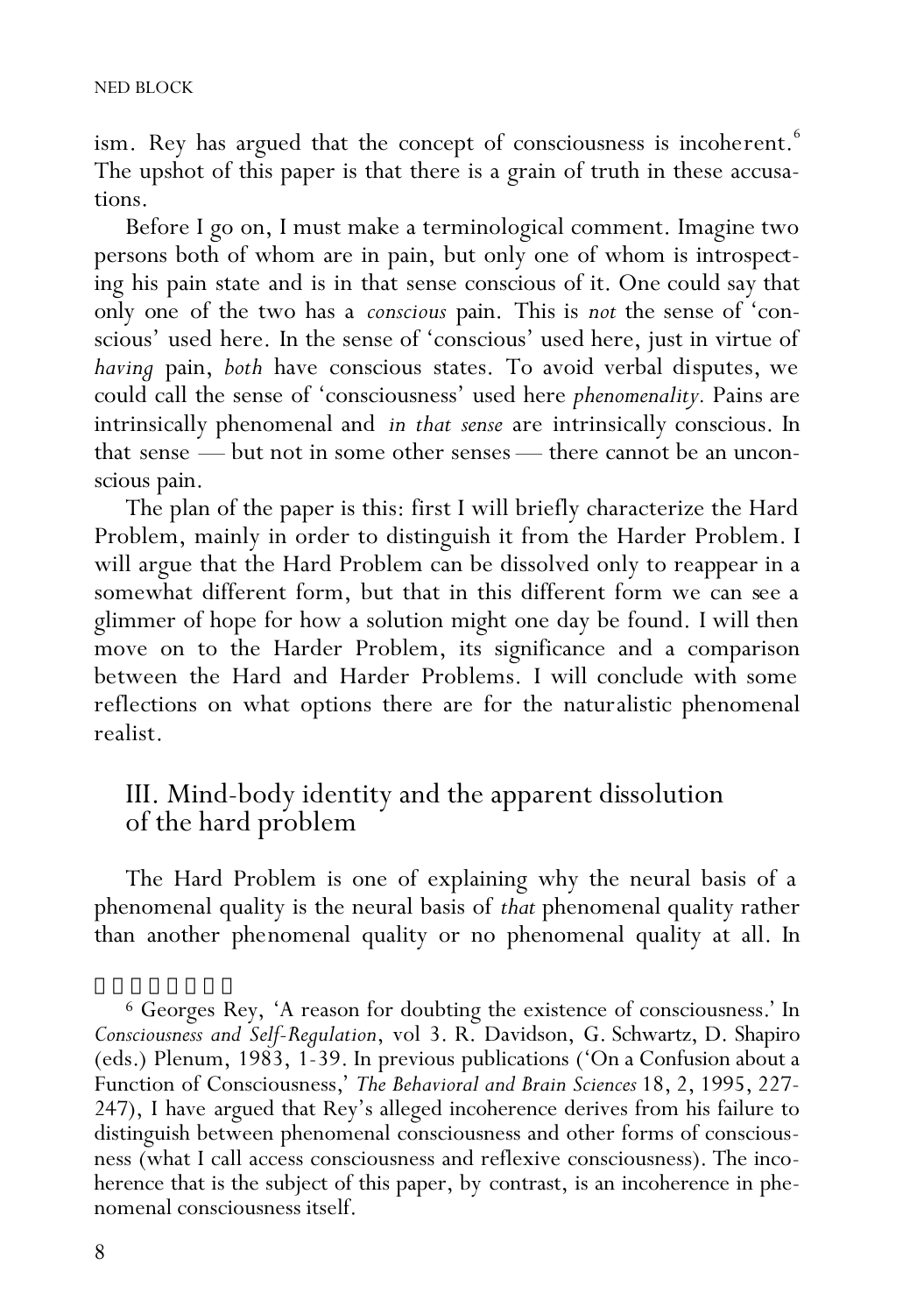other terms, there is an explanatory gap between the neural basis of a phenomenal quality and the phenomenal quality itself. Suppose (to replace the neurologically ridiculous example of c-fibers that is often used by philosophers with a view proposed as a theory of visual experience by Crick and Koch<sup>7</sup>) that cortico-thalamic oscillation (of a certain sort) is the neural basis of an experience with phenomenal quality Q. Now there is a simple (over-simple) physicalist dissolution to the Hard Problem that is based on mind-body identity: Phenomenal quality  $Q =$ cortico thalamic oscillation (of a certain sort). Here's a statement of the solution:

The Hard Problem is illusory. One might as well ask why H2O is the chemical basis of water rather than gasoline or nothing at all.Just as water *is* its chemical basis, so Q just is its neural basis (cortico-thalamic oscillation), and that shows the original question is wrongheaded

I think there is something right about this answer but it is nonetheless unsatisfactory. What is right about it is that if  $Q =$  cortico-thalamic oscillation, that identity itself, like all genuine identities, is inexplicable.<sup>8</sup> What is wrong about it is that we are in a completely different epistemic position with respect to such a mind-body identity claim than we are with respect to 'water =  $H_2O$ .' The claim that Q is identical to cortico-thalamic oscillation is just as puzzling — maybe more puzzling — than the claim that the physical basis of  $\breve{\mathrm{Q}}$  is cortico-thalamic oscillation. We have no idea how it could be that one property could be identical both to Q and cortico-thalamic oscillation. How could one property be both subjective and objective? Although no one can explain

<sup>7</sup> Francis Crick and Christof Koch, 'Towards a neurobiological theory of consciousness.' *Seminars in the Neurosciences* 2, 1990: 263-275.

<sup>8</sup> We can reasonably wonder how it is that Mark Twain and Samuel Clemens married women with the same name, lived in the same city, etc. But we cannot reasonably wonder how it is that Mark Twain *is* Samuel Clemens. Imagine two groups of historians in the distant future finding a correlation between events in the life of Clemens and Twain. The identity explains such correlations, but it cannot itself be questioned. This point is made in Ned Block, 'Reductionism,' *Encyclopedia of Bioethics*, Macmillan, 1978, 1419-1424. See also Ned Block and Robert Stalnaker, 'Conceptual Analysis and the Explanatory Gap,' *The Philosophical Review,* January, 1999; and David Papineau, 'Consciousness, Physicalism and the Antipathetic Fallacy,' *Australasian Journal of Philosophy*, 1993. For a statement of a contrary view, see Chalmers, op.cit.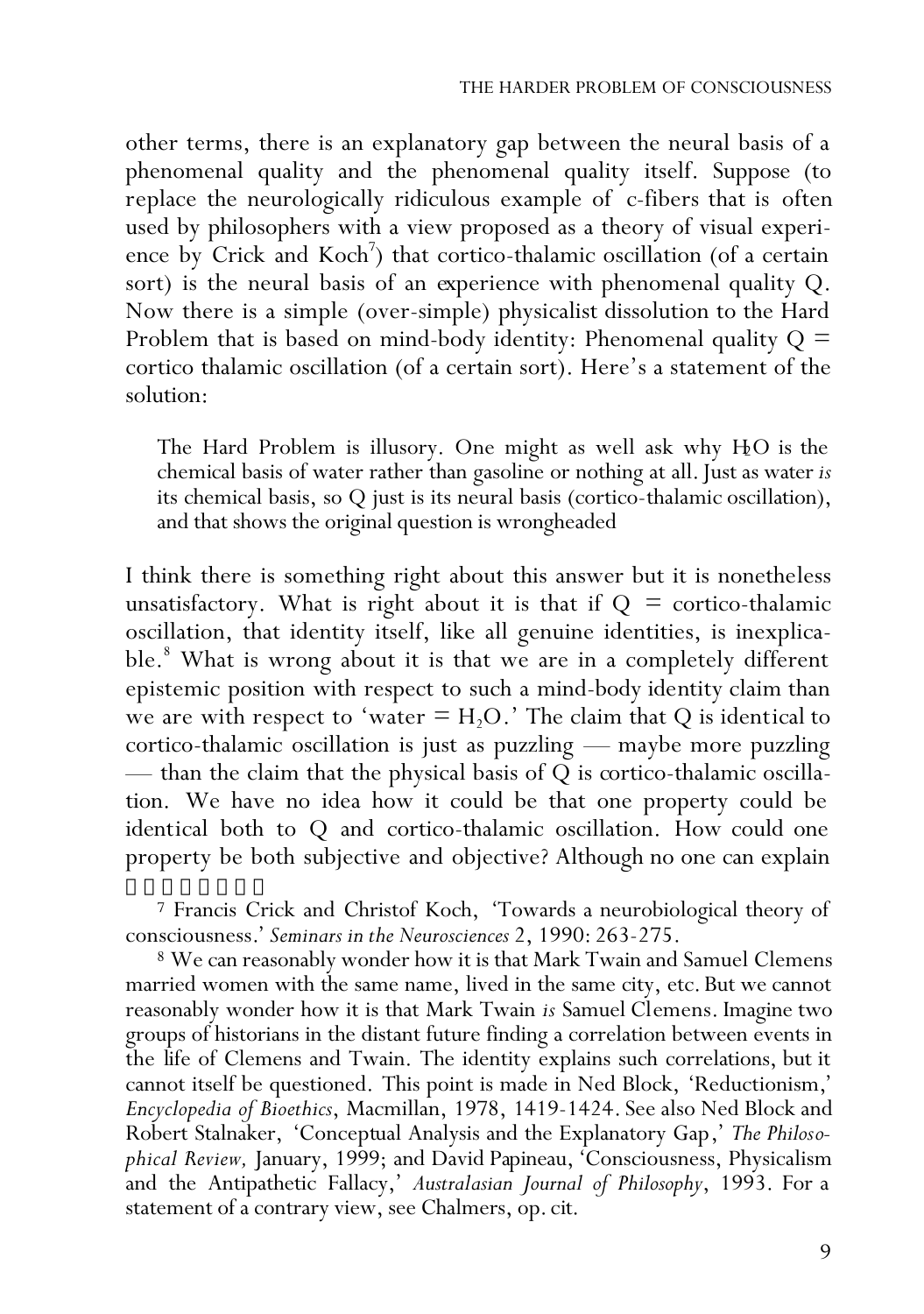an identity, we can remove puzzlement by explaining how an identity can be true, most obviously, how it is that the two concepts involved can pick out the same thing. This is what we need in the case of subjective/objective identities such as the putative identity that  $Q =$  corticothalamic oscillation.

Joe Levine<sup>9</sup> argues that there are two kinds of identities, those like 'water =  $H_2O'$  which do not admit of explanation and those like 'the sensation of orange  $=$  cortico-thalamic oscillation' which are 'gappy identities' which do allow explanation. He argues that the 'left hand' mode of presentation of the latter is more substantive than those of the former. The idea is supposed to be that descriptive modes of presentation are 'pointers we aim at our internal states with very little substantive conception of what sort of thing we are pointing at — demonstrative arrows shot blindly that refer to whatever they hit.' By contrast, according to Levine, phenomenal modes of presentation really do give us a substantive idea of what they refer to, not a 'whatever they hit' idea. However, even if we accept this distinction, it will not serve to explain the 'gappiness' of mind-body identities. Consider that the mode of presentation of a sensation of a color can be the same as that of the color itself. Consider the identity 'Orange = yellowish red.' Both modes of presentation involved in this identity can be as substantive as those in the putatively 'gappy' identity just mentioned, yet this one is not 'gappy' even if some others are. To get an identity in which only one side is substantive, and is so a better analogy to the mind-body case, consider an assertion of 'orange  $=$  yellowish red' in which the left hand concept is phenomenal but the right hand concept is discursive.

# IV. How to approach the hard problem

The standard arguments against physicalism (most recently by Jackson, Kripke and Chalmers) make it difficult to understand how mindbody identity could be true, so explaining how it could be true requires undermining those arguments. I will not attempt such a large task here, especially since the role of the discussion of the Hard Problem in this paper is mainly to contrast it with the Harder Problem to come. So I will limit my efforts in this direction to a brief discussion of Jackson's

<sup>9</sup> *Purple Haze*, Oxford: OUP, 2001.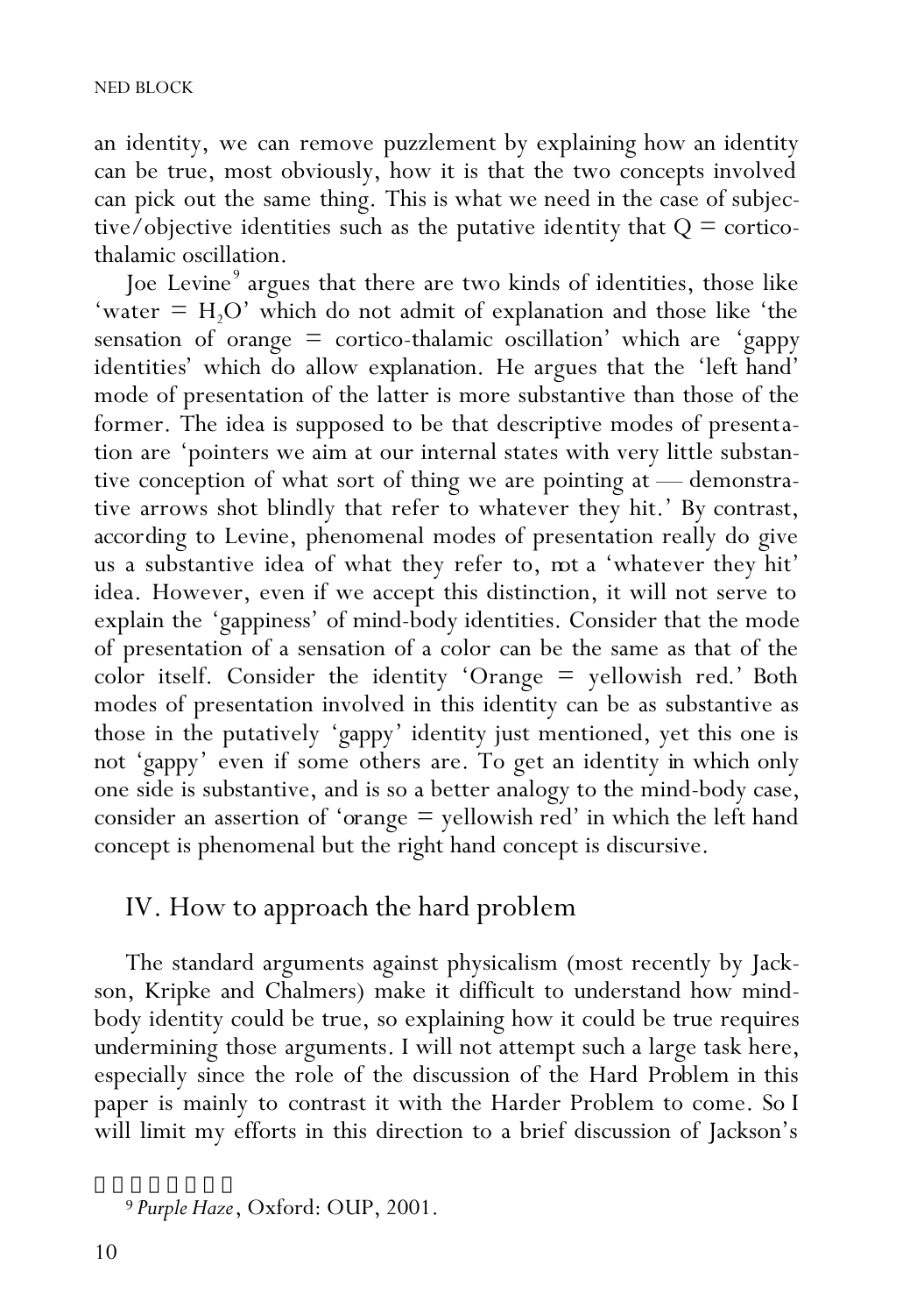famous 'knowledge' argument. I discuss this argument not because I think it is the most challenging argument against mind-body identity but rather because it motivates an apparatus which gives us some insight into what makes the Hard Problem hard. Jackson imagined a neuroscientist of the distant future (Mary) who is raised in a black and white room and who knows everything physical and functional that there is to know about color and the experience of it. But when she steps outside the room for the first time, she learns what it is like to see red. Jackson argued that since the physical and functional facts do not encompass the new fact that Mary learns, dualism is true.

The key to what is wrong with Jackson's argument (and to removing one kind of puzzlement about how a subjective property could be identical to an objective property) is the concept/property distinction.<sup>10</sup> Any account of this distinction as it applies to phenomenal concepts is bound to be controversial. I will use one such account without defending it, but nothing in the rest of the paper will be based on this account.

The expressions 'this sudden involuntary muscle contraction' and 'this [experience] thing in my leg' are two expressions that pick out the cramp I am now having in my leg. (These are versions of examples from Loar, op. cit.) In 'this [experience] thing in my leg,' attention to an experience of the cramp functions so as to pick out the referent, the cramp. (That is the meaning of the bracket notation. The 'this' in 'this [experience] thing in my leg' refers to the thing in my leg, not the experience.) The first way of thinking about the cramp is an objective concept of the cramp. The second is a subjective concept of the same thing — subjective in that there is a phenomenal mode of access to the thing picked out. Just as we can have both objective and subjective concepts of a cramp, we can also have objective and subjective concepts of a cramp *feeling*. Assuming physicalism, we could have an objective neurological concept of a cramp feeling, e.g. 'the phased locked 40 Hz oscillation that is occurring now.' And we could have a subjective concept of the same thing, 'this [experience] feeling.' Importantly, the same experience type could be part of — though function differently in *both* subjective concepts, the subjective concept of the cramp and the

<sup>10</sup> The articles by Paul Churchland, Brian Loar, William Lycan and Robert van Gulick in Block, Flanagan and Güzeldere, op. cit. all take something like this line; as does Scott Sturgeon, 'The Epistemic View of Subjectivity,' *Journal of Philosophy,* XCI, 5, 1994; and Perry, op. cit.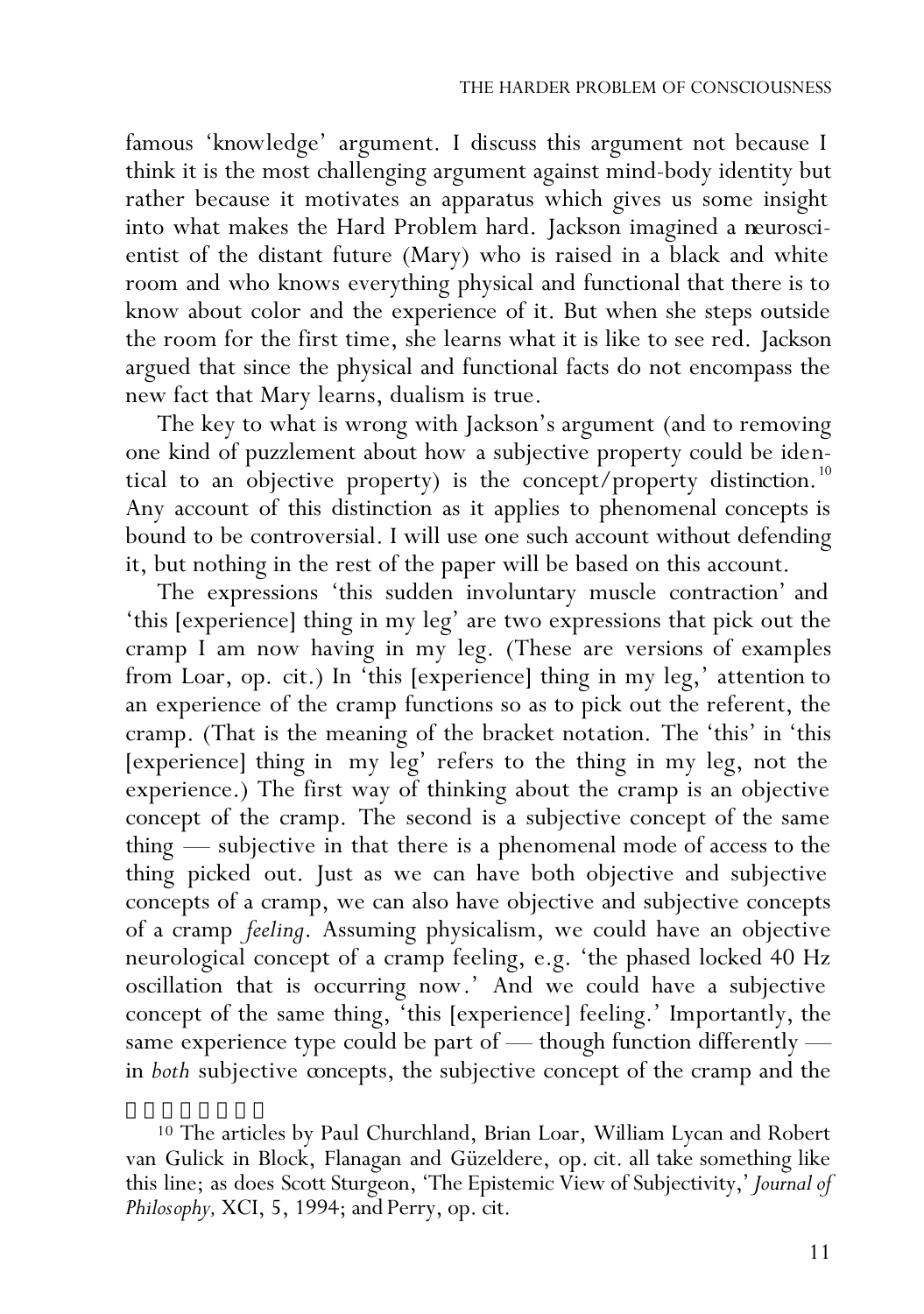subjective concept of the cramp feeling. Further, we could have both a subjective and objective concept of a single color. And we could have both a subjective and an objective concept of the experience of that color, and the same experience or mental image could function albeit differently — in the two subjective concepts, one of the color, the other of the experience of the color.

Deflationists will not like this apparatus, but they should be interested in the upshot since it may be of use to them in rejecting the phenomenal realism in the antecedent of the conditional that this paper argues for.

Concepts in the sense used here are mental representations. For our purposes, we may as well suppose a system of representation that includes both quasi-linguistic elements as well as phenomenal elements such as experiences or mental images. Stretching terminology, we could call it a language of thought.<sup>11</sup>

In these terms, then, we can remove one type of puzzlement that is connected with the Hard Problem as follows: there is no problem about how a subjective property can be identical to an objective property. Subjectivity and objectivity are better seen as properties of *concepts* rather than properties of *properties*. The claim that an objective property is identical to a subjective property would be more revealingly expressed as the claim that an objective concept of a property picks out the same property as a subjective concept of that property. So we can substitute a dualism of concepts for a dualism of properties.

The same distinction helps us to solve the Mary problem. In the room, Mary knew about the subjective experience of red via the objective concept *cortico-thalamic oscillation*. On leaving the room, she acquires a subjective concept *this [mental image] phenomenal property* of the same subjective experience. In learning what it is like to see red, she does not learn a new fact. She knew about that fact in the room under an objective concept and she learns a new concept of that very fact. One

<sup>11</sup> Note that my account of subjective concepts allows for subjective concepts of many more colors or pitches than we can recognize, and thus my account differs from accounts of phenomenal concepts as *recognitional* concepts such as that of Loar, op. cit. On my view, one can have a phenomenal concept without being able to reidentify the same experience again. (See Sean Kelly, 'Demonstrative Concepts and Experience,' *Philosophical Review* 110, 3, 2001: 397-420, for arguments that experience outruns recognition.)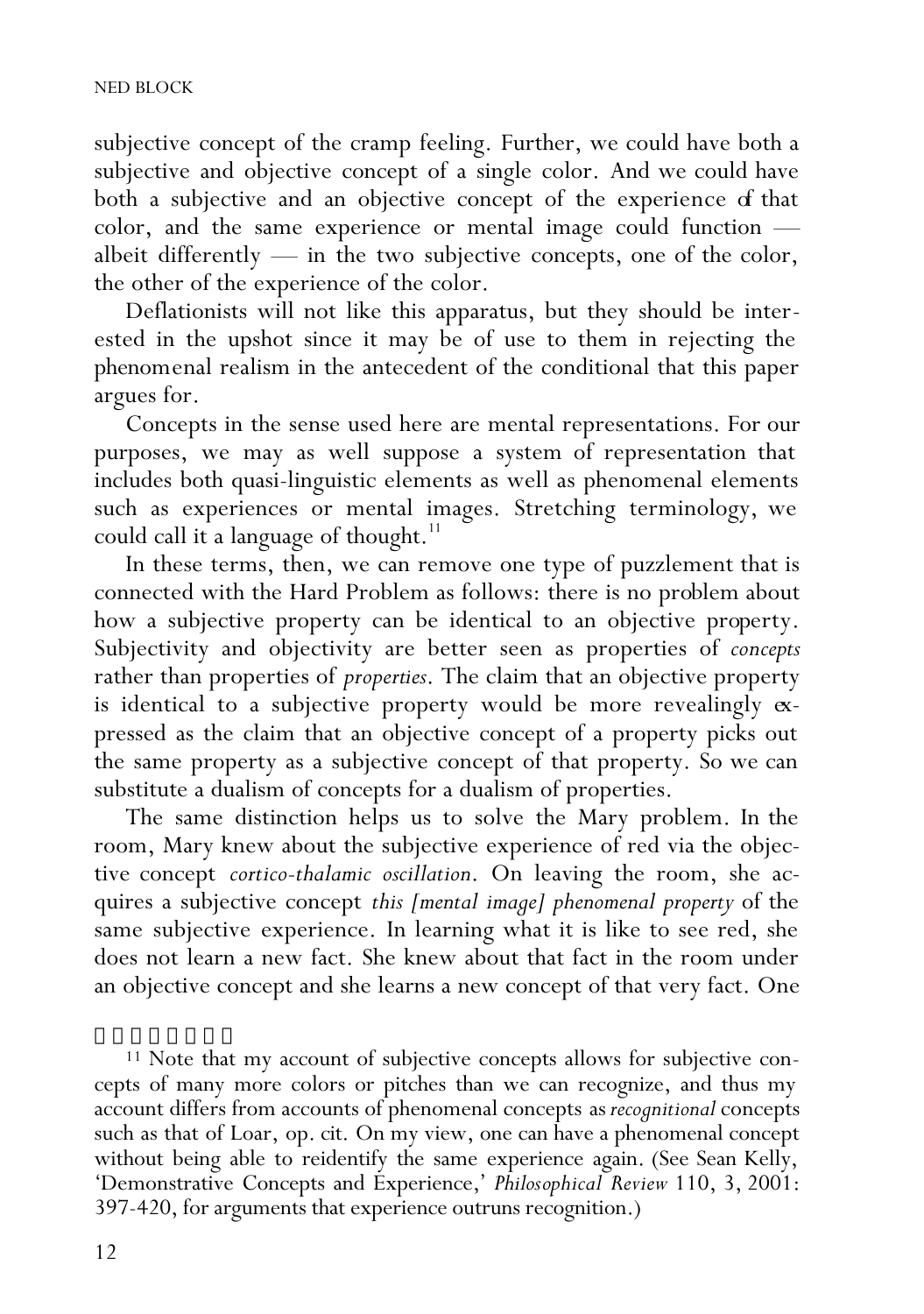can acquire new knowledge about old facts by acquiring new concepts of those facts. New knowledge acquired in this way does not show that there are any facts beyond the physical facts. Of course it does require that there are concepts that are not physicalistic concepts, but that is not a form of dualism. (For purposes of this paper, we can think of physicalistic concepts as concepts couched in the vocabulary of physics. A physicalist can allow non-physicalistic vocabulary, e.g. the vocabulary of economics. Of course, physicalists say that everything is physical, including vocabulary. But the vocabulary of economics can be physical in that sense without being physicalististic in the sense of couched in the vocabulary of physics.)

Where are we? The Hard Problem in one form was: how can an objective property be identical to a subjective property? We now have a dissolution of one aspect of the problem, appealing to the fact that objectivity and subjectivity are best seen as properties of concepts. But that is no help in getting a sense of what *sorts* of objective concepts and subjective concepts could pick out the same property, and so it brings us no closer to actually getting such concepts. As Nagel (op. cit.) noted, we have no idea how there could be causal chains from an objective concept and a subjective concept leading back to the same phenomenon in the world. We are in something like the position of pre-Einsteinians who had no way of understanding how a concept of mass and a concept of energy could pick out the same thing.

# V. Preliminaries before introducing the harder problem

**Naturalism:** Naturalism is the view that it is a default that consciousness has a scientific nature (and that similarities in consciousness have scientific natures). I will assume that the relevant sciences include physics, chemistry, biology, computational theory, and parts of psychology that don't explicitly involve consciousness. (The point of the last condition is to avoid the trivialization of naturalism that would result if we allowed the scientific nature of consciousness to be… consciousness.) I will lump these sciences together under the heading 'physical,' thinking of naturalism as the view that it is a default that consciousness is physical (and that similarities in consciousness are physical). So natu $r_{\text{align}}$  = default physicalism, and is thus a partly epistemic thesis. Naturalism in my sense recognizes that although the indirect evidence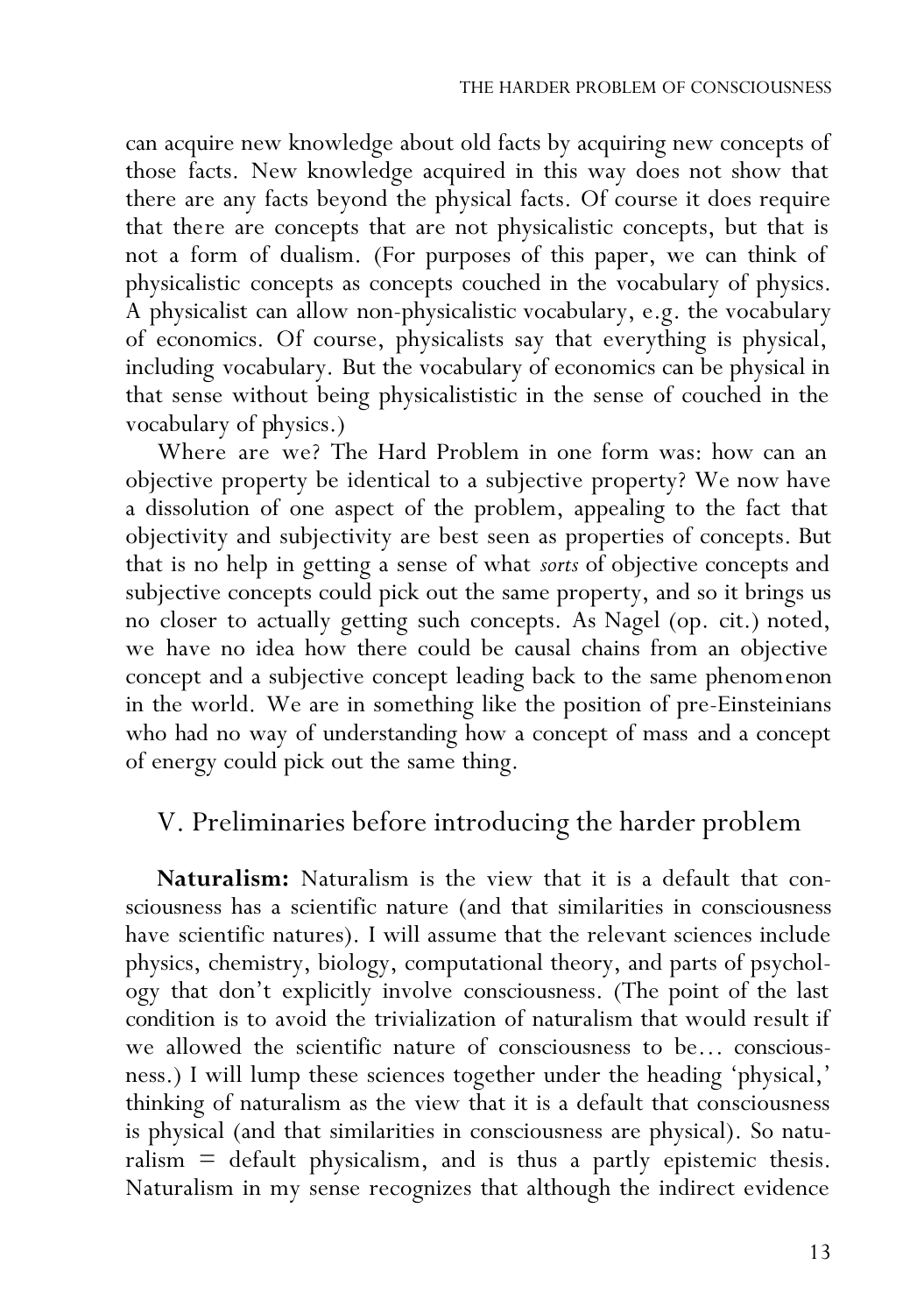for physicalism is impressive, there is little direct evidence for it. My naturalist is not a 'die-hard' naturalist, but rather one who takes physicalism as a default, a default that can be challenged. My rationale for defining 'naturalism' in this way is that this version of the doctrine is plausible, widely held, and leads to the epistemic tension that I am expositing. Some other doctrines that could be called 'naturalism' don't, but this one does. I think that my naturalism is close to what John Perry calls 'antecedent physicalism.' (See his *Knowledge, Possibility and Consciousness,* MIT Press: Cambridge, 2001.)

**Functionalism:** Functionalism and physicalism are usually considered competing theories of mind. However, for the purposes of this paper, the phenomenal realism/deflationism distinction is more important, and this distinction cross-cuts the distinction between functionalism and physicalism. In the terms used earlier, one type of functionalism is deflationist, the other phenomenal realist. The latter is Psychofunctionalism, the identification of phenomenality with a role property specified in terms of a psychological or neuropsychological theory.<sup>12</sup> At the beginning of the paper, I pointed to the somewhat vague distinction between philosophical and scientific reduction. Deflationist functionalism is a philosophical reductionist view whereas phenomenal realist Psychofunctionalism is a scientific reductionist view.

I will be making use of the notion of a superficial functional isomorph, a creature that is isomorphic to us with respect to those causal relations among mental states, inputs and outputs that are specified by common sense, or if you like, 'folk psychology.' Those who are skeptical about these notions should note that the point of the paper is that a nexus of standard views leads to a tension. This conceptual apparatus may be part of what should be rejected. Those who would like to see more on functionalism should consult any of the standard reference works such as *the Routledge Encyclopedia of Philosophy.* Or see http://www.nyu.edu/gsas/dept/philo/faculty/block/papers/functiona lism.html.

As I mentioned at the outset, this paper argues for a conditional. On the left side of the conditional are phenomenal realism and naturalism (plus conceptual apparatus of the sort just mentioned). My current point is that I am including Psychofunctionalism in the class of phenomenal

<sup>12</sup> Ned Block 'Troubles with Functionalism.' *Minnesota Studies in the Philosophy of Science* (C.W. Savage, ed.), Vol. IX, 1978, 261-325.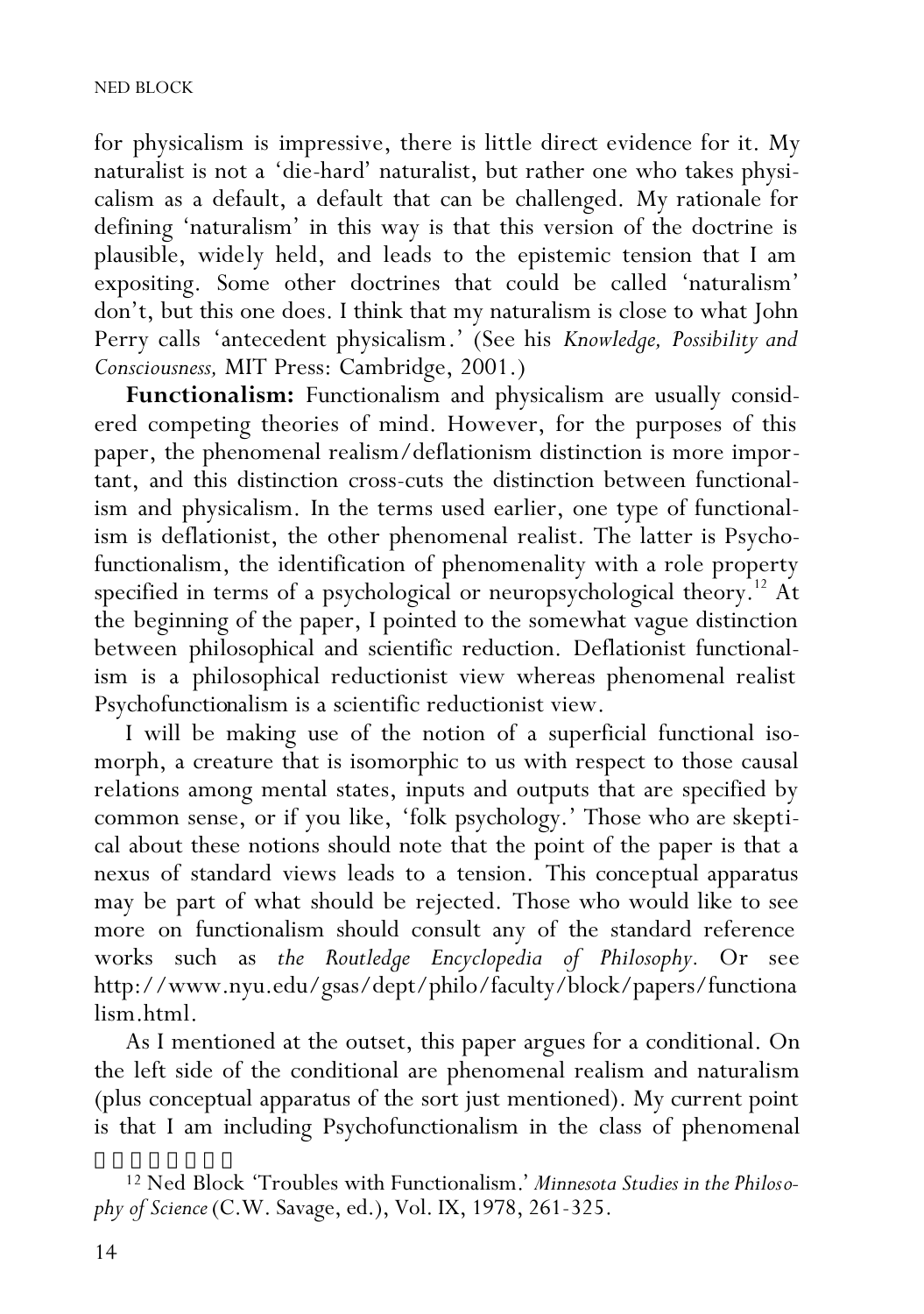realist naturalist theories. Thus one kind of functionalism — the deflationist variety — is excluded by the antecedent of my conditional, and another — the phenomenal realist variety — is in the class of open options.

**Anti-skeptical perspective:** In what follows, I will be adopting a point of view that sets skepticism aside. '*Undoubtedly*, humans are conscious and rocks and laptops are not.' (Further, *bats* are undoubtedly conscious.) Of course, the anti-skeptical point of view I will be adopting is the one appropriate to a naturalist phenomenal realist. Notably, from the naturalist phenomenal realist perspective, the concept of a functional isomorph of us with no consciousness is not incoherent and the claim of bare possibility of such a zombie — so long as it is not alleged to be us — is not a form of skepticism.

**Multiple realization/multiple constitution:** Putnam, Fodor and Block and Fodor argued that if functionalism about the mind is true, physicalism is false.<sup>13</sup> The line of argument assumes that functional organizations are often — maybe even always — multiply realizable. The state of adding 2 cannot be identical to an electronic state if a nonelectronic device (e.g. a brain) can add 2.

This 'multiple realizability' argument has become controversial lately<sup>14</sup>, for reasons that I cannot go into here.<sup>15</sup> The argument I will be

<sup>13</sup> Hilary Putnam, 'Psychological Predicates,' later titled 'The nature of mental states.' In (Capitan & Merrill, eds.) *Art, Mind, and Religion*. Pittsburgh University Press, 1967. J. A. Fodor, 'Materialism,' Ch. 3 of *Psychological Explanation*. Random House: New York, 1968: 90-120. Ned Block & Jerry Fodor, 'What Psychological States are Not,' *Philosophical Review* 81, 1972: 159- 81.

<sup>14</sup> The most important criticism is given in a paper by Jaegwon Kim. (Jaegwon Kim, 'Multiple realization and the metaphysics of reduction,' *Philosophy and Phenomenological Research* 52: 1-26, 1992. See also *Mind in a Physical World: An Essay on the Mind-Body Problem and Mental Causation*. MIT Press: Cambridge, 1998.) I believe that Kim's argument does not apply to phenomenality, as Kim himself hints. I will briefly summarize Kim's argument in this footnote and the reason why it does not apply to phenomenality later in Section VII. In 'Multiple realization and the metaphysics of reduction.' *Philosophy and Phenomenological Research* 52:1-26, 1992, Kim says, correctly I think, that Putnam (op.cit.) and Block and Fodor (op. cit) and Fodor (op.cit.) reject without adequate justification the option of identifying a multiply realizable special science property with the heterogeneous disjunctive property whose disjuncts are its physical realizers. (P is the disjunctive property whose disjuncts are F and  $G = P = \lambda x$  (Fx or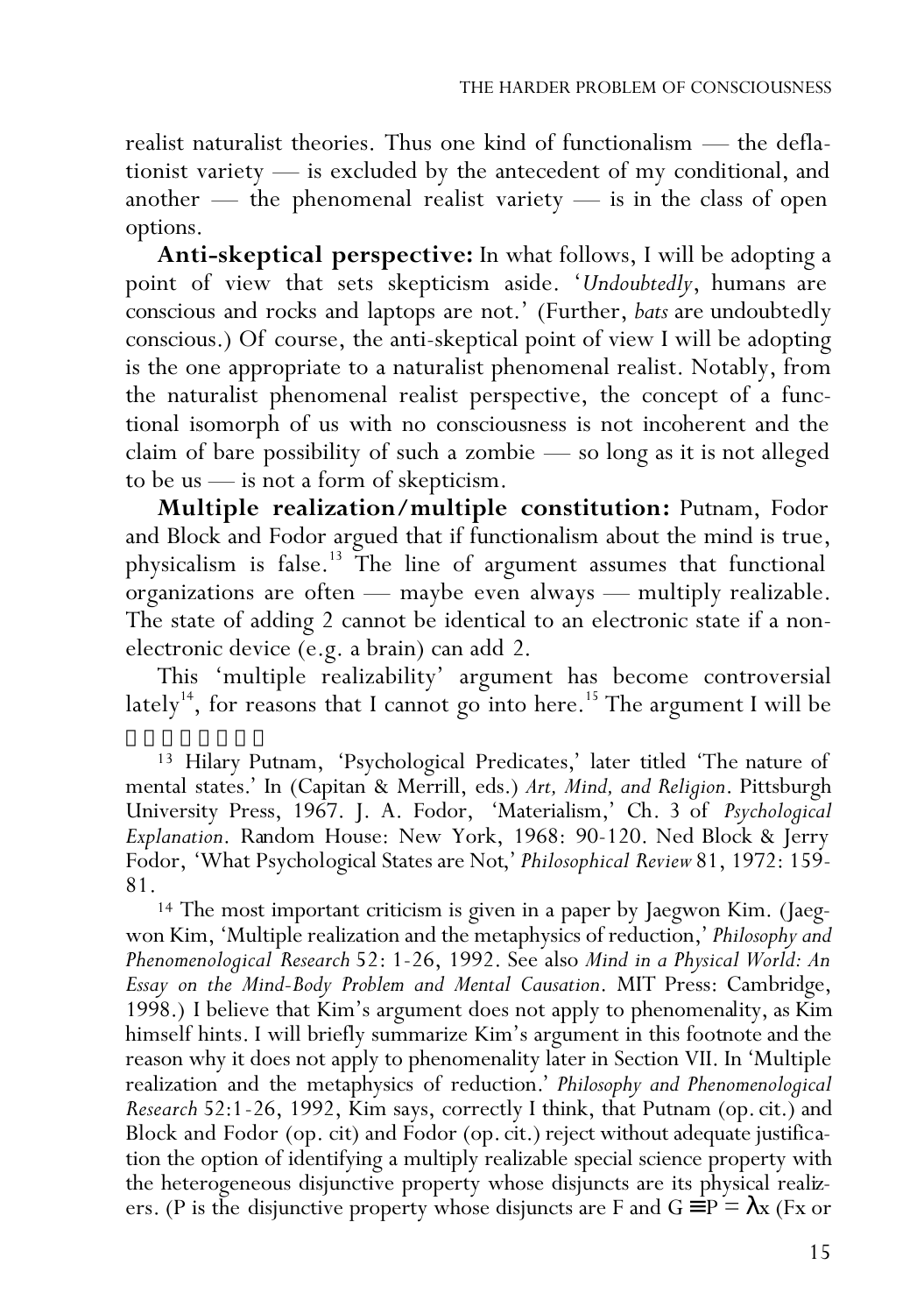Gx). 'λx Fx' is read as the property of being an x such that Fx, i.e. F-ness.) Kim says that the nomic covariance of the special science property with the disjunction of physical realizers shows that the special science property is just as nonnomic as the heterogeneous physical disjunction. The upshot, he says, is that there are no special sciences. My 'Anti-reductionism Slaps Back,' *Mind, Causation, World, Philosophical Perspectives* 11, 1997, 107-133 replies by arguing that whether a property is nomic is *relative* to a *level* of science. Both the multiply realizable special science property and the disjunction of physical realizers are nomic relative to the special science level and both are non-nomic relative to the physical level.(A sketch of a different challenge is given in Section VII.)

Philip Kitcher and Elliott Sober have persuasively argued that certain biological kinds (e.g. fitness) are both multiply realizable and causal-explanatory. See Kitcher, '1953 and All That: A Tale of Two Sciences,' *Philosophical Review*  XCIII, 1984; Sober, *The Nature of Selection: Evolutionary Theory in Philosophical Focus*, Cambridge: MIT, 1984. See also Alex Rosenberg, 'On Multiple Realization in the Special Sciences,' *Journal of Philosophy* XCVIII, 7, 2001. See also the wonderful example in Brian Keeley's 'Shocking Lessons from Electric Fish: The Theory and Practice of Multiple Realization,' *Philosophy of Science* 67, 2000.

<sup>15</sup> Kim accepts the standard argument that functionalism shows physicalism is false; though I do not think he would like that way of putting it. His stance is that of a deflationist functionalist about the mental.What makes human mental state M and Martian M both M is something functional, not something physical. However, he endorses structure-restricted physical identities: Martian M is one physical state, human M is another, and in that sense he is a physicalist. Since he is a physicalist — in that sense — and also a functionalist, he would not find the verbal formula that functionalism shows physicalism is false congenial.

Incidentally, the issue of multiple realization/reduction discussed here is quite different from the explanatory issue also discussed by Putnam and Fodor concerning whether macro phenomena always have micro explanations that subsume the macro explanations. See Elliot Sober, 'The Multiple Realizability Argument Against Reductionism,' *Philosophy of Science* 66, 542-564, on this issue.

William Bechtel and Jennifer Mundale, 'Multiple Realizability Revisited: Linking Cognitive and Neural States' *Philosophy of Science* 66, 1999, 175-207 argue that mental states of actual animals and people are not multiply realized. (In my terminology, they mean multiply constituted.) They note that when we are offered real examples of multiple realization, a closer analysis reveals small functional differences. The putative multiple realizers are at best *approximately* realizers of the same functional state. E.g. though language is normally based in the left hemisphere, people without a left hemisphere can learn language pretty well; but there are differences in their abilities to master difficult syntactic constructions. But the key issue — one that Bechtel and Mundale ignore and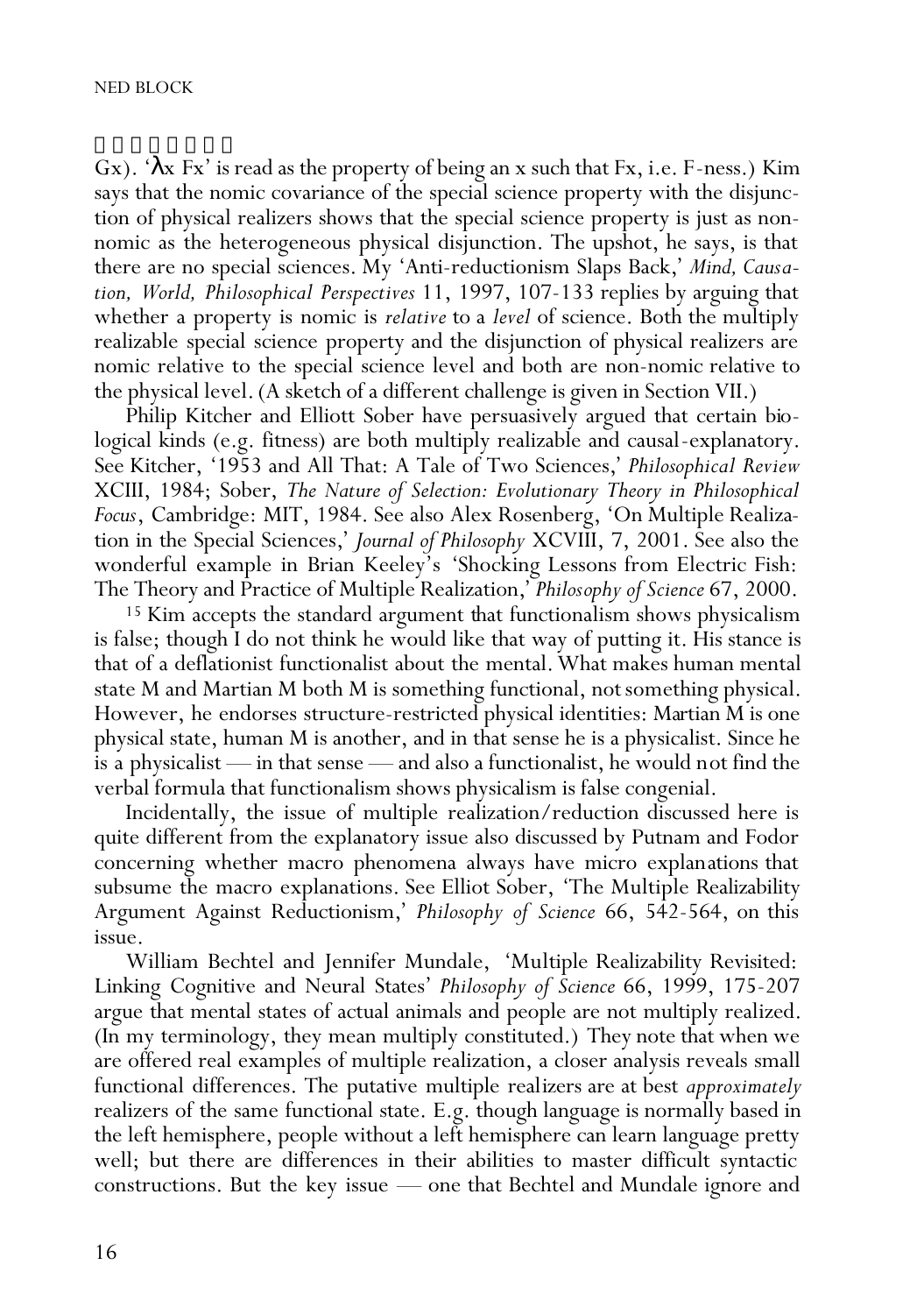giving is a version of the traditional multiple realizability argument (albeit an epistemic version), so I had better say a bit about what a realization is. One of the many notions of realization that would do for our purposes is the following. A functional state is a kind of second order property, a property which consists in having certain first order properties that have certain causes and effects.<sup>16</sup> For example, dormitivity in one sense of the term is the property a pill has of having some (first order) property that causes sleep. Provocativity is the property of having some (first order) property or other that makes bulls angry. We can speak of the first order property of being a barbiturate as being one realizer of dormitivity, or of red as being one realizer of provocativity.<sup>17</sup>

Dormitivity in the sense mentioned is a second order property, the property of having some property that causes sleep. But one could also define dormitivity as a first order property, the property of causing sleep.That is, on this different definition, F is dormitive just in case F causes sleep. But if we want to ascribe dormitivity to *pills*, we will have to use the second order sense. What it is for a pill to be dormitive is for it, the pill, to have some property or other that causes sleep. Similarly, if we want a notion of functional property that applies to properties, the first order variant will do. But if we want to ascribe those properties to people, we need second order properties. What it is for a person to have pain, according to the functionalist, is for the person to have some property or other that has certain causal relations to other properties and to inputs and outputs.

which undermines their point — is whether the *functional resemblances are explained by unitary properties at the realizer level*. For example, perhaps two adders that work in different ways always differ slightly, e.g. in the speed of adding. The question is whether the shared functional properties can be explained in terms of shared unitary properties at e.g. the microphysical level.In the case of adders, the answer is no.

<sup>16</sup> The restriction to first order properties is unnecessary. See my 'Can the Mind Change the World,' in *Meaning and Method: Essays in Honor of Hilary Putnam*, edited by G. Boolos. Cambridge University Press: Cambridge, 1990.

<sup>17</sup> An alternative notion of realization appeals to the notions of supervenience and explanation. The realized property supervenes on the realizer and the realizer explains the presence of the realized property. Possessing the realizer is one way in which a thing can possess the realized property. See Ernest Lepore, and Barry Loewer, 'Mind Matters,' *Journal of Philosophy* 93, 1987: 630-642, and Lenny Clapp, 'Disjunctive Properties: Multiple Realizations,' *Journal of Philosophy* XCVIII, 3, 2001.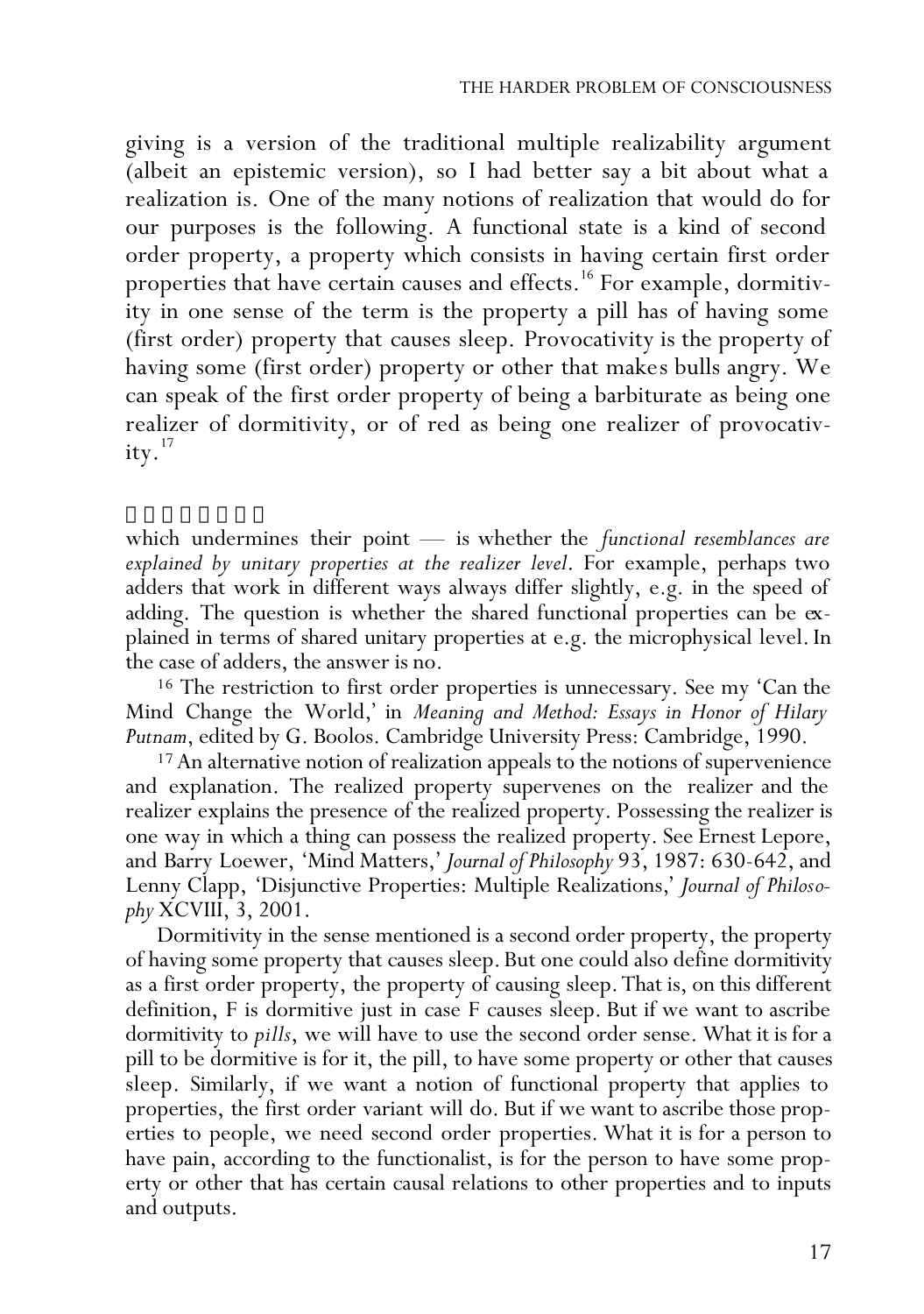If we understand realization, we can define constitution in terms of it. Suppose that mental state M has a functional role that is realized by neural state N. Then N constitutes M — relative to M playing the Mrole. The point of the last condition is that ersatz M — a state functionally like M but missing something essential to M as phenomenality is to pain — would also have the M-role, but N would not constitute ersatz M merely in virtue of constituting M. So the M-role can be multiply realized even if mental state M is not multiply constituted.

There is an obvious obscurity in what counts as *multiple* realization (or constitution). We can agree that neural property X is distinct from neural property Y and that both realize a single functional property without agreeing on whether X and Y are variants of a single property or two substantially different properties, so we will not agree on whether there is genuinely multiple realization. And even if we agree that X and Y are substantially different, we may still not agree on whether the functional property is multiply realized since we may not agree on whether there is a single disjunctive realization. These issues will be discussed further in Section VII.

# VI. Introducing the harder problem

My strategy will be to start with the epistemic possibility of multiple realization and use it to argue for the epistemic possibility of multiple constitution of mentality. I will then argue that the epistemic possibility of multiple constitution of phenomenal properties is problematic. I will use a science fiction example of a creature who is functionally the same as us but physically different. Those who hate science fiction should note that the same issue arises — in more complicated forms with respect to real creatures, such as the octopus, which differ from us both physically and functionally.

**(1)** We have no reason to believe that there is any deep physical property in common to all and only the possible realizations of our superficial functional organization. Moreover — and this goes beyond what is needed for (1) but it does make (1) more vivid: we have no reason to believe that we cannot find or *make* a merely superficial isomorph of ourselves. By 'merely superficial isomorph,' I mean an isomorph with respect to folk psychology and whatever is logically or nomologically entailed by folk psychological isomorphism, but that's all. For example, the fact that pains cause us to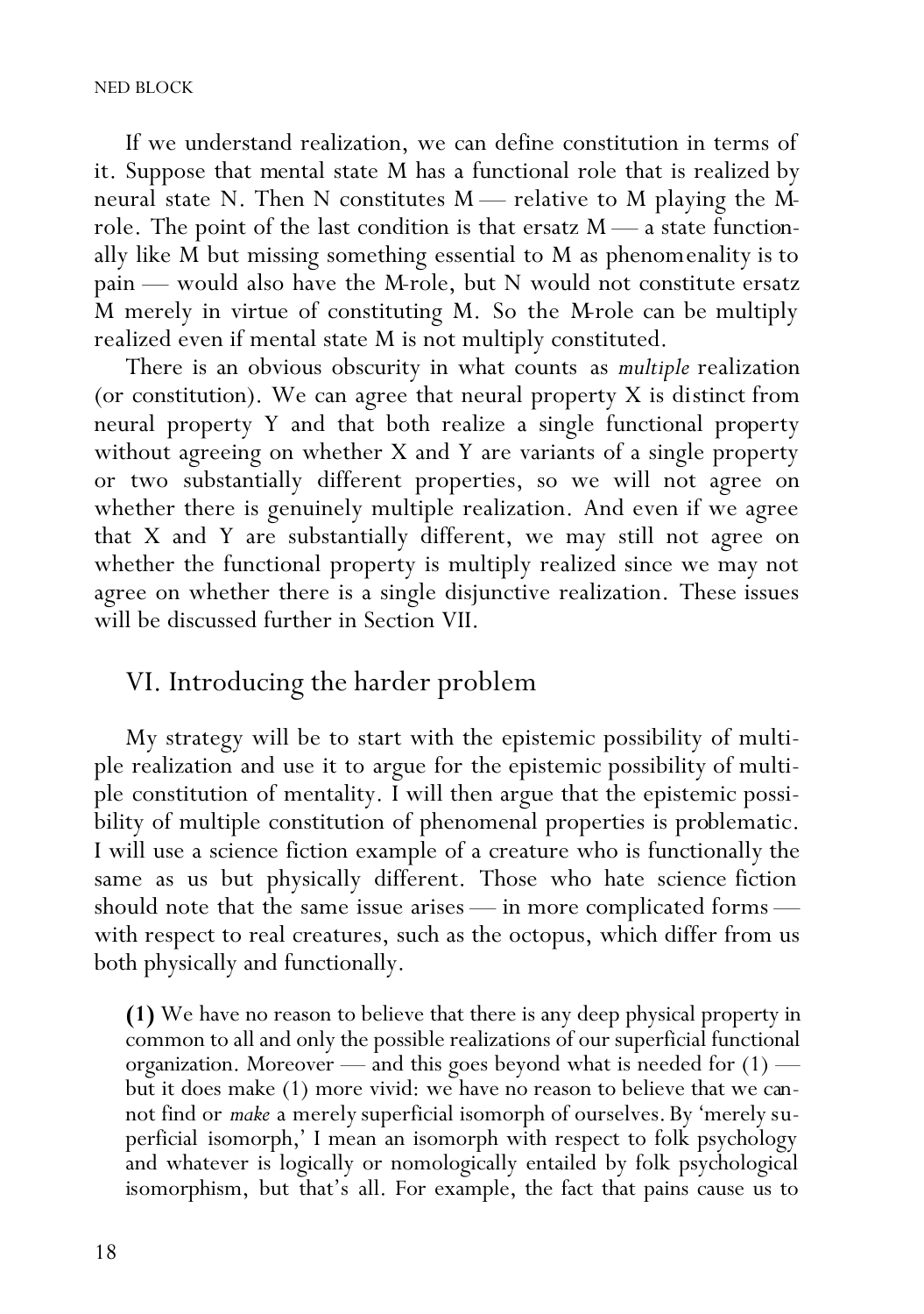moan (in circumstances that we have some appreciation of but no one has ever precisely stated) is known to common sense, but the fact that justnoticeable differences in stimuli increase with increasing intensity of the stimuli (the Weber-Fechner Law) is not. So the merely superficial isomorph would be governed by the former but not necessarily the latter. The TV series *Star Trek: The Next Generation* (2/26/89) includes an episode ('The Measure of a Man') in which there is a trial in which it is decided whether a human-like android, Lt. Commander Data, may legally be turned off and taken apart by someone who does not know whether he can put the parts together again. (The technology which allowed the android to be built has been lost.)<sup>18</sup> Let us take Commander Data to be a merely superficial iso-

<sup>&</sup>lt;sup>18</sup> Here is a brief synopsis by Timothy Lynch (tlynch $\omega$ alumni.caltech.edu, quoted with permission), http://www.ugcs.caltech.edu/st-tng/episodes/ 135.html: "While at Starbase 173 for crew rotation, Picard runs into an old acquaintance, Captain Phillipa Louvois, who once prosecuted him in the Stargazer court-martial, but is now working for the JAG (Judge Advocate General) office in this sector. Also on hand is Commander Bruce Maddox, who once on board the Enterprise, announces his intention to dismantle Data. Maddox is an expert in cybernetics, and has worked for years to recreate the work of Dr. Soongh, and he believes examining Data will give him the boost he needs to create many more androids like Data. However, when Picard, wary of Maddox's vagueness [actually, Maddox appears to have no idea whether he can put Data back together], declines the offer, Maddox produces orders transferring Data to his command. After talking to Data, Picard goes to Phillipa to find a way to block the transfer. Unfortunately, the only option is for Data to resign from Starfleet. This he does, immediately, but is interrupted while packing by Dr. Maddox, who claims Data cannot resign. Data says that he must, to protect Soongh's dream. Maddox takes his complaint to Phillipa, and claims that since Data is property, he cannot resign. As she starts looking into this possibility, Data is thrown a going-away party and wished well in whatever he chooses to do. However, Phillipa then tells Picard and Riker that, according to the Acts of Cumberland, Data is the property of Starfleet, and thus cannot resign, or even refuse to cooperate with Maddox. Further, if a hearing is held to challenge this ruling, since Phillipa has no staff, serving officers must serve as counsel, with Picard defending and Riker prosecuting. Riker does some research and presents a devastating case for the prosecution, turning Data off while talking about cutting Pinocchio's strings. Picard, taken aback, asks for a recess, and talks to Guinan. Guinan subtly gets Picard to realize that if Data, and his eventual successors, are held to be 'disposable people,' that's no better than slavery all over again. Picard, renewed, presents his defense. He asks Data why he values such things as his medals, a gift from Picard, and especially a holographic image of Tasha (surprising Phillipa with Data's statement that they were 'intimate'). He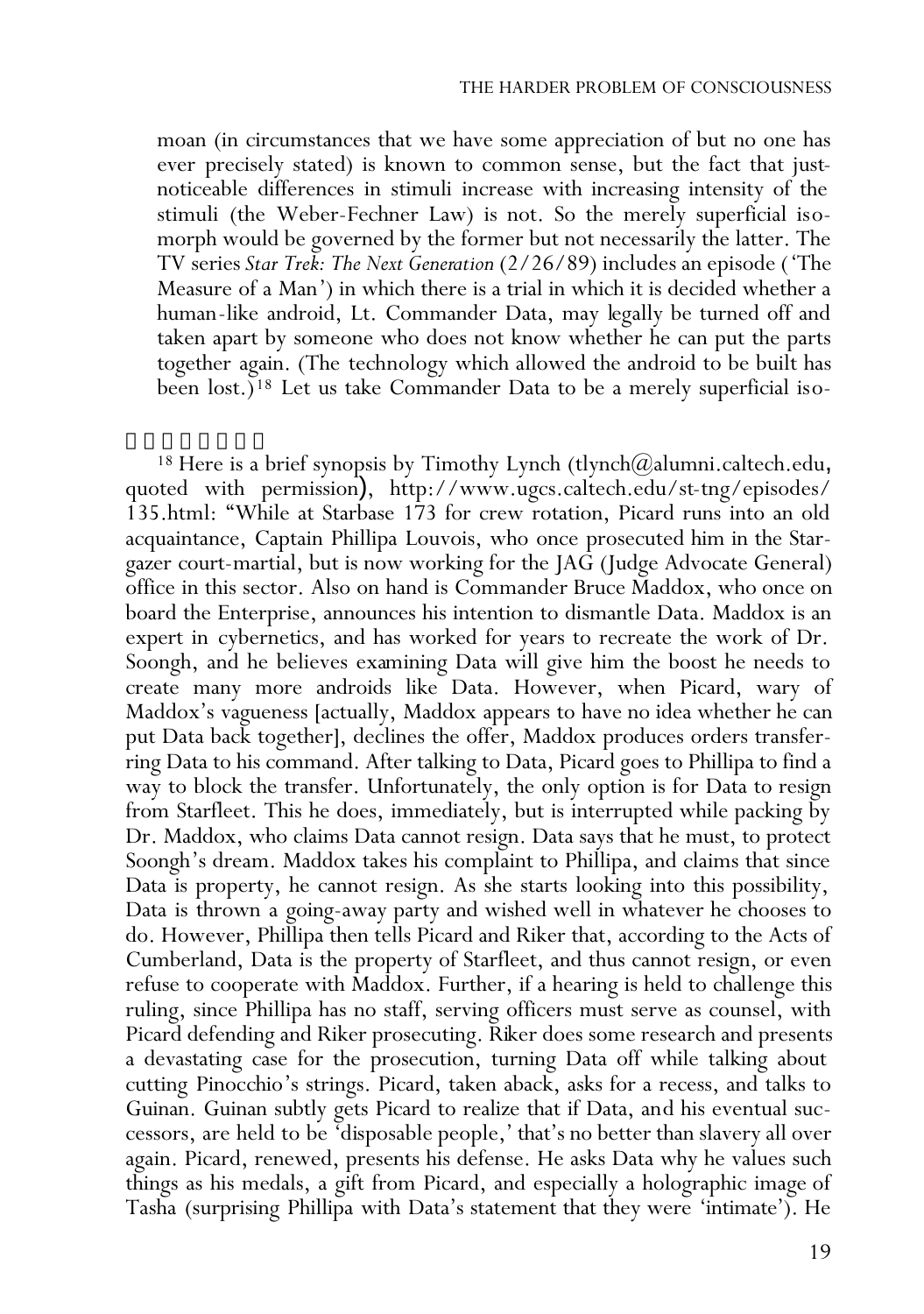morph of us (ignoring his superior reasoning and inferior emotions). Then (1) can be taken to be that we have no reason to believe that Commander Data is not nomologically or otherwise metaphysically possible. Note that I am not making so strong a claim as made in Block and Fodor (op. cit.) that there is empirical reason to suppose that our functional organization is multiply realizable — but only that we have no reason to doubt it.

The strategy of the argument, you recall, is to move from the epistemic possibility of multiple realization to the epistemic possibility of multiple constitution. (1) is the epistemic possibility of multiple realization.

**(2)** Superficial functional equivalence to us is a defeasible reason for attributing consciousness.That is, superficial functional equivalence to us provides a reason for thinking a being is conscious, but that reason can be disarmed or unmasked, its evidential value cancelled.

(2) consists of two claims, that superficial functional equivalence to us is a reason for attributing consciousness and that that reason is defeasible. The first claim is obvious enough. I am not claiming that the warrant is a priori, just that there is warrant. I doubt that there will be disagreement with such a minimal claim.

What is controversial about (2) is that the reason is claimed to be defeasible. Certainly, deflationary functionalists will deny the defeasibility. Of course, even deflationary functionalists would allow that *evidence* for thinking something is functionally equivalent to us can be defeated. For example, that something emits English sounds is a reason to attribute consciousness, but if we find the sound is recorded, the epistemic value of the evidence is cancelled. However, (2) does not merely say that functional or behavioral *evidence* for consciousness can be defeated. (2) says that even if we *know* that something is functionally equivalent to us, there are things we can find out that cancel the reason we have to ascribe consciousness (without challenging our knowledge of

calls Maddox as a hostile witness, and demands from him the requirements for sentience. Finally, Picard points out that the possibility of thousands of Datas is becoming a race, and claims that 'Starfleet was founded to seek out new life well there it sits!!' Phillipa rules in favor of Data, who refuses to undergo Maddox's procedure. Maddox cancels the transfer order, and Data comforts Riker, saying he will not easily forget how Riker injured himself (by prosecuting) to save Data."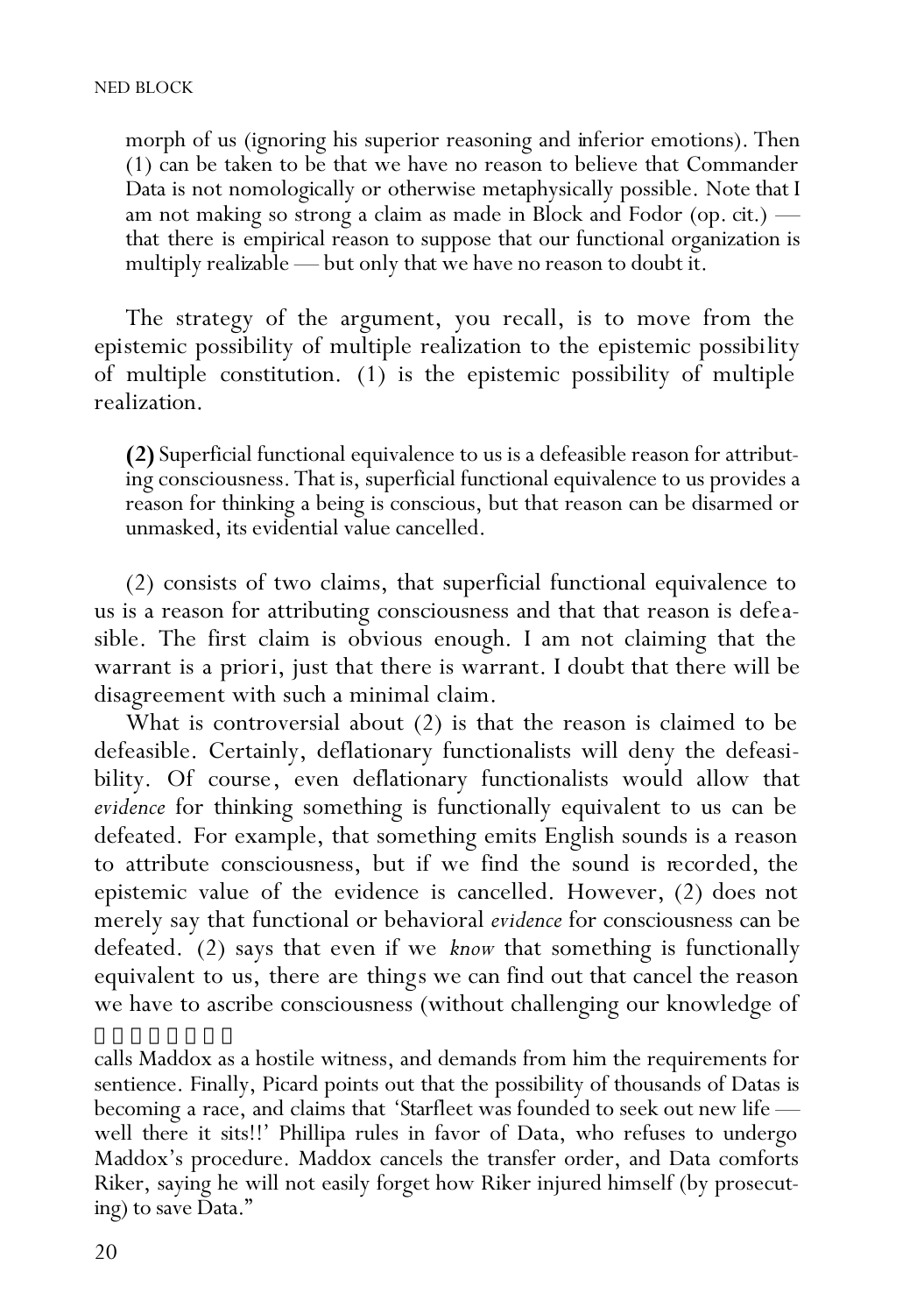the functional equivalence). A creature's consciousness can be unmasked without unmasking its functional equivalence to us.

Here is a case in which the epistemic value of functional isomorphism is cancelled: The case involves a *partial physical* overlap between the functional isomorph and humans. Suppose that there are real neurophysiological differences of kind — not just complexity — between our conscious processes and our unconscious — that is, non-phenomenal processes. Non-phenomenal neural process include, for example, those that regulate body temperature, blood pressure, heart rate and sugar in the blood — brain processes that can operate in people in irreversible vegetative coma. Suppose (*but only temporarily —* this assumption will be dispensed with later) that we find out that *all* of the merely superficial isomorph's brain states are ones that — in us — are the neural bases *only of phenomenally unconscious states*. For example, the neural basis of the functional analog of pain in the merely superficial isomorph is the neural state that regulates the pituitary gland in us. This would not *prove* that the isomorph is not phenomenally conscious (for example, since the contexts of the neural realizers are different), but it would cancel or at least weaken the force of the reason for attributing consciousness provided by its functional isomorphism to us.

The role of this case is to motivate a further refining of our characterization of Commander Data and to justify (2) by exhibiting the epistemic role of a defeater.

Let us narrow down Commander Data's physical specification to rule out the cases just mentioned as defeaters for attribution of consciousness to him. Here is a first shot:

- Commander Data is a superficial isomorph of us.
- Commander Data is a merely superficial isomorph. So we have no reason to suppose there are any shared non-heterogeneously-disjunctive physical properties between our conscious states and Commander Data's functional analogs of them that could be the physical basis of any phenomenal overlap between them, since we have no reason to think that such shared properties are required by the superficial overlap. Further, one could imagine this discussion taking place at a stage of science where we could have rational ground for believing that there are no shared physical properties (or more generally scientific properties) that could be the physical basis of a phenomenal overlap. Note that no stipulation can rule out certain shared physical properties, e.g. the disjunctive prop-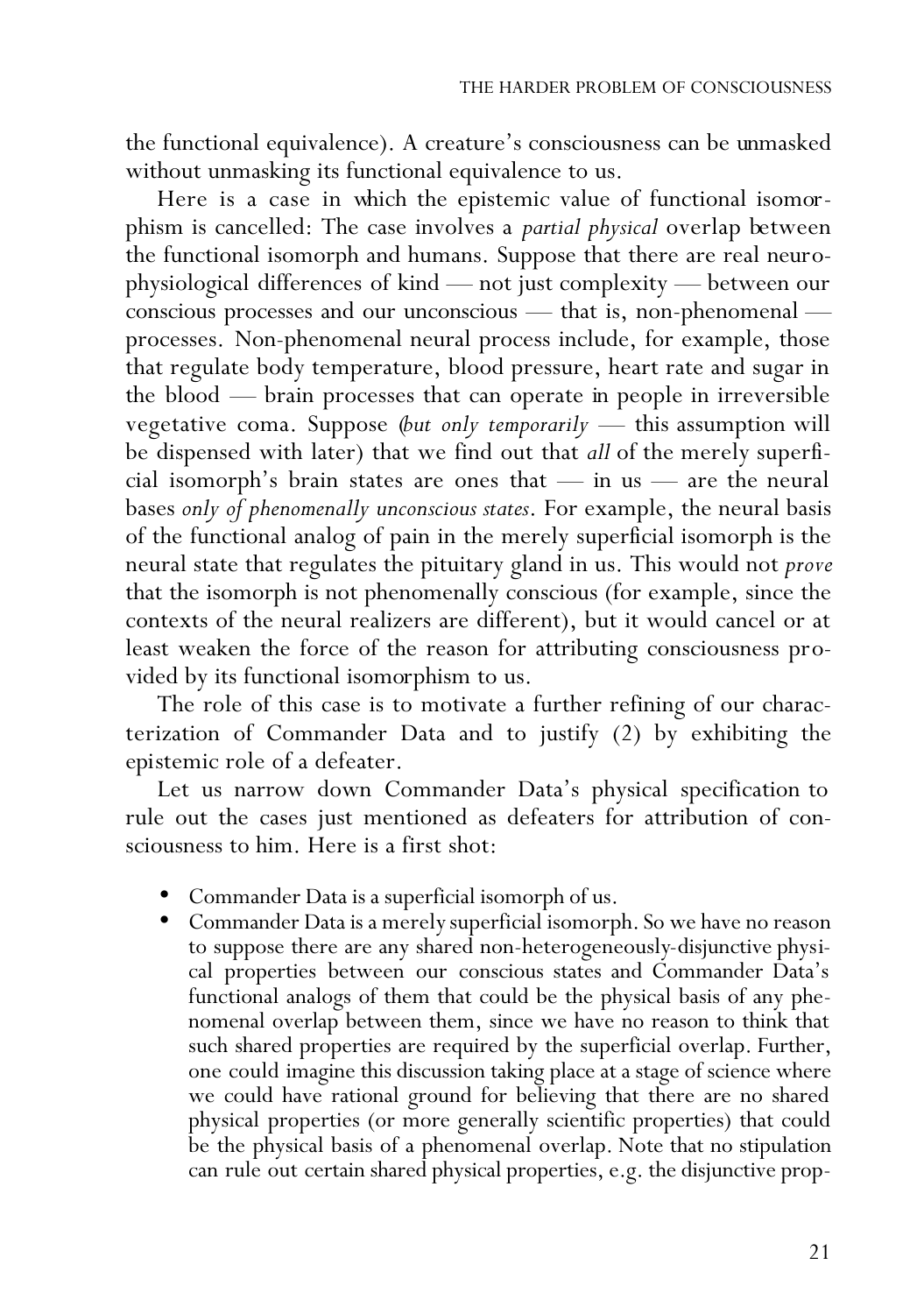erty of having the physical realizer of the functional role of one of our conscious states or Commander Data's analog of it.

- The physical realizers of Commander Data's functional analogs of conscious states do not overlap with any of our brain mechanisms in any properties that we do not also share with inorganic entities that are uncontroversially mindless, e.g. toasters. So we can share properties with Commander Data like having molecules. But none of the realizers of Commander Data's analogs of conscious states are the same as realizers of, for example, our states that regulate our blood sugar — since these are organic.
- Commander Data does not have any part which itself is a functional isomorph of us and whose activities are crucial to maintaining the functional organization of the whole.<sup>19</sup>

The point of the last two conditions is to specify that Commander Data has a realization that cannot be seen to defeat the attribution of consciousness to him either a priori or on the basis of a theory of *human* consciousness. (For example, the last condition rules out a 'homunculiheaded' realization.) It would help if I could think of all the realizations that have these kinds of significance. If you tell me about one I haven't thought of, I'll add a condition to rule it out.

Objection: we are entitled to reason from same effects to same causes. Since our phenomenal states play a role in causing our behavior, we can infer that the functionally identical behavioral states of Commander Data are produced in the same way, that is, phenomenally. To refuse to accept this inference, the objection continues, is to suppose that the presence or absence of phenomenality makes no causal difference.

Reply: Consider two computationally identical computers, one that works via electronic mechanisms, the other that works via hydraulic mechanisms. (Suppose that the fluid in one does the same job that the electricity does in the other.) We are not entitled to infer from the causal efficacy of the fluid in the hydraulic machine that the electrical machine also has fluid. One could not conclude that the presence or absence of the fluid makes no difference, just because there is a functional equivalent that has no fluid. One need not be an epiphenomenalist to take seriously the hypothesis that there are alternative realizations of

<sup>19</sup> Following Putnam, op. cit. This stipulation needs further refinement, which it would be digressive to try to provide here.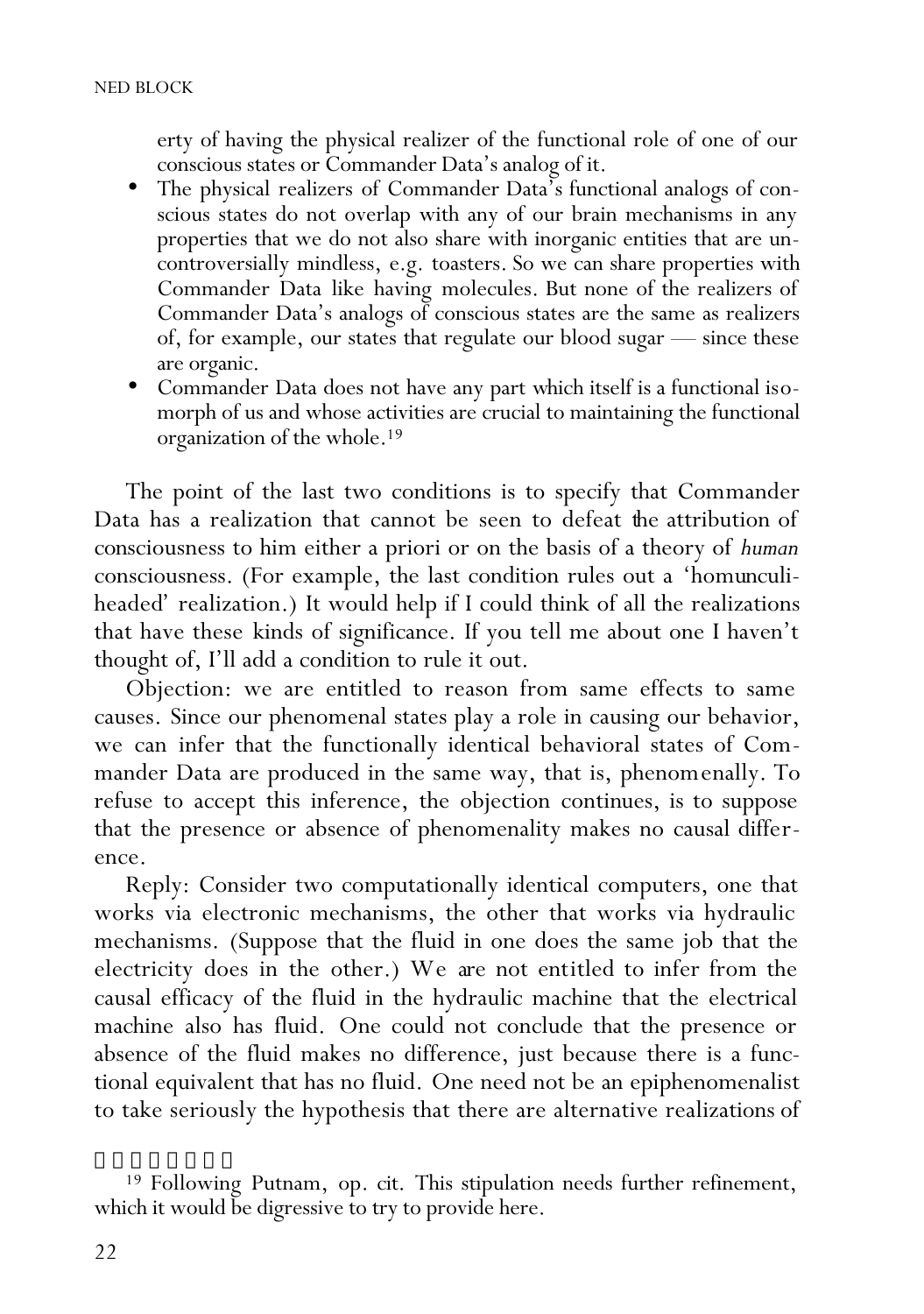the functional roles of our phenomenal states that are phenomenally blank.

We might suppose just to get an example on the table that the physical basis of Commander Data's brain is to be found in etched silicon chips rather than the organic carbon basis of our brains.<sup>20</sup>

The reader could be forgiven for wondering at this point whether I have not assembled stipulations that close off the question of Commander Data's consciousness. Naturalism includes the doctrine that it is the default that a conscious overlap requires a physical basis, and it may seem that I have in effect stipulated that Commander Data does not have any physical commonality with us that could be the basis of any shared phenomenality. The objection ignores the option of a shared *disjunctive* basis and certain other shared bases to be discussed below.

**(3)** Fundamentally different physical realization from us *per se* is not a ground of rational belief in lack of consciousness. So the fact that Commander Data's control mechanisms are fundamentally different is not a ground of rational belief that he has no phenomenal states.Note that I don't say that finding out that Commander Data has a silicon-based brain isn't a *reason* for regarding him as lacking consciousness. Rather I say that the reason falls below the epistemic level of a ground for rational belief.

**(4)** We have no conception of a ground of rational belief to the effect that a realization of our superficial functional organization that is physically fundamentally different along the lines I have specified for Commander Data is or is not conscious. To use a term suggested by Martine Nida-Rümelin in commenting on this paper, Commander Data's consciousness is metainaccessible. Not only do we lack a ground of belief, but we lack a conception of any ground of belief. This meta-inaccessibility is a premise rather than a lemma or a conclusion because the line of thought I've been presenting leads up to it without anything that I am happy to think of as an argument for it. My hope is that this way of leading up to it will allow the reader to see it as obvious.

<sup>20</sup> See Sydney Shoemaker, 'The Inverted Spectrum,' *Journal of Philosophy* 79, 7, 1982: 357-81. Shoemaker makes assumptions that would dictate that Commander Data overlaps with us in the most general phenomenal property, *having phenomenality* — in virtue of his functional likeness to us. But in virtue of his lack of physical overlap to us, there are no shared phenomenal states other than phenomenality itself. So on Shoemaker's view, phenomenality is a functional state, but more specific phenomenal states have a partly physical nature.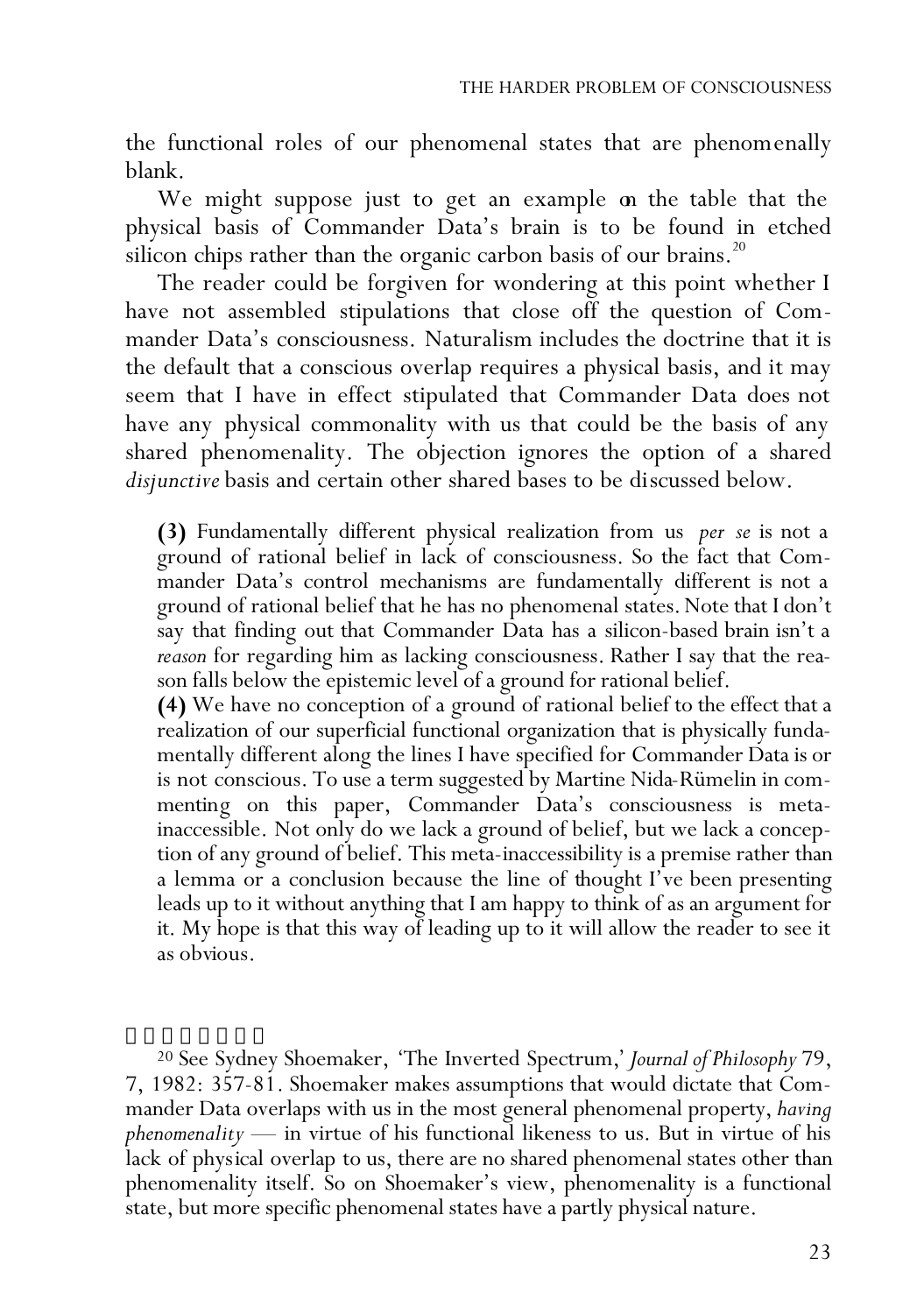We can see the rationale for meta-inaccessibility by considering John Searle's Chinese Room argument. Searle famously argued that even if we are computational creatures, we are not either sentient or sapient merely in virtue of that computational organization. In reply to his critics<sup>21</sup>, he says repeatedly that a machine that shares our computational organization and is therefore behaviorally and functionally equivalent to us — and therefore passes the Turing Test — need not be an intentional system (or a conscious being). What would make it an intentional system — and for Searle, intentionality is engendered by and requires consciousness — is not the functional organization but rather the way that functional organization is implemented in the biology of the organism. But, to take an example that Searle uses, how would we know whether something made out of beer cans is sentient or sapient? He says: 'It is *an empirical question* whether any given machine [that shares our superficial functional organization] has causal powers equivalent to the brain.' (p. 452) 'I think it is evident that all sorts of substances in the world, like water pipes and toilet paper, are going to lack those powers, but that is *an empirical claim* on my part. On my account it is a *testable empirical claim* whether in repairing a damaged brain,' we could duplicate these causal powers. (p. 453) 'I offer no a priori proof that a system of integrated circuit chips could not have intentionality. That is, as I say repeatedly, *an empirical question*. What I do argue is that in order to produce intentionality the system would have to duplicate the causal powers of the brain and that simply instantiating a formal program would not be sufficient for that' (p. 453; emphasis and bracketed clause added).

I do not deny that one day the question of whether a creature like Commander Data is phenomenally conscious may *become* a testable empirical question. But it is obvious that we do not *now* have any conception of how it could be tested. Searle has suggested (in conversation) that the question is an empirical one in that if I were the device, I would know from the first person point of view if I was conscious. But even if we accept such a counterfactual, we cannot take it as showing that the claim is testable or empirical in any ordinary sense of the term.

Though I am tweaking Searle's flamboyant way of putting the point, my naturalist phenomenal realist view is not that different from his. I agree that whether physically different realizations of human functional

<sup>21</sup> 'Author's Response,' *The Behavioral and Brain Sciences* 3/450-457, 1980.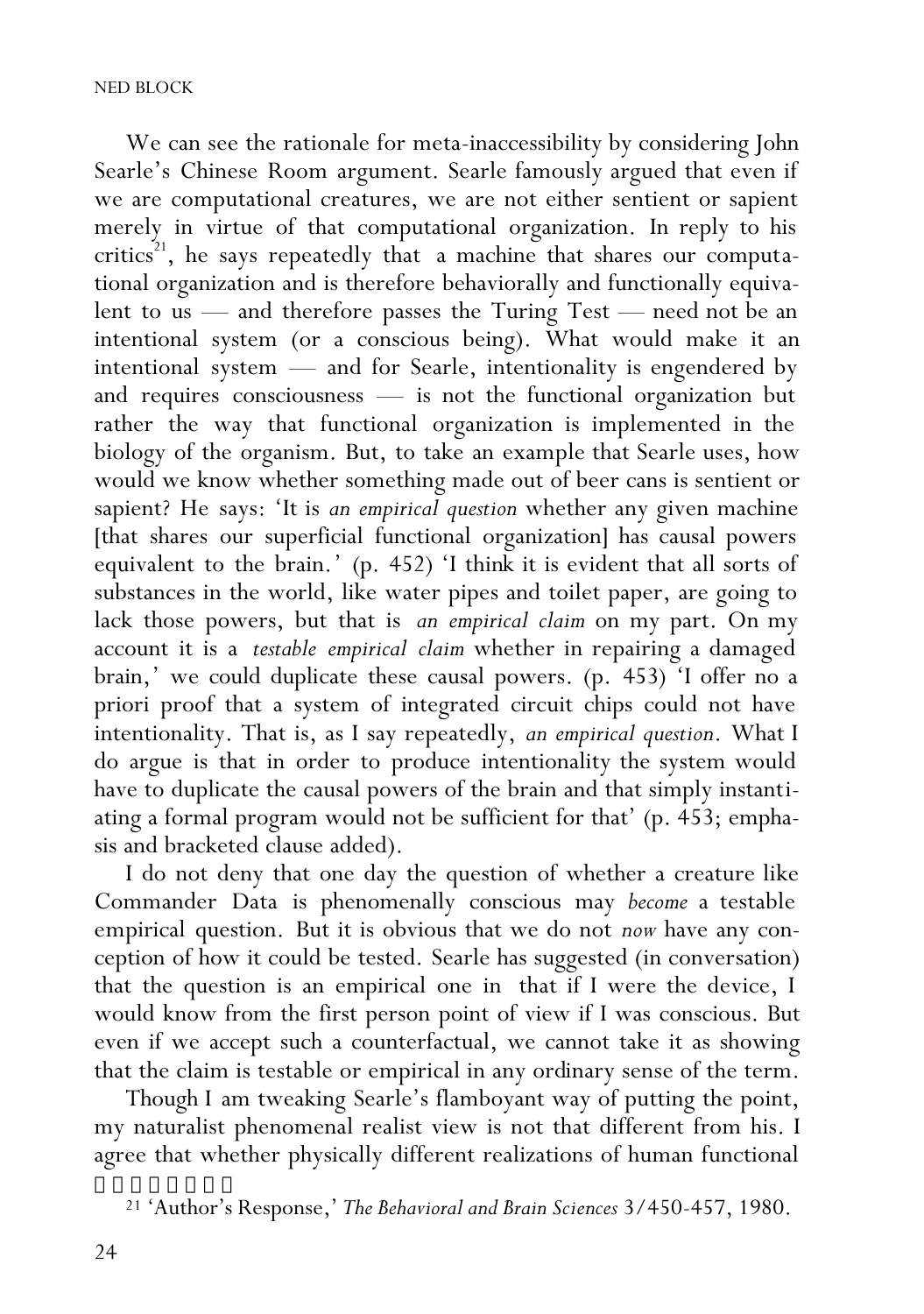organization are conscious is not an a priori matter and could be said to depend on whether their brains have 'equivalent causal powers' to ours — in the sense of having the power to be the physical basis of conscious states. (However, I don't agree with Searle's view that the neural bases of conscious states 'cause' the conscious states in any normal sense of 'cause.') I agree with him that consciousness is a matter of the biology of the organism, not (just) its information processing. The issue that I am raising here for naturalist phenomenal realism threatens my view as much as his.

I am not denying that we might some day come to have the conception we now do not have. (So I am not claiming — as McGinn does that this knowledge can be known now to be beyond our ken.<sup>22</sup>) I am merely saying that at this point, we have no idea of evidence that would ground rational belief, even a hypothetical or speculative conception. Of course those who meet Commander Data will reasonably be sure that he is conscious. But finding out that he is not *human* cancels that ground of rational belief.

Perhaps we will discover the nature of human consciousness and find that it applies to other creatures. E.g. the nature of human consciousness may involve certain kinds of oscillatory processes that can apply to silicon creatures as well. But the problem I am raising will arise in connection with realizations of our functional organization that lack those oscillatory processes. The root of the epistemic problem is that the example of a conscious creature on which the science of consciousness is inevitably based is us (where 'us' can be construed to include non-human creatures which are neurologically similar to humans). But how can science based on us generalize to creatures that don't share our physical properties? It would seem that a form of physicalism that could embrace other creatures would have to be based on them at least in part in the first place, but that cannot be done unless we already know whether they are conscious.

I have left a number of aspects of the story unspecified. What was the aim of Commander Data's designer? What is to be included in the 'common sense' facts about the mind that determine the grain of the functional isomorphism?

I keep using the phrase 'ground of rational belief.' What does it mean? I take this to be an epistemic level that is stronger than 'reason

<sup>22</sup> Colin McGinn, *The Problem of Consciousness.* Oxford: Blackwell, 1991.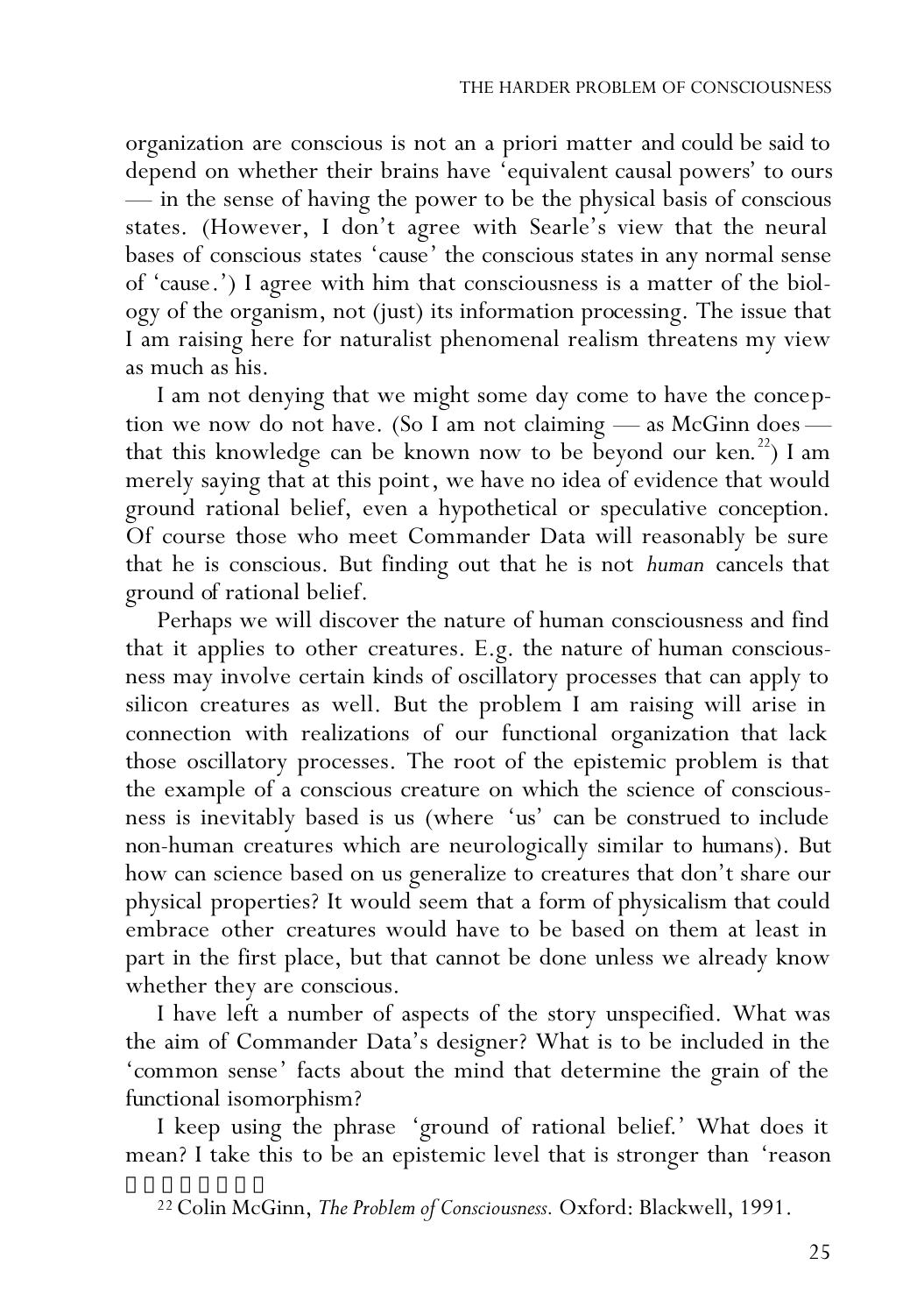for believing' and weaker than 'rational certainty.' I take it that a ground of rational belief that p allows knowledge that p but mere reason for believing p does not.

# VII. Disjunctivism and the epistemic problem

I now move to the conditional that I advertised earlier. Let us start by supposing, but only temporarily, that physicalism requires a deep (non-superficial) unitary (non-heterogeneously-disjunctive) scientific (physical) property shared by all and only conscious beings. This version of physicalism seems at first glance to be incompatible with Commander Data's being conscious, and the corresponding version of naturalism (which says that physicalism is the default) seems at first glance to be epistemically incompatible with phenomenal realism. That is, naturalism says the default is that Commander Data is not conscious but phenomenal realism says that the issue is open in the sense of no rational ground for belief either way. This is a first pass at saying what the Harder Problem is.

If this strong kind of physicalism really is incompatible with Commander Data's being conscious, we might wonder whether the reasons we have for believing physicalism will support this weight. I will pursue a weaker version of physicalism (and corresponding version of naturalism) that does not rule out consciousness having a physical basis that is disjunctive according to the standards of physics. However, as we will see, the stronger version of physicalism is *not* actually incompatible with Commander Data's being conscious, and the difference between the stronger and weaker versions makes no important difference with respect to our epistemic situation concerning Commander Data's consciousness.

Disjunctivism is a form of physicalism that allows that consciousness is a physical state that is disjunctive by the standards of physics. As applied to the current issue, Disjunctivism allows that if Commander Data is conscious, the shared phenomenality is constituted by the property of having Commander Data's electronic realization of our shared functional state or our electro-chemical realization.

In footnote 14, I mentioned Kim's critique of the multiple realizability argument against physicalism. He argues that if mental property M is nomically equivalent to a heterogeneous disjunction N, we should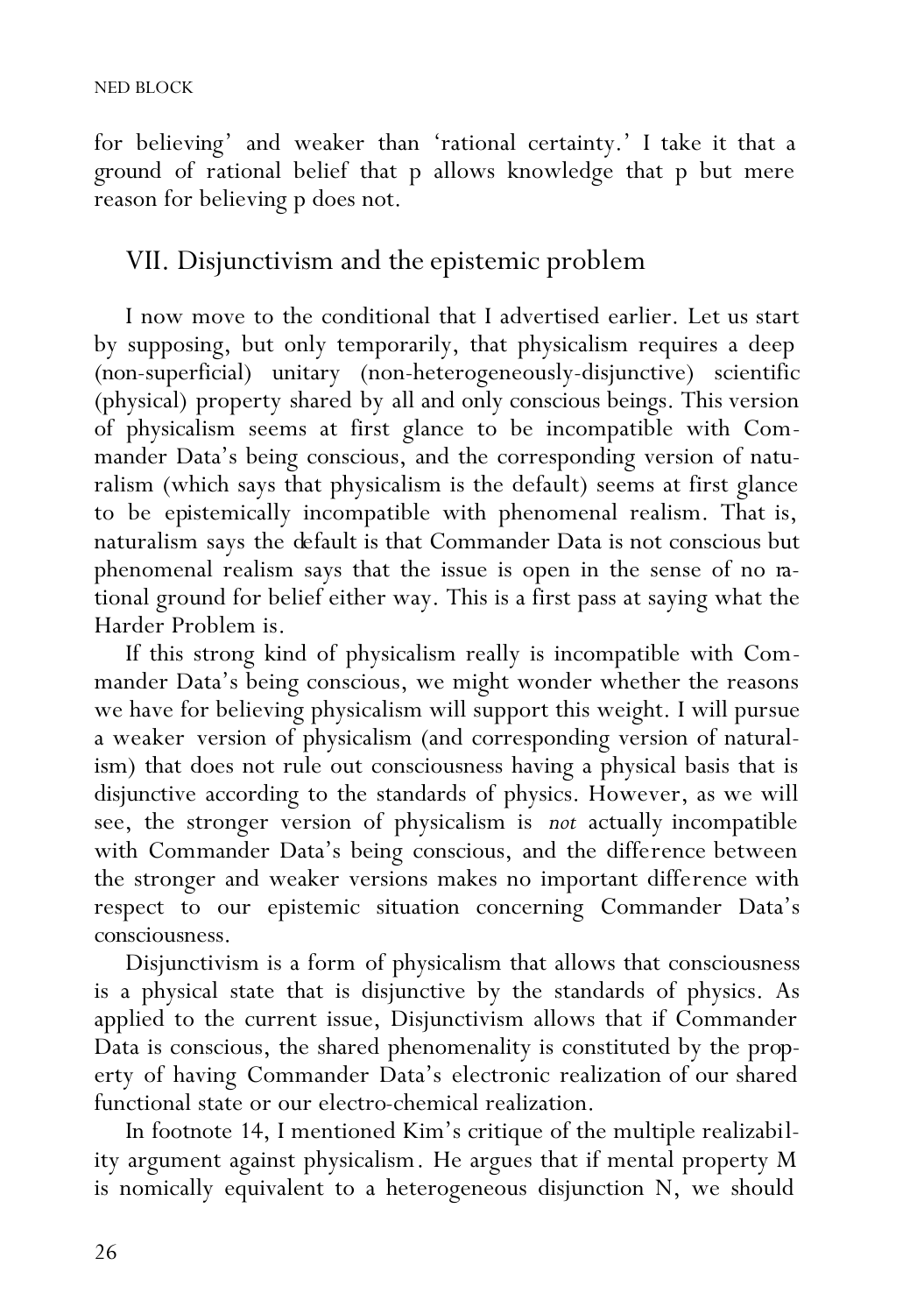regard M as non-nomic and non-'real' because N is. He argues that if human thought can be realized by very different physical mechanisms from, say, Martian or robot thought, then the real sciences of thought will be the sciences of the separate realizations of it. To call them all 'thought' is simply to apply a superficial verbal concept to all of them, but the laws of human thought will be different from the laws of Martian thought. The real kinds are not at the level of the application of verbal concepts.<sup>23</sup>

Even those who are sympathetic to this picture of thought must make an exception for consciousness (in the sense, as always in this paper, of phenomenality). We can be happy with the view that there is a science of human thought and another science of machine thought, but no science of thought per se. But we should not be happy with the idea that there is a science of human phenomenality, another of machine phenomenality, etc. For since the overlap of these phenomenalities, *phenomenality*, is something real and not merely nominal as in the case of thought, it must have a scientific basis. If a phenomenal property is nomically coextensive with a heterogeneous neural disjunction, it would not be at all obvious that we should conclude that the phenomenal property is non-nomic and non-'real' because the disjunction is. The phenomenal realist naturalist point of view would be more friendly to the opposite, that the disjunction is nomic and 'real' because the phenomenal property is.

The real problem with Disjunctivism is that whether it is true or not, we could have no good reason to believe it. To see this, we shall have to have a brief incursion into the epistemology of reductive theoretical identity.

# *The epistemology of theoretical identity*

Why do we think that water  $= H<sub>2</sub>O$ , temperature  $=$  mean molecular kinetic energy and freezing  $=$  lattice formation?<sup>24</sup> The answer begins

<sup>23</sup> See my replies to Kim, 'Anti-reductionism Slaps Back,' *Mind, Causation, World, Philosophical Perspectives* 11, 1997,107-133; and 'Do Causal Powers Drain Away,' *Philosophy and Phenomenological Research* LXVII, 1, July 2003, with a response by Kim.

 $2<sup>4</sup>$  The temperature identity is oversimplified, applying in this form only to gases. Paul Churchland raises doubts about whether there is a more abstract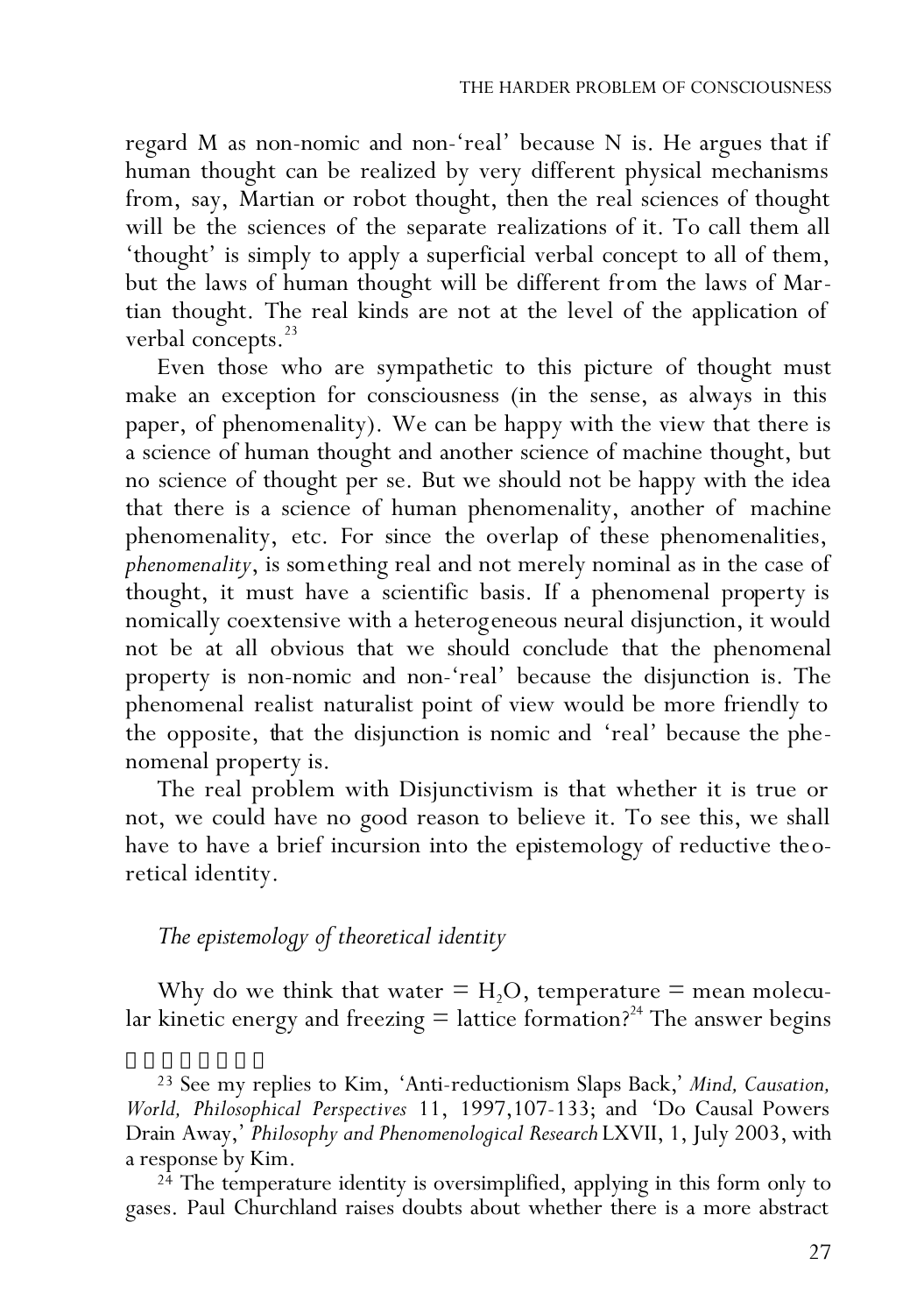with the fact that water, temperature, freezing and other magnitudes form a family of causally inter-related 'macro' properties. This family corresponds to a family of 'micro' properties: H<sub>2</sub>O, mean molecular kinetic energy, formation of a lattice of  $H_2O$  molecules. And the causal relations among the macro properties can be explained if we suppose the following relations between the families: that water  $=$  H<sub>2</sub>O, temperature  $=$  mean molecular kinetic energy and freezing  $=$  lattice formation. For example, as water is cooled, it contracts until about 4 degrees (F) above freezing, at which point it expands. Why? Why does ice float on water? Here is a sketch of the explanations: The oxygen atom in the H<sub>2</sub>O molecule has two pairs of unmated electrons, which attract the hydrogen atoms on other H<sub>2</sub>O molecules. Temperature  $=$ mean molecular kinetic energy. When the temperature (viz., kinetic energy) is high, the kinetic energy of the molecules is high enough to break these hydrogen bonds, but as the kinetic energy of the molecules decreases, each oxygen atom tends to attract two hydrogen atoms on the ends of two other H<sub>2</sub>O molecules. When this process is complete, the result is a lattice in which each oxygen atom is attached to four hydrogen atoms. Ice is this lattice and freezing is the formation of such a lattice. Because of the geometry of the bonds, the lattice has an open, less dense structure than amorphously structured H<sub>2</sub>O (viz., liquid water) — which is why ice (solid water) floats on liquid water. The lattice forms slowly, beginning about 4 degrees above freezing. (The exact temperature can be calculated on the basis of the numerical values of the kinetic energies needed to break or prevent the bonds.) The formation of large open lattice elements is what accounts for the expansion of water on the way to freezing. (Water contracts in the earlier cooling because decreasing kinetic energy allows more bonding, and until the bonding reaches a stage in which there are full lattice elements, the effect of the increased bonding is make the water more densely packed.)

Suppose we reject the assumption that temperature is identical to mean molecular kinetic energy in favor of the assumption that temperature is merely correlated with mean molecular kinetic energy? And

identity in *Matter and Consciousness,* MIT Press: Cambridge, 1984. I think those doubts are deflected in Simon Blackburn's 'Losing Your Mind: Physics, Identity and Folk Burglar Prevention,' Chapter 13 of *Essays in Quasi-Realism*, Blackwell: Oxford, 1993.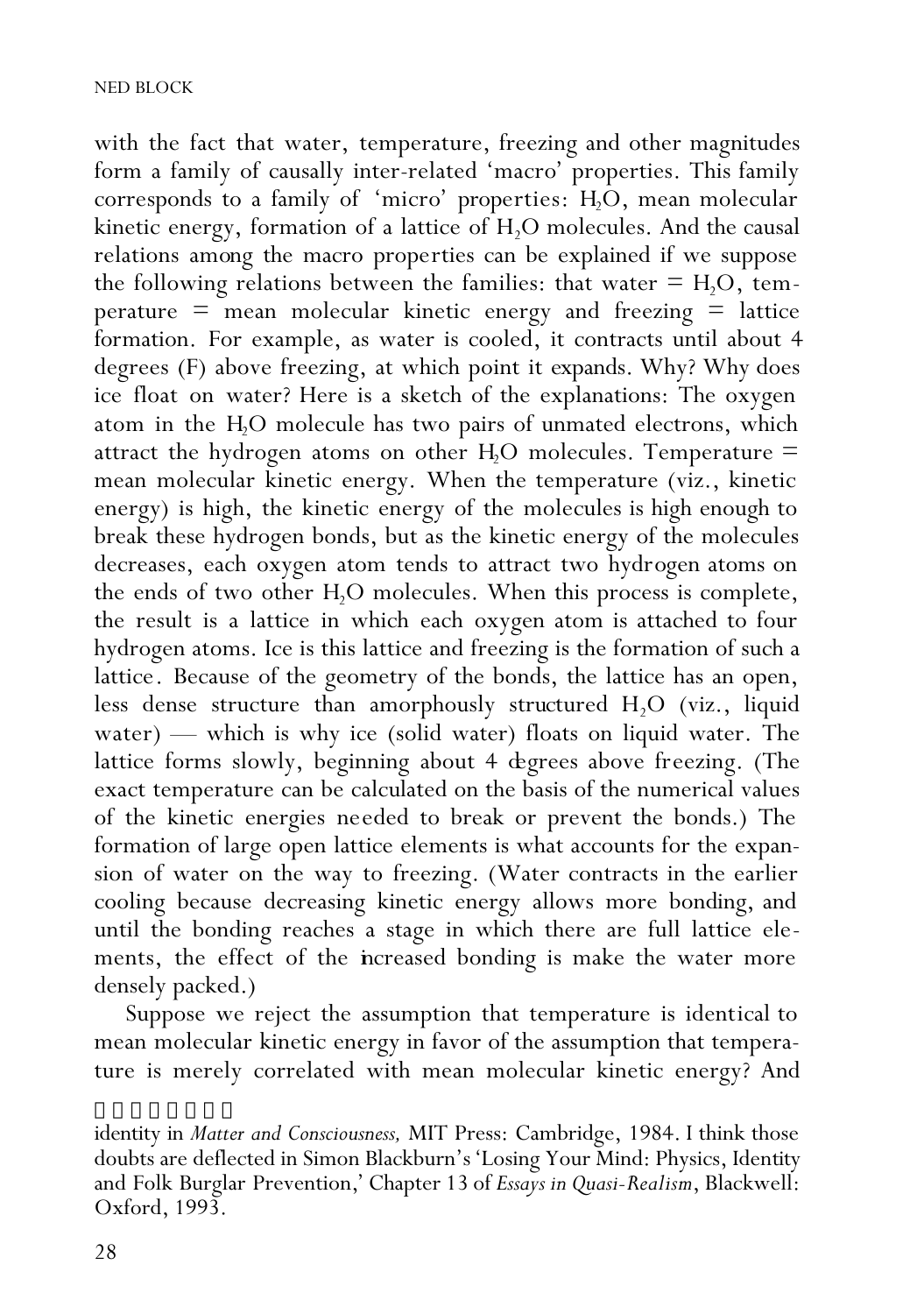suppose we reject the claim that freezing is lattice-formation in favor of a correlation thesis. And likewise for water/ $H_2O$ . Then we would have an explanation for how something that is *correlated* with decreasing temperature causes something that is *correlated* with frozen water to float on something *correlated* with liquid water, which is not all that we want. Further, if we assume identities, we can explain why certain macro properties are spatio-temporally coincident with certain microproperties. The reason to think that the identities are true is that assuming them gives us explanations that we would not otherwise have and does not deprive us of explanations that we already have or raise explanatory puzzles that would not otherwise arise. The idea is not that our reason for thinking these identities are true is that it would be nice if they were true. Rather, it is that assuming that they are true yields the *most explanatory overall picture*. In other words, the epistemology of theoretical identity is just a special case of inference to the best explanation.

Some suppose that substance identities such as 'water  $=$   $H_2O'$  are on a different footing from 'property' identities, and that substance identities can be established on purely spatiotemporal grounds. (Jaegwon Kim gave a paper at Columbia in December, 1999 making this suggestion, and Tim Maudlin argued that all theoretical identities are established on spatiotemporal grounds when I gave this paper at Rutgers.) But deciding that water and H<sub>2</sub>O *are spatio-temporally coincident* is part of the same package as having decided that they are one and the same. For example, the air above a glass of water buzzes with bits of water in constant exchange with water in the atmosphere, a fact that we can acknowledge only if we are willing to suppose that those H2O molecules *are* bits of water. The claim that water is  $H_2O$  and that water and  $H_2O$  are spatiotemporally coincident stand or fall together as parts of one explanatory package. And once we conclude that the substance liquid water = amorphous  $H_2O$  and that the substance frozen water = latticestructured H<sub>2</sub>O, we would be hard pressed to deny that freezing  $=$ lattice formation, since the difference between liquid and frozen water is that the former has an amorphous structure and the latter a lattice structure. Substance identities and property identities often form a single explanatory package.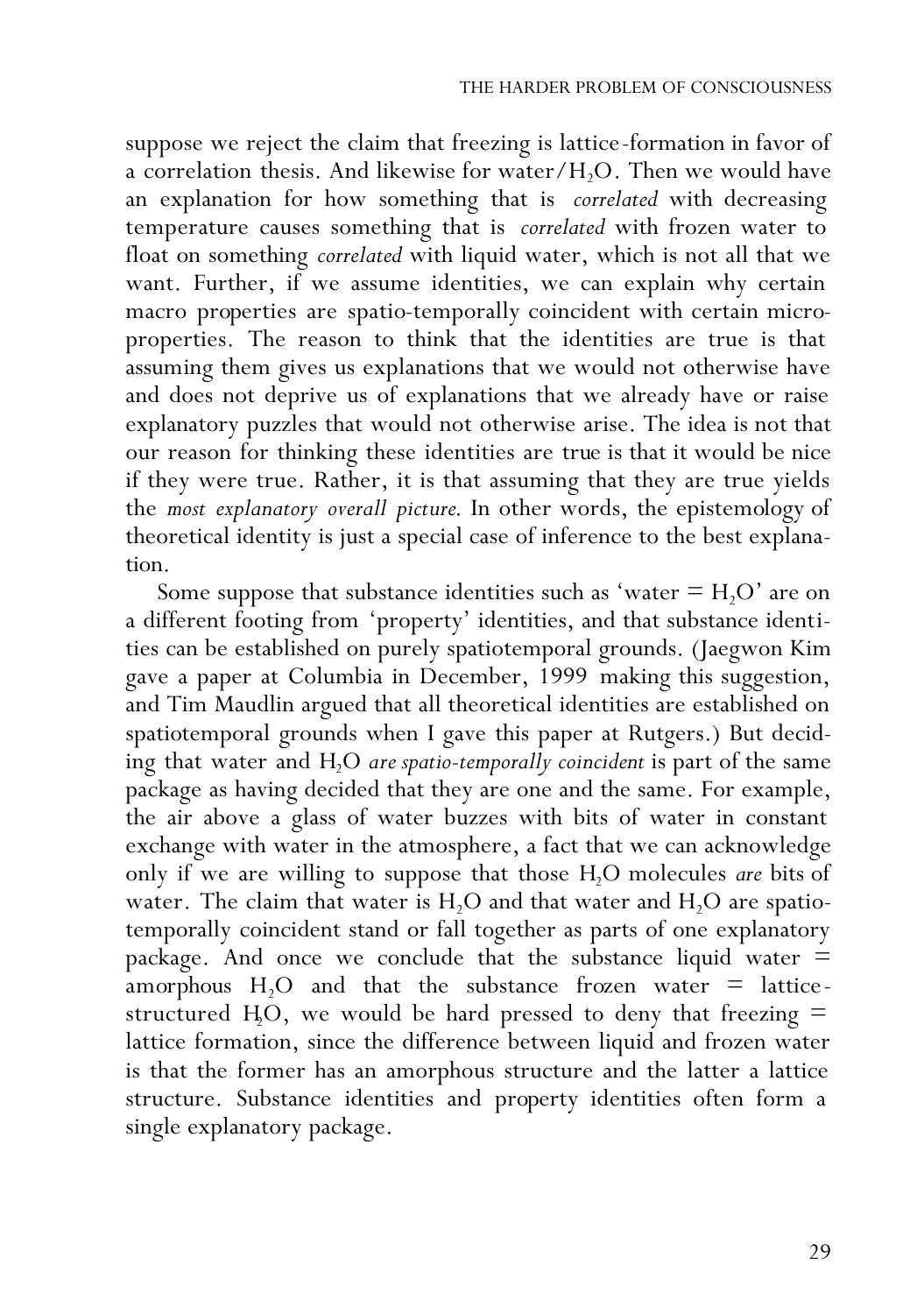#### *Back to disjunctivism*

With the epistemology of identity in place, we can now ask whether there could be an argument from inference to the best explanation to the conclusion that consciousness is a heterogeneous physical disjunction, the disjunction of our realization of the consciousness role and Commander Data's corresponding realization. Of course without a prior decision as to whether Commander Data's states are actually conscious, there could be no such argument. Putting this point aside, let us suppose, temporarily, that Commander Data is conscious. Even so, the prospects for an argument from inference to the best explanation to the identity of a phenomenal property with a disjunctive physical property are dubious. We can see this in two ways. First, let us attend to our explanatory practice. We have an important though vague notion of 'fundamentally different' that governs our willingness to regard some differences in realization as variants of the same basic type and others as fundamentally different. When we regard two realizations as fundamentally different, we prefer two non-disjunctive identities to one disjunctive identity. Here is an example: Molten glass hardens into an amorphous solid-like substance. (If there are absolutely no impurities, fast continuous cooling of water can make it harden without lattice formation in a similar manner.) We could give a disjunctive explanation of solid-like formation that included both freezing and this kind of continuous hardening. And if we preferred that disjunctive explanation to two distinct explanations, we would regard the hardening of glass as a kind of freezing and glass as a solid. But we do not take the disjunctive explanation seriously and so we regard glass as (strictly speaking) a supercooled liquid rather than a solid. And we do not regard amorphous hardening as freezing. We prefer two non-disjunctive identities, freez $ing =$  lattice-formation and hardening  $=$  formation of an amorphous super-cooled liquid to one disjunctive identity. Of course, the two processes (freezing and hardening) are functionally different in all sorts of fine-grained ways. But the functional roles of Commander Data's functional analogs of our conscious states are also functionally different from ours in all sorts of fine-grained ways. Commander Data is functionally equivalent to us in those functional roles known to common sense and anything else nomologically or logically required by that equivalence, but everything else can be presumed to be different. Since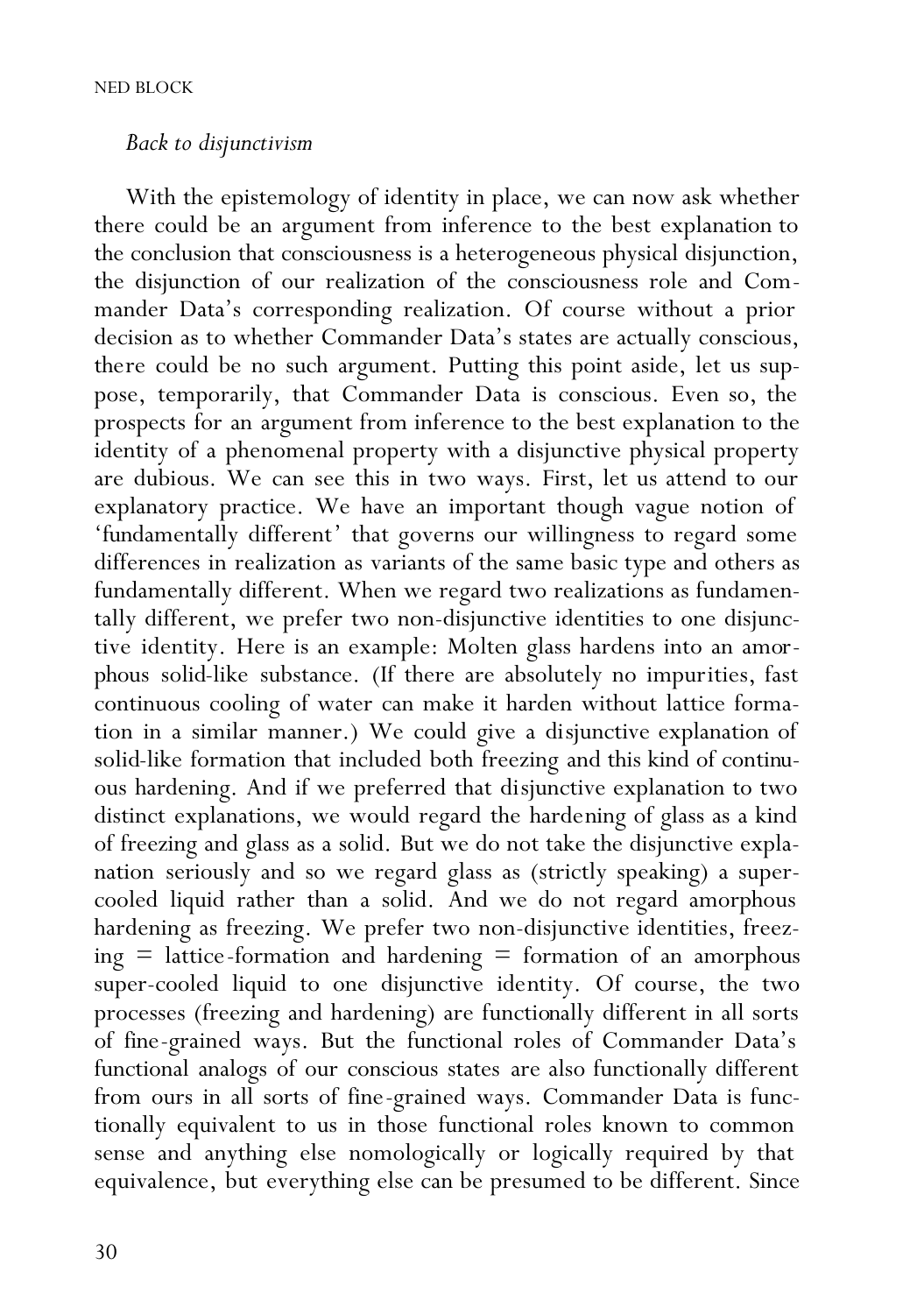we can stipulate that our physical realizations of our conscious states are fundamentally different from Data's, whatever exactly fundamental difference turns out to be, the methodology that applies to the hardening/freezing case can reasonably be applied to the case at hand.

Of course, there are cases in which we accept disjunctive identities, e.g. jade is nephrite or jadeite. But *jade* is a merely nominal category, which makes disjunctive identities acceptable even if not explanatory.

A second factor is that the disjunctive identity, if accepted, would rule out questions that the phenomenal realist naturalist does not want to rule out. The question of why it is that water is correlated with  $H_2O$ or why it is that heat is correlated with molecular kinetic energy are bad questions, and they are ruled out by the identity claims that water  $=$  H<sub>2</sub>O and heat  $=$  molecular kinetic energy. Nor can the identities themselves be questioned. (See footnote 8.) If we were to accept that consciousness is a disjunction of the physical basis of our conscious states and Commander Data's realization of the functionally equivalent states, we would be committing ourselves to the idea that there is no answer to the question of why we overlap phenomenally with Data in one respect rather than in another respect or no respect at all. For the phenomenal realist, it is hard to imagine a ground for rational belief that these questions have no answers. One can imagine finding no other account remotely plausible, but why should the phenomenal realist accept a physicalist view that dictates that these questions are illegitimate rather than opt for a non-physicalist view that holds out some hope for an answer. (Remember that physicalism is only a default view.) Even if we should come to believe that dualism is unacceptable as well, our reason for accepting Disjunctive physicalism would not seem to get up to the level of a ground for rational belief.

Objection: You say identities cannot be explained, but then you also say that we can have no reason to accept a disjunctive physicalistic identity because it is not explanatory.

Reply: Identities cannot be explained, but they can contribute to explanations of other things. My point about the epistemology of identity is that it is only because of the explanatory power of identities that we accept them and the disjunctive identity countenanced by Disjunctivism does not pass muster.

Disjunctivism is one way of making naturalism compatible with Commander Data being conscious, but there are others. One is the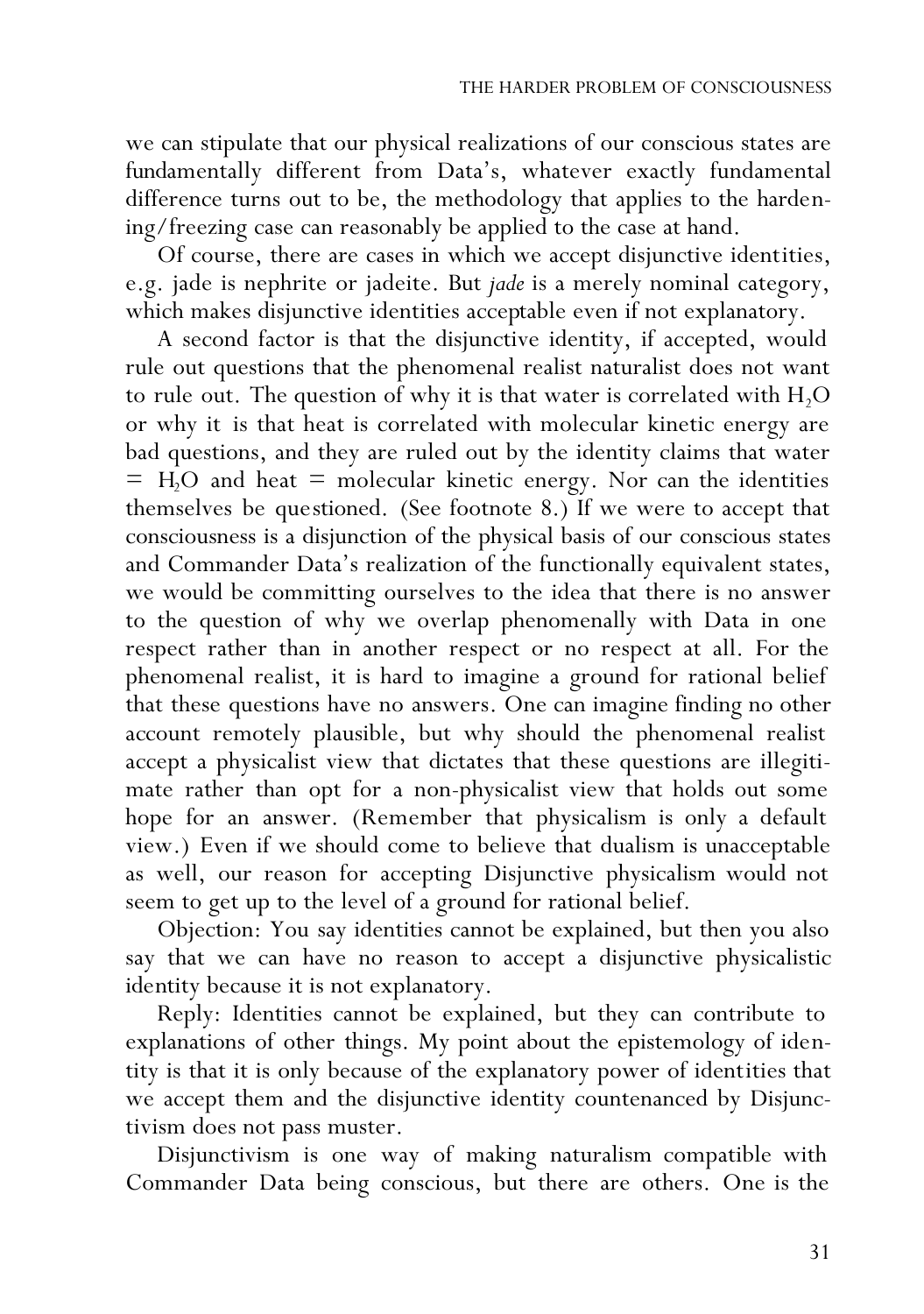view that consciousness is as a matter of empirical fact identical to the superficial functional organization that we share with Commander Data. We might call this view Superficialism (with apologies to Georges Rey who has used this term for a somewhat different doctrine). Recall that the phenomenal realist/deflationist distinction is an epistemic one, so any ontological view could in principle be held as having either epistemic status. Superficialism is the *phenomenal realist* claim that consciousness is identical to the superficial functional organization that we share with Commander Data — as distinct from the deflationist version of this claim mentioned earlier.

Note that Superficialism says consciousness is a role property, not a property that *fills* or realizes that role. A role property is a kind of dispositional property. Now there is no problem about dispositions being caused: spraying my bicycle lock with liquid nitrogen causes it to become fragile. So if pain is a superficial functional state, we can perhaps make use of that identification to explain the occurrence of pain in neural terms. Whether dispositions are causes — as would be required by this identity — is a more difficult issue that I shall bypass. (Does a disposition to say ouch cause one to say ouch?)

The difficulty I want to raise is that even if identifying pain with a superficial functional role does license explanations of the *superficial* causes and effects of being in pain, the identification cannot in the same way license explanations of the *non-superficial* causes and effects of being in pain. Suppose, for example, that psychologists discover that pain raises the perceived pitch of sounds. Even if we take the thesis that pain is a disposition to say ouch to help us to explain why pain causes saying ouch, it will not explain the change in pitch. The epistemic difficulty I am pointing to is that there is no good reason why the causal relations *known to common sense* ought to be explained differently from the ones not known to common sense. So the identification raises an explanatory puzzle that would not otherwise arise, and that puts an epistemic roadblock in the way of the identification. This is perhaps not a conclusive difficulty with the proposal, but it does put the burden of proof on the advocate of the identification to come up with explanatory advantages so weighty as to rule out the explanatory disadvantage just mentioned.<sup>25</sup>

<sup>25</sup> I am grateful to David Chalmers for pressing me for a better treatment of this issue.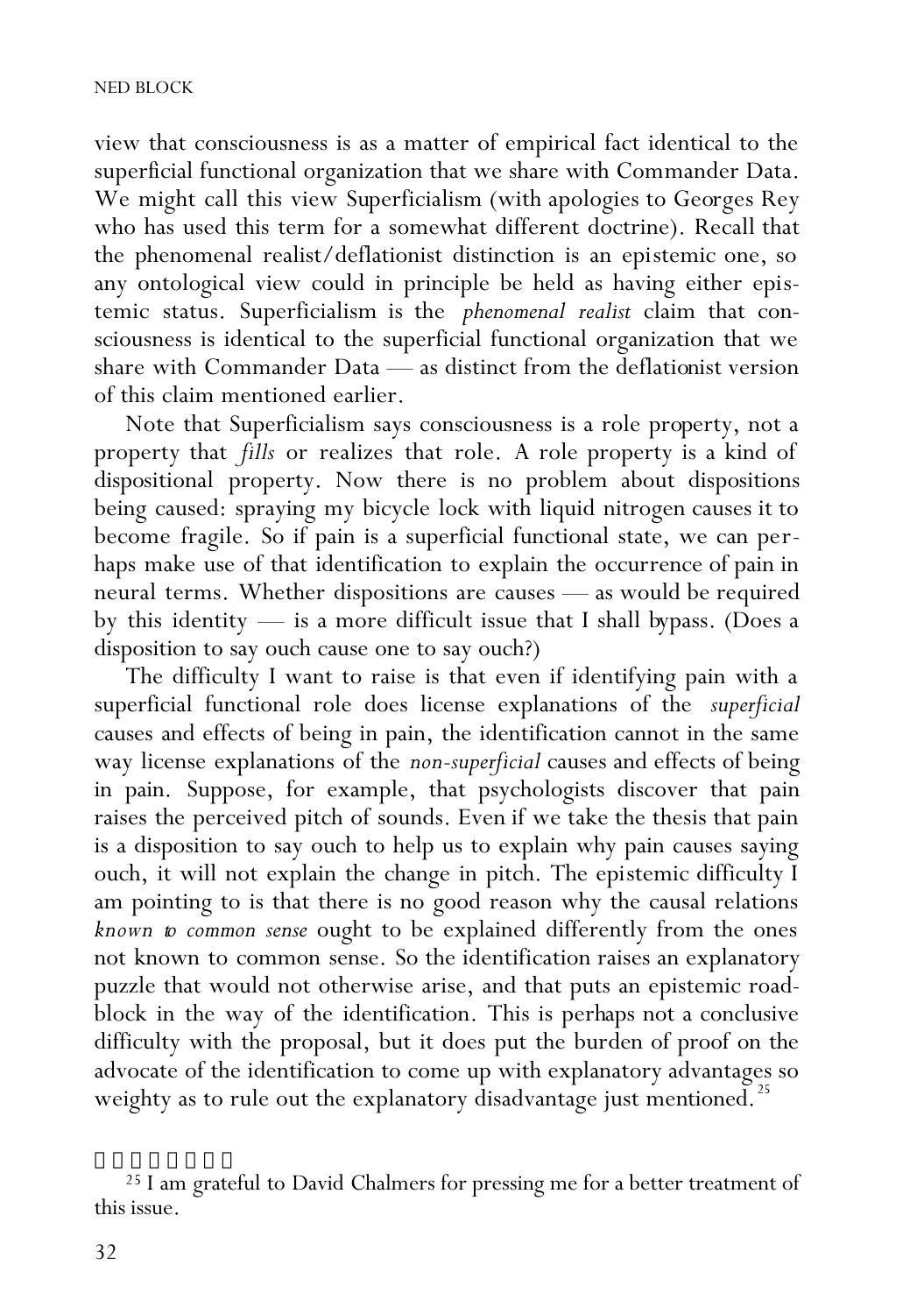Of course, this objection will not apply to the phenomenal realist identification of consciousness with its *total* functional role as opposed to its superficial functional role. Since the physiology of Commander Data's states differs from ours, their total functional roles will differ as well. So this would be a chauvinist proposal that would beg the question against Commander Data's consciousness.

Martine Nida-Rümelin objected that there are a vast number of properties, maybe infinitely many, that are entailed nomologically or logically by the superficial functional equivalence, and each of these is both shared with Data and is a candidate for the nature of consciousness. Certainly a full treatment would attempt to categorize these properties and assess their candidacy. Some — e.g., possessing complex inputs and outputs — can be eliminated because they are also shared with mindless computers. Of course, there may be others that are not so easily dismissed.

### *The upshot*

I said earlier that it seemed at first glance that a form of physicalism that required that consciousness be constituted by a unitary physical property dictated that Commander Data is not conscious. We can now see that at second glance, this is not the case. Even if we preclude a disjunctive physical basis to the phenomenal overlap between us and Commander Data (assuming that there is such an overlap), still the physicalist could allow that Commander Data is conscious *on Superficialist grounds*. And even if we reject Superficialism, there are other potential meta-inaccessible physical bases of a phenomenal overlap between us and Commander Data.

The upshot is that physicalism in neither the stronger (unitary physical basis) nor weaker (physical basis that may or may not be unitary) versions mentioned above rules out Commander Data's being conscious. However, *the only epistemically viable naturalist or physicalist hypothesis* — the only naturalist or physicalist hypothesis we have a conception of a reason for accepting — is a deep unitary physical or otherwise scientific property in common to all and only conscious beings, a naturalistic basis that Commander Data does not share. So for the physicalist, Commander Data's consciousness is not *epistemically* viable.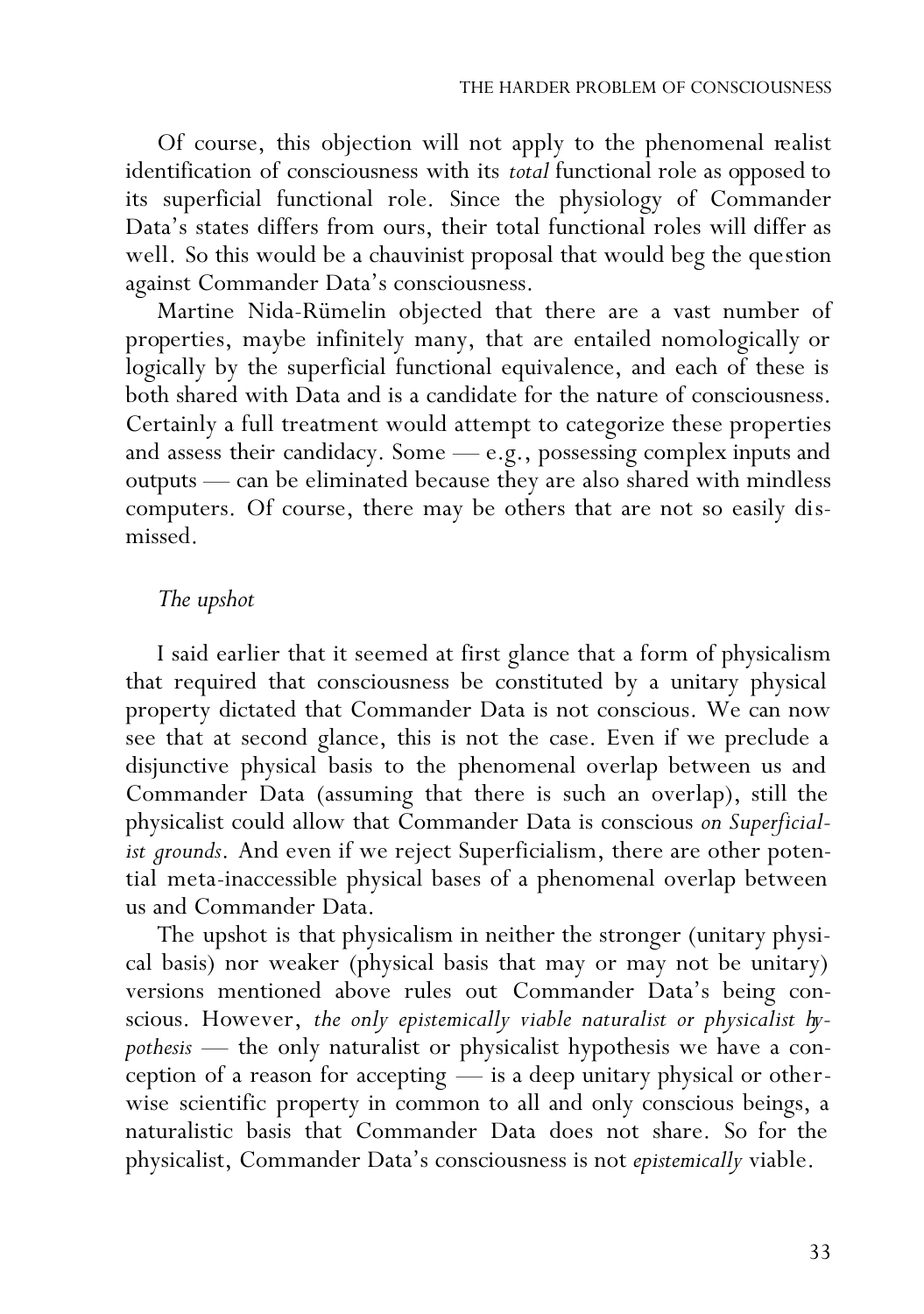Thus our knowledge of physicalism is *doubly* problematic: we have no conception of a ground of rational belief that Commander Data is or is not conscious, and we have no way of moving from a conclusion that Commander Data is conscious to any consequence for the truth of physicalism. And this holds despite the fact that physicalism is our default view. *Physicalism is the default and also inaccessible and metainaccessible*. The *practical* significance — if we ever make a robot that is functionally equivalent to us — is that the question of its consciousness and also of physicalism are inaccessible and meta-inaccessible. But even if we decide that the robot is conscious, we will have a choice between dualism and an epistemically non-viable version of physicalism (Disjunctivism or Superficialism). This is all part of the Harder Problem. A second part follows.

But first I will discuss the question of whether the epistemic tension itself is a good reason to conclude that Commander Data is not conscious. The short version of my answer is that while the epistemic tension is a bad consequence of our phenomenal realist view that it is an open question whether Commander Data is conscious, it is not the kind of bad consequence that justifies us in concluding that he is not conscious. I will justify this claim.

Objection: You say disjunctivism is epistemically defective, but isn't it also metaphysically defective? How could a unitary phenomenal property be identical to a physical property that is non-unitary?

Reply: There is no logical flaw in disjunctivism. If a unitary phenomenal property is identical to a non-unitary physical property, then one property is both unitary from the mental point of view and nonunitary from the physical point of view. We are willing to allow that unitary properties of economics, sociology and meteorology are nonunitary from the physical point of view. Why shouldn't we include mentality too? $2^{26}$ 

Of course, there are views that are worthy of being called 'naturalism' that dictate that disjunctivism is metaphysically defective. But they are not the 'naturalism' that I am talking about. The naturalist I am talking about, you will recall, is also a phenomenal realist. And being a phenomenal realist, this naturalist keeps the question open of whether creatures that are heterogeneous from a physical point of view nonethe-

<sup>26</sup> See my 'Anti-reductionism Slaps Back,' op.cit. for more on this topic.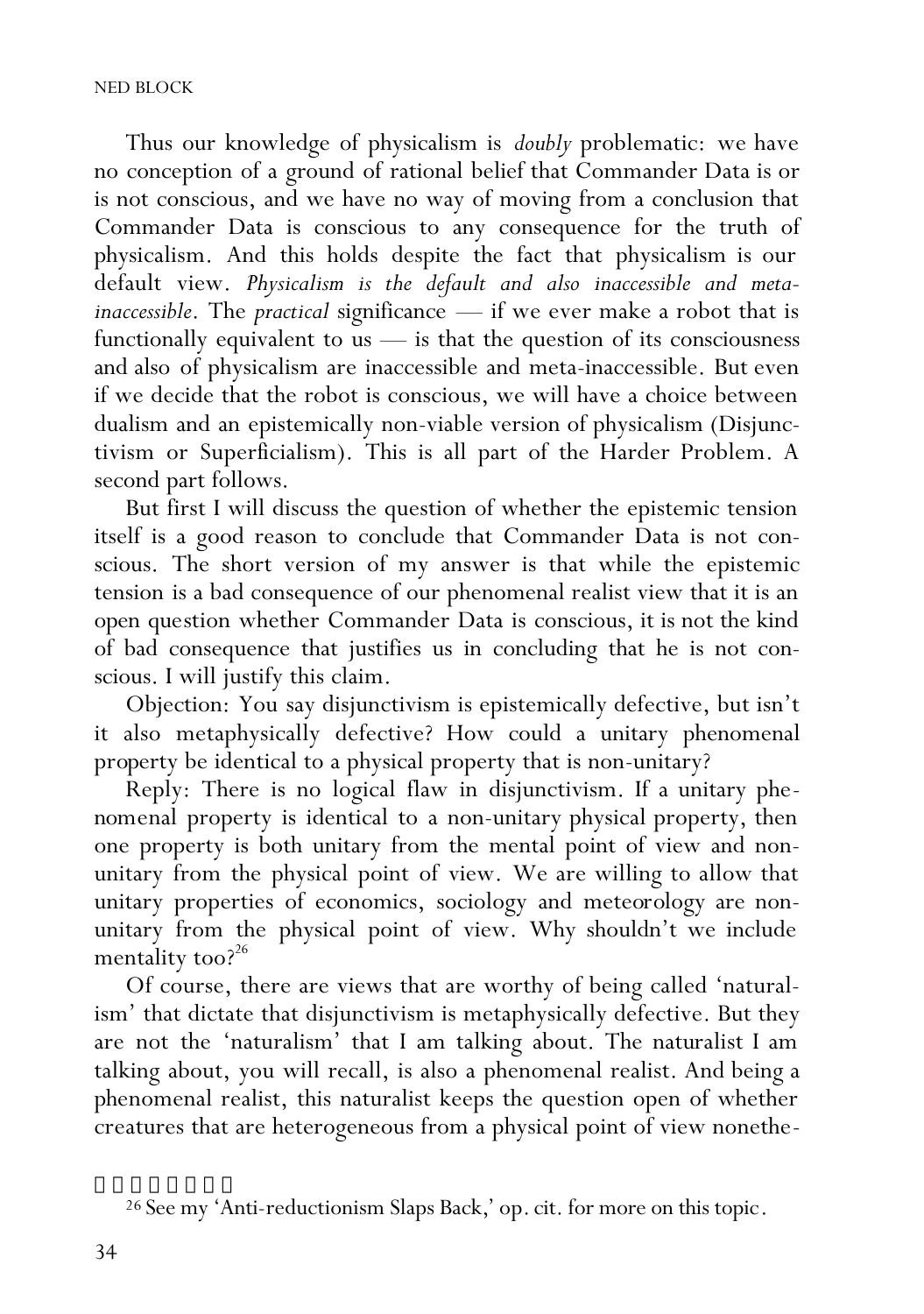less overlap phenomemenally. If you like, this is a naturalistic concession to phenomenal realism.

Objection: Silicon machinery of the sort we are familiar with is manifestly not conscious. The only reason we could have to suppose that Commander Data's brain supported consciousness would be to find some kind of physical similarity to the states that we know underlie human consciousness, and that possibility has been ruled out by stipulation. Moreover, we can explain away our tendency to think of Commander Data as conscious as natural but unjustified anthropomorphizing.

Reply: Naturalism and Phenomenal Realism do not dictate that Commander Data is not conscious or that the issue of his consciousness is not open. Recall that Disjunctivism and Superficialism are metaphysically (though not epistemically) viable. Further, naturalism gives us no evidence against or reason to doubt the truth of either Disjunctivism or Superficialism. Hence naturalism (and physicalism) give us no reason to doubt the consciousness of Commander Data. Imagine arguing at Commander Data's trial that he is a zombie (or that there is no matter of fact as to whether he is conscious) while conceding that his zombiehood is not even *probabilified* by naturalism unless we set aside Disjunctivism and Superficialism, options on which he may be conscious. And imagine conceding that we are setting these options aside not because we have any evidence against them or reason to think they are false but because we cannot conceive of any way in which they may be known. He could reasonably say (or to be neutral, produce the noise), 'Your lack of a conception of how to find out whether I am conscious is no argument that I am a zombie; I similarly lack a conception of how to find out whether you are conscious.' In any case, phenomenal realism is a form of metaphysical realism, so the phenomenal realist cannot suppose that our ignorance, even necessary ignorance, is not a reason to suppose that Commander Data is not conscious or that there is no matter of fact as to whether he is.

Why should the phenomenal realist take the consciousness of anything other than humans seriously? One answer can be seen by considering what happens if one asks Commander Data whether red is closer to purple than blue is to yellow. Answering such questions requires, in us, a complex multi-dimensional phenomenal space — in part captured by the color solid — with phenomenal properties at many levels of abstractness (cf. Loar, op. cit.). Commander Data's functional equiva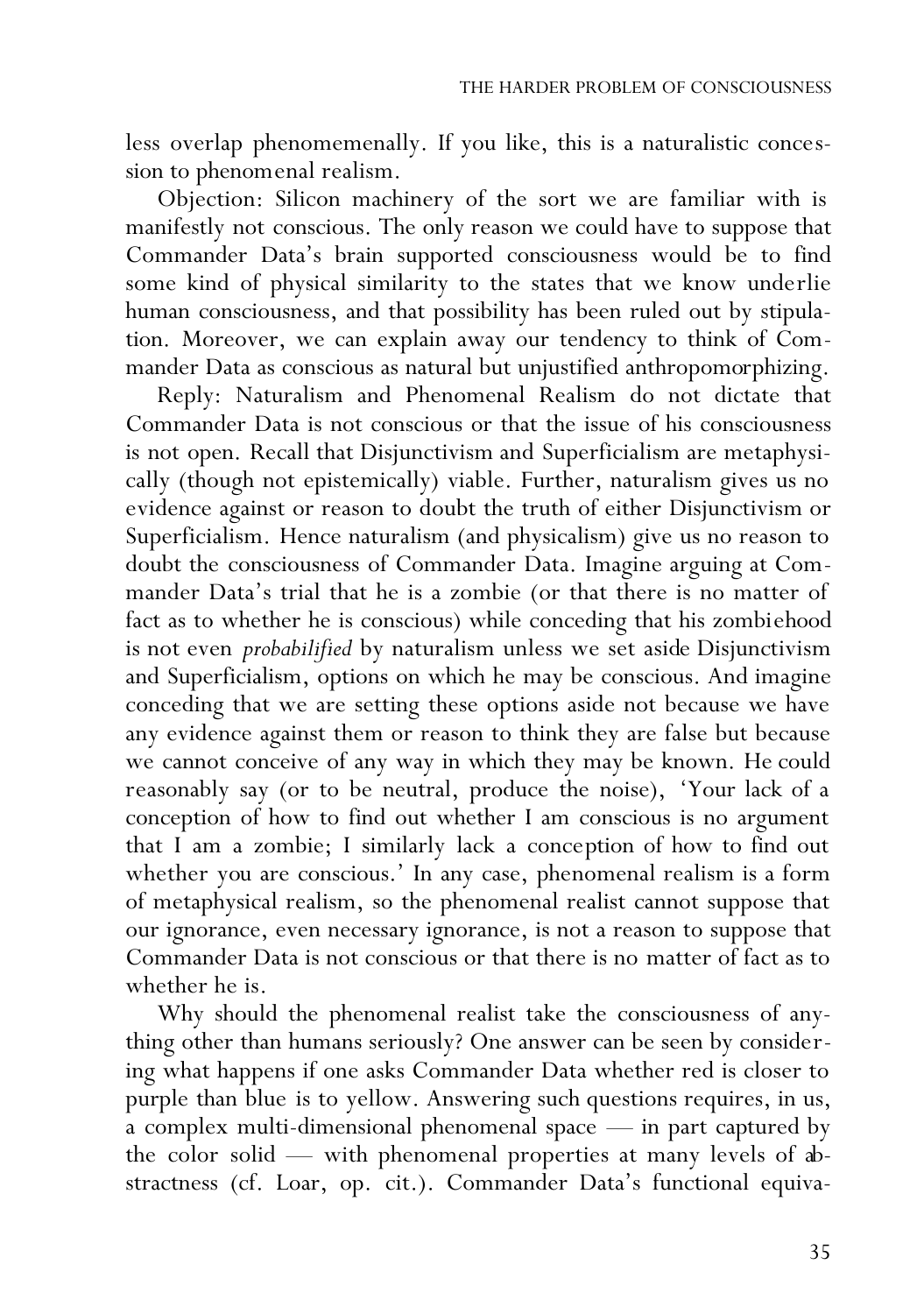lence to us guarantees that he has an internal space that is functionally equivalent to our phenomenal space. But anyone who grasps our phenomenal space from the first person point of view has to take seriously the possibility that an isomorphic space in another being is grasped by him from a similar first person perspective. Talking of our 'functional equivalence' to Commander Data tends to mask the fact that we are like him in a complex structure or set of structures. If one thinks of the functional similarity as limited to saying 'Ouch' when you stick a pin in him, it is easy to miss the positive phenomenal realist rationale for regarding Commander Data's consciousness as an open question. Thus the phenomenal realist and the deflationist converge on not closing off the possibility that Commander Data is conscious.

To make the plausibility of Commander Data's consciousness vivid, I include in Figure 1 below stills from Commander Data's trial.



**Figure 1:** Stills from 'The Measure of a Man,' episode 35 of *Star Trek: The Next Generation.* Commander Data is on the left in the first, in which his hand is removed by his prosecutor after he has turned Data off, emphasizing his robotic nature, and in the middle on the right, in the dock.

Objection (made by many critics): Why should the mere epistemic possibility of a bad consequence of physicalism threaten physicalism? No one thinks that the mere epistemic possibility of an object that has mass traveling faster than light threatens relativity theory. If relativity is true, nothing can travel faster than light. Similarly, if physicalism is true, there is no conscious Commander Data.

Reply: Relativity theory gives us reason to believe that it is impossible for anything to travel faster than light. But physicalism does not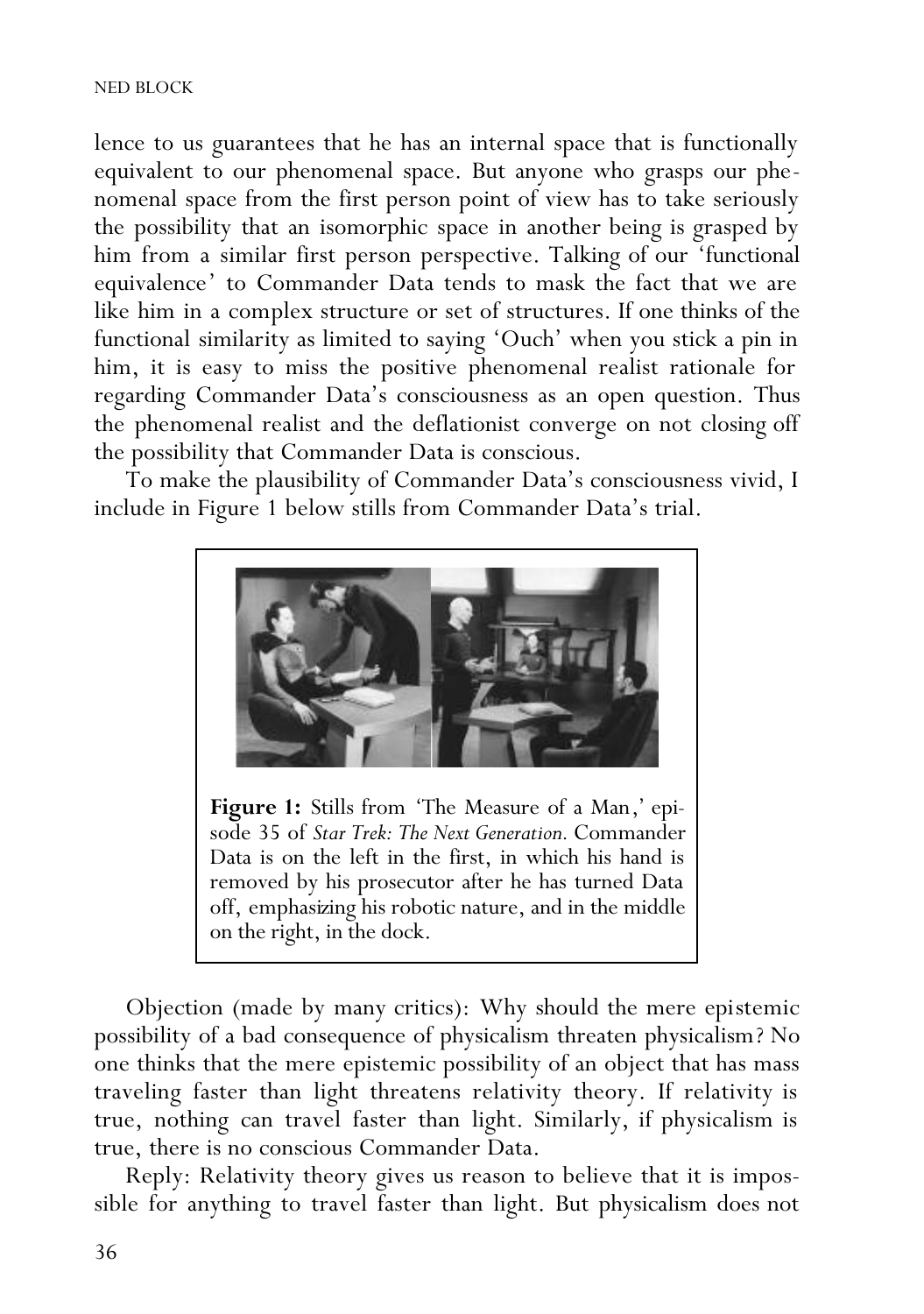give us reason to believe that there can be no Commander Data or that it is impossible that Commander Data is conscious. Disjunctivism is not metaphysically suspect but only epistemically suspect: we have no conception of how we can know whether it is true or not. Our lack of knowledge is no argument against the consciousness of Commander Data.

Brian McLaughlin has argued (in a response at SOFIA, 2001) that I am mischaracterizing the epistemic role of functional similarity in our reasoning about other minds. The role of functional similarity is in providing evidence that others are like us in intrinsic physical respects, and that is the ground for our belief in other minds. In the case of Commander Data, that evidential force is cancelled when we find out what Commander Data's real constitution is. He notes that we are happy to ascribe consciousness to babies even though they are functionally very different from us because we have independent evidence that they share the relevant intrinsic physical properties with us. The same applies, though less forcefully, to other mammals, e.g. rabbits. He asks us to compare a human baby with a functionally equivalent robot baby. The robot baby's functional equivalence to the real baby gives us little reason to believe that the robot baby is conscious. Similarly, for the comparison between a real rabbit and a robot rabbit. Moving closer to home, consider a paralytic with Alzheimer's: little functional similarity to us, but we are nonetheless confident, on the basis of an inference from similarity in intrinsic physical properties, that the senile paralytic has sensory consciousness. The upshot, he says, is that material constitution and structure trumps function in our attribution of consciousness to others. And so, if we become convinced that Commander Data is unlike us in the relevant intrinsic physical respects, we should conclude that he is not conscious.

Reply: first, Commander Data shares with us *Disjunctivist* and *Superficialist material constitution and structure*, and so no conclusion can be drawn about the consciousness of Commander Data, even if McLaughlin is right about material constitution and structure trumping function. Nothing in McLaughlin's argument supplies a reason to believe that Disjunctivism or Superficialism are false. (Recall that I have argued that these views are *epistemically* defective, not that they are false.) He says that the relevant physical properties are 'intrinsic' but if that is supposed to preclude Disjunctivism or Superficialism, we are owed an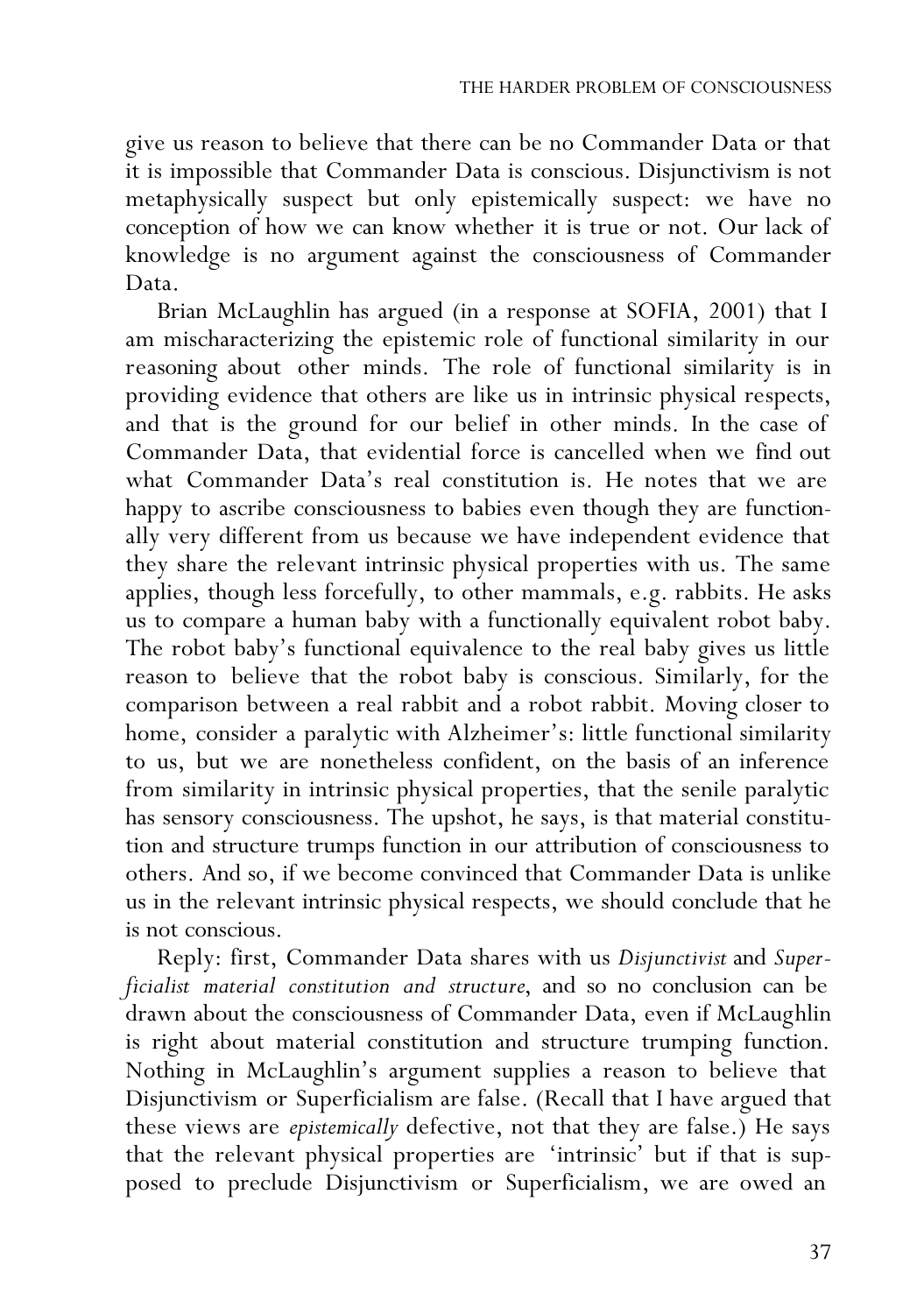argument. Second, I do agree with McLaughlin that a substantial element of our belief in other consciousnesses depends on an inference to a common material basis. However, it would be a mistake to conclude that this inference provides the entire basis for our attribution of other consciousnesses. Our justification is an inference from like effects to like causes. Even if we find out that the causes of behavioral similarity are not alike in material constitution and structure, it remains open that the common cause is a similarity in *consciousness itself* and that consciousness itself has a disjunctive or superficial material basis or no material basis. (Recall that naturalism is committed to physicalism as a default, but a default can be overridden.)

Third, function is not so easy to disentangle from material constitution and structure, at least epistemically speaking. The opponent process theory of color vision originated in the 19<sup>th</sup> Century from common sense observations of color vision such as the fact that afterimages are of the complementary color to the stimulus and that there are colors that seem, e.g. both red and blue (purple) or red and yellow (orange) but no color that seems both red and green or both blue and yellow. The basic two stage picture of how color vision works (stage 1: three receptor types; stage 2: two opponent channels) was discovered before the relevant physiology on the basis of behavioral data. To the extent that Commander Data behaves as we do, there is a rationale for supposing that the machinery of Commander Data's color vision shares an abstract structure with ours that goes beyond the color solid.

The first of the epistemic difficulties on the right hand side of our conditional is that *physicalism is the default, but also inaccessible and metainaccessible.* We are now ready to state the second epistemic difficulty. Let us introduce a notion of the 'subjective default' view which we have rational ground for believing on the basis of background information but only ignoring escape hatches — such as Disjunctivism and Superficialism — which we have no evidence against but which are themselves inaccessible and meta-inaccessible. Then the second epistemic difficulty is that of holding *both that it is an open question whether Commander Data is conscious and that it is the subjective default view that he is not.* These two epistemic difficulties constitute the Harder Problem.

Before I go on to consider further objections, let me briefly contrast the point of this paper with Nagel's famous 'bat' paper (op. cit.). Nagel's emphasis was on the functional differences between us and bats,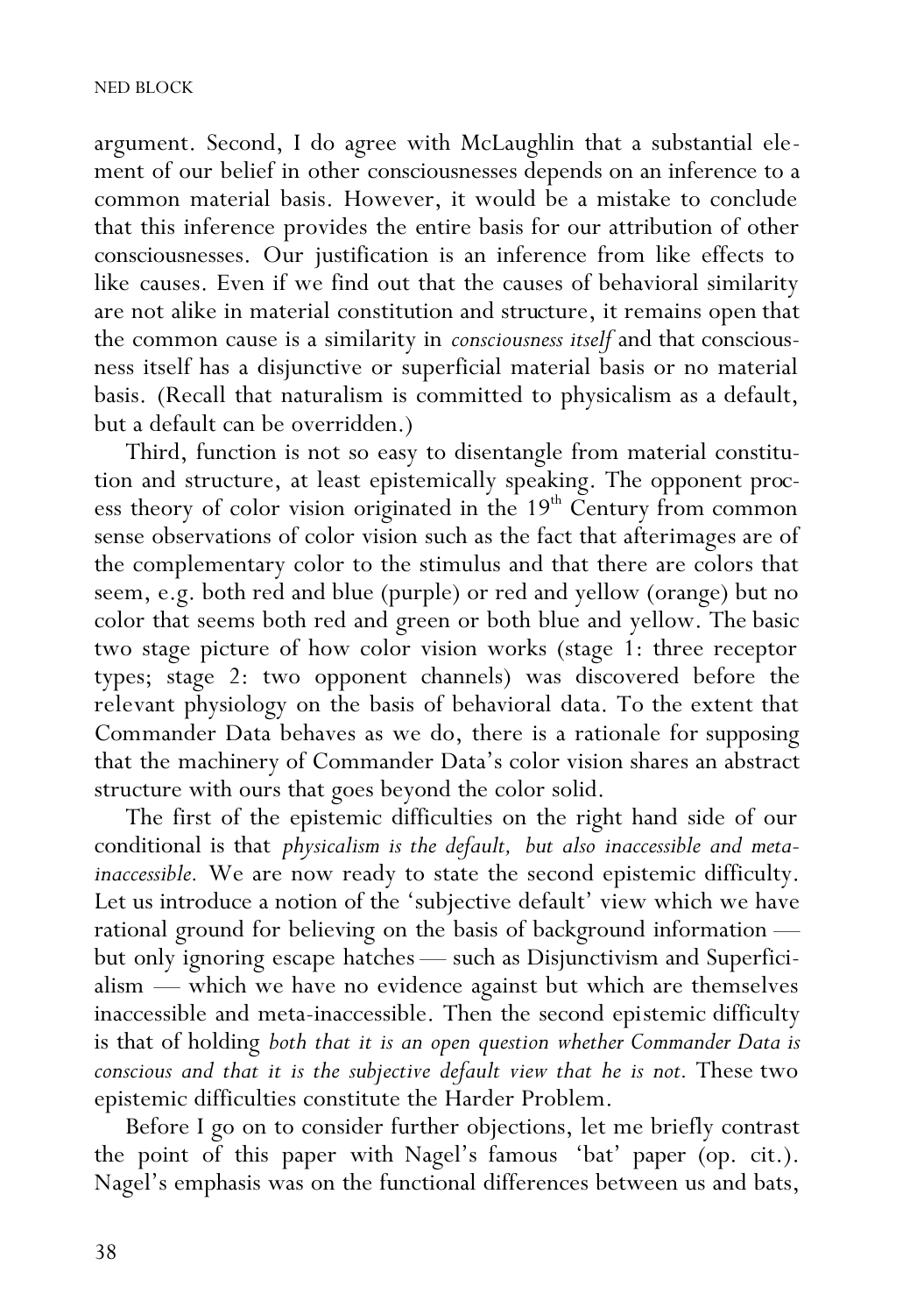creatures which share the mammalian physical basis of sensation. My example, however, is one of a functionally identical creature, the focus being on the upshot of physical differences between us and that creature.

The issue of the application of our phenomenal concepts to exotic creatures is often mentioned in the literature, but assimilated to the Hard Problem (the 'explanatory gap'). (I am guilty too. That was the background assumption of the discussion of 'universal psychology' in my 'Troubles with Functionalism,' op. cit.) For example, Levine (*Purple Haze*, op. cit.) notes that we lack a principled basis for attributing consciousness to creatures which are physically very different from us. He says 'I submit that we lack a principled basis precisely because we do not have an explanation for the presence of conscious experience even in ourselves' (p. 79). Later he says 'Consider again the problem of attributing qualia to other creatures, those that do not share our physical organization. I take it that there is a very real puzzle whether such creatures have qualia like ours or even any at all. How much of our physicofunctional architecture must be shared before we have similarity or identity of experience? This problem, I argued above, is a direct manifestation of the explanatory gap' (p.89).

It might be objected that naturalism says the concept of consciousness is a natural kind concept and phenomenal realism denies it, so the tension is not epistemic, but is simply a matter of contradictory claims. But this is oversimple. Naturalism entails that the concept of consciousness is a natural kind concept in one sense of the term, since one sense of the term is just that it is the default that there is a scientific nature. Phenomenal realism does not deny this. Phenomenal realism denies something importantly different, which could be put in terms of Putnam's famous 'twin earth' example. We find that twin-water has a fundamentally different material basis from water, and that shows twinwater is not water. But if we find that Martian phenomenality has a fundamentally different material basis from human phenomenality, that does not show Martian phenomenality is not phenomenality. According to phenomenal realism, if it feels like phenomenality, it is phenomenality, whatever its material basis or lack of it.

Those who apply the scientific world view to consciousness dten appeal to analogies between consciousness and kinds that have been successfully reduced. As noted earlier in connection with the Hard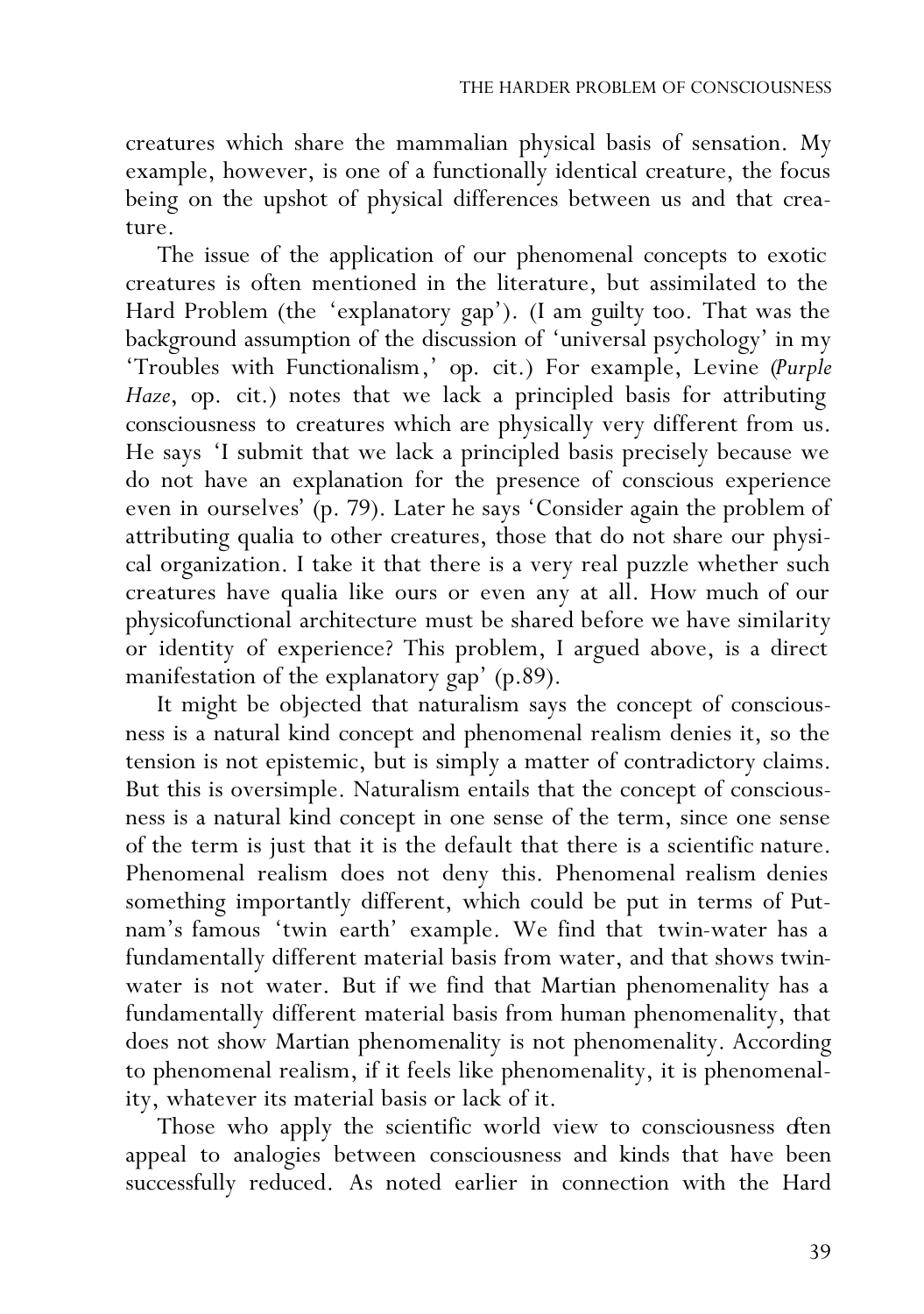Problem, there is some mileage in analogies to the identity of water with  $H_2O$ , heat with molecular kinetic energy and so on. But the fact that consciousness is not straightforwardly a natural kind concept puts a crimp in these analogies.

## VIII. More objections

One can divide objections into those that require clarification of the thesis and those that challenge the thesis as clarified. The objections considered so far are more in the former category while those below are more in the latter.

### *Objections from indeterminacy*

Objection: The issue of whether Commander Data is conscious just a matter of vagueness or indeterminacy in the word 'conscious.' If we reject property dualism, then the issue of whether Commander Data is conscious depends on extrapolating a concept of consciousness grounded in our physical constitution to other physical constitutions. If those other physical constitutions are sufficiently different from ours as is stipulated for Commander Data, then the matter is indeterminate and so a decision has to be made. Similarly, in extending the concept 'wood' to an alien form of life, we might find that it resembles what we have already called 'wood' in certain ways but not others and a decision will have to be made. (Hartry Field and David Papineau have pressed such views in commenting on an earlier version of this paper.)

Reply: No phenomenal realist — physicalist or not — should accept the assumption that the decision whether to attribute consciousness to Commander Data is a decision about whether to extrapolate from our *non-disjunctive and non-superficial* physical constitution to his. For as I have emphasized, the physical basis of our conscious states may be of the sort supposed by Disjunctivism or Superficialism, in which case there will be a matter of fact about Commander Data's consciousness — from a physicalist point of view.

I don't want to give the impression that phenomenal realism is incompatible with indeterminacy about consciousness. For example, perhaps a fish is a borderline case of consciousness. Similarly, Commander Data might be a borderline case of consciousness and therefore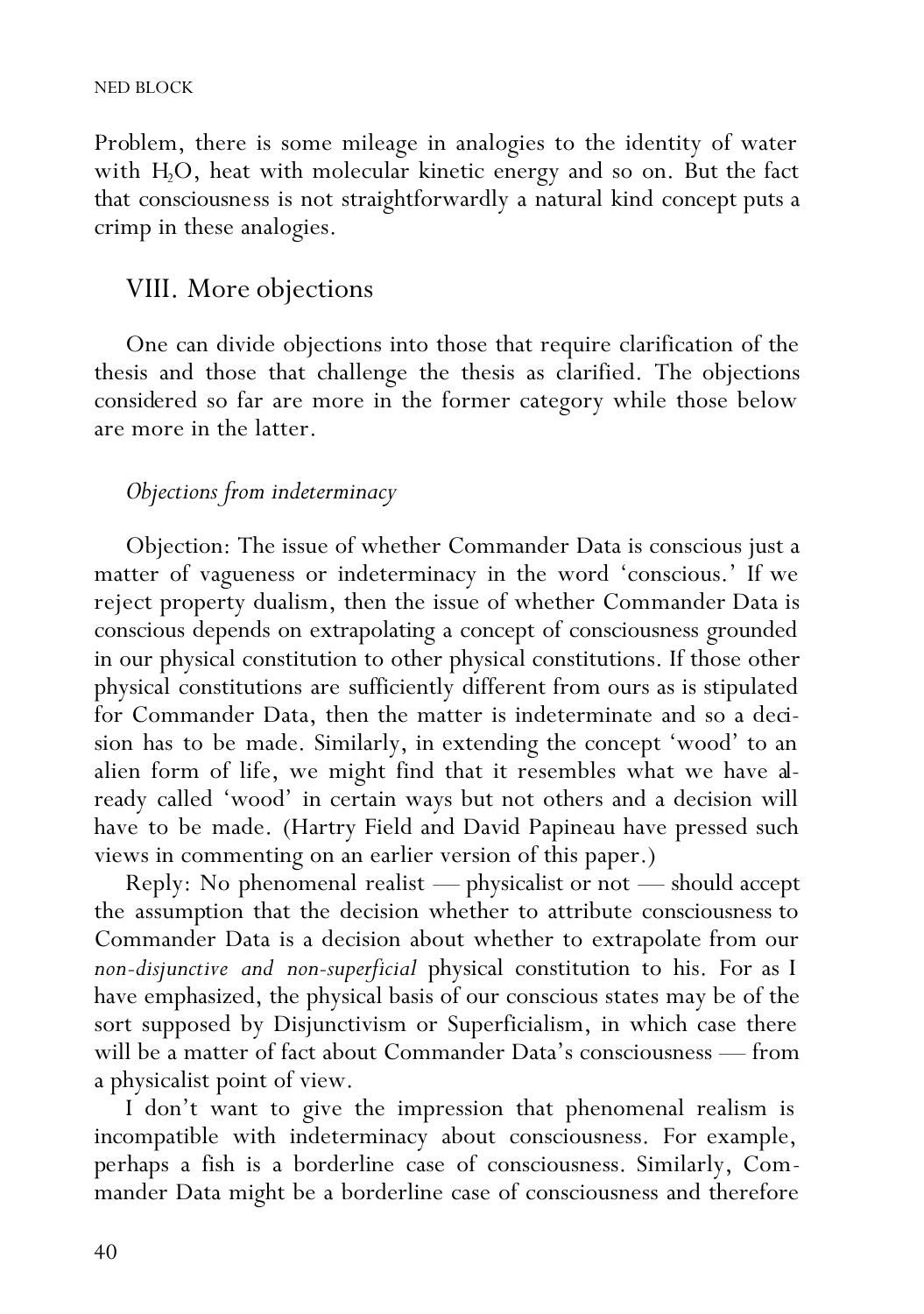indeterminate. On the phenomenal realist view of consciousness, it is an open question whether Commander Data is (a) conscious, (b) not conscious, (c) a borderline case. But there is no reason to think that Commander Data *must* be a borderline case. From the phenomenal realist point of view, epistemic considerations *alone* do not show metaphysical indeterminacy.

There is another kind of indeterminacy, exemplified by a familiar example of the Eskimo word for the whale oil that they use in daily life. Does their category include a petroleum product that looks and functions similarly, but is fundamentally different at a chemical level? There may be no determinate answer. If the Eskimo term is a natural kind term, the chemical specification is important; if the Eskimo term is not a natural kind term, perhaps the chemical specification loses out to function. But, as Gareth Evans once commented (in conversation), it may be indeterminate whether the Eskimo term is a natural kind term or not. So there may be no determinate answer to the question of whether the Eskimos should say that the petroleum product is 'oil.' David Lewis takes a similar stance towards consciousness. He supposes that in ascribing consciousness to an alien, we rely on a set of criteria that determine the population of the alien. If the alien has no determinate population, it is indeterminate in consciousness.<sup>27</sup>

The indeterminacy in the application of the Eskimo word can be resolved in the petroleum company's favor by introducing a coined expression (as Evans noted). For example, if there is an issue as to whether 'oil' is determinately a natural kind term, we can get rid of any indeterminacy of this sort by introducing 'oily stuff,' stipulating that anything that has the appearance and utility of oil is oily stuff (Chalmers, op. cit.; Block and Stalnaker, op. cit.). But in the case of consciousness, no such stipulation will help. Suppose I coin 'consciousish,' stipulating that comparisons do not depend on any hidden

<sup>27</sup> David Lewis, 'Mad Pain and Martian Pain' in N.Block (ed.) *Readings in Philosophy of Psychology* Vol. 1, Harvard University Press: Cambridge, 1980. Actually, Lewis' view is even weirder than I mention in the text. On Lewis' view, a creature which is both physically (and therefore functionally) just like us and which is now undergoing a state physically and functionally like one of our pains does not have pain if it is determinately a member of an appropriately different population. See Sydney Shoemaker's convincing refutation of Lewis, 'Some Varieties of Functionalism,' *Philosophical Topics* 12, 1 (1981), 357-381.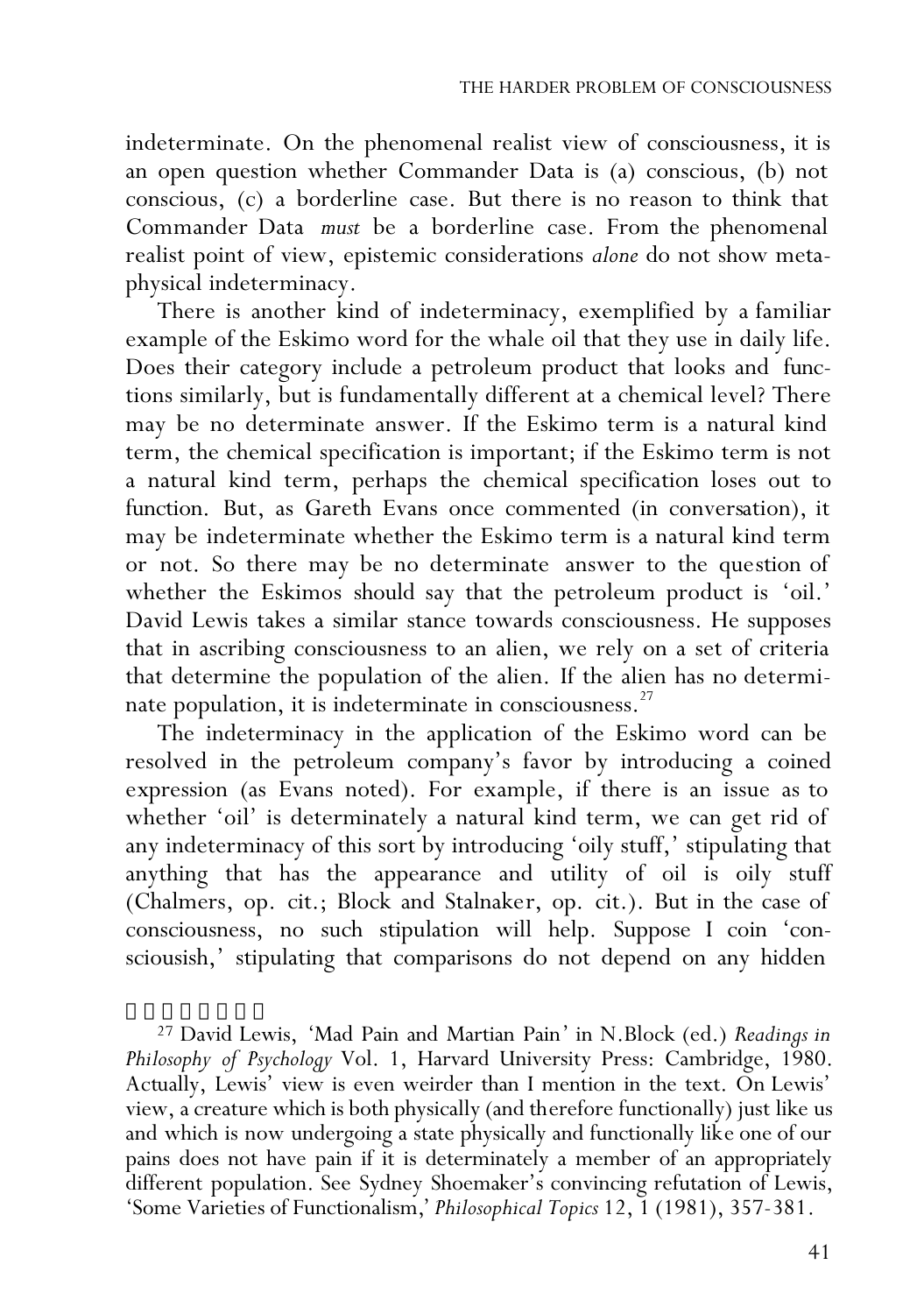scientific essence. 'Consciousish' is not a natural kind term in the relevant sense. We may now ask: 'How could we get scientific evidence of whether or not Commander Data's current sensation is the same as my current sensation in respect of consciousishness?' The stipulation does not help. Alternatively, we could decide that 'consciousish' is a natural kind term, so Data is not consciousish. But the original question would recur as: 'Does Commander Data's state of consciousishness feel the same as ours?' I do not see how any coined term that was adequate to the phenomenon — from a phenomenal realist point of view — would fare any differently.

Another type of indeterminacy is exemplified in the question whether  $H_2O$  made out of heavy hydrogen (that is,  $D_2O$ ) is a kind of *water* or not? There is no determinate answer, for our practice does not determine every decision about how the boundaries of a natural kind should be drawn. To decide the question of whether  $D<sub>2</sub>O$  is a kind of water, we could either decide that water is a wide natural kind in which case the answer is yes or we could decide that water is a narrow natural kind in which case the answer is no. The issue would be settled. Suppose we try this technique to settle the issue of whether Commander Data is conscious. We could decide to construe 'consciousness' widely in case he is; or we could decide to construe 'consciousness' narrowly, in which case… What? Even if we decide to construe 'consciousness' narrowly, we can still wonder if the phenomenon picked out by it *feels the same* as what Commander Data has when he is in a functionally identical state! One can stipulate that 'Tuesdaysconsciousness' designates consciousness that occurs on Tuesday, but it still is in order to ask whether Tuesdayconsciousness feels the same as, say Thursdayconsciousness. Stipulations need not stick when it comes to the phenomenal realist conception of consciousness; any *adequate* concept of consciousness or phenomenality generates the same issue.

### *Closure of epistemic properties*

In a response to this paper (SOFIA, 2001), Martine Nida-Rümelin gave a formalization of the argument that involved a principle of closure of epistemic properties such as being open or being meta-inaccessible. (Brendan Neufeld made a similar point.) E.g. she supposes that part of the argument goes something like this: supposing physicalism requires a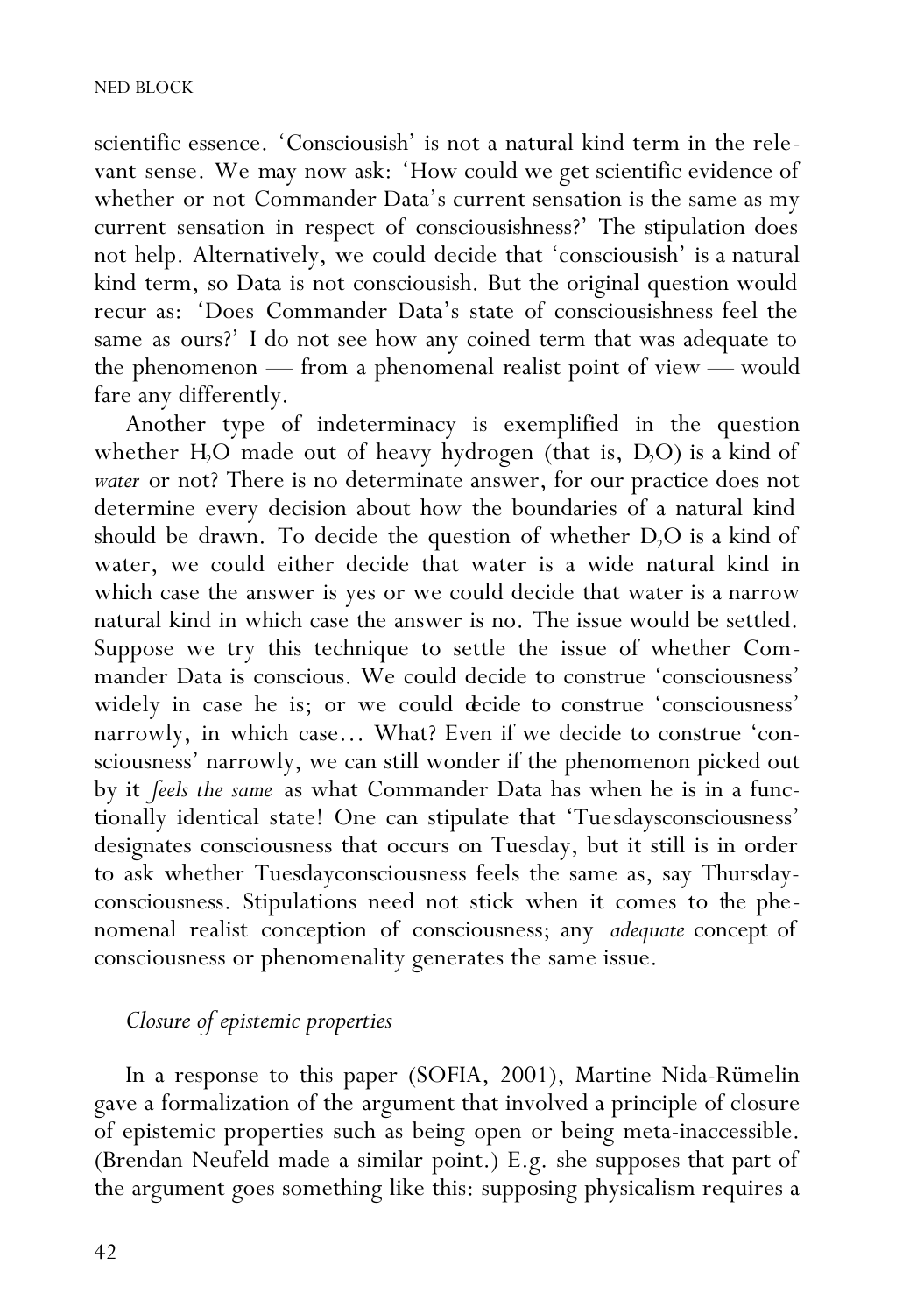deep unitary property in common to conscious creatures, if Data is conscious, then physicalism is false; Data's consciousness is metainaccessible; so the falsity of physicalism is meta-inaccessible.

One can easily see that the form of argument is fallacious. If Plum did it, then it is false that the butler did it. But if it is inaccessible whether Plum did it, it does not follow that it is inaccessible whether or not the butler did it. We might find evidence against the butler that has nothing to do with Plum. The application of the point to the argument that Nida-Rümelin attributes to me is that even if Data's consciousness is inaccessible, we might have some independent reason to believe physicalism is false. I explicitly noted (and did in the earlier version) that I think the standard arguments against physicalism don't work.

Here is a standard problem with closure. (See my discussion of the tacking paradox in 'Anti-Reductionism Slaps Back,' op. cit.) Consider a meta-inaccessible claim, I, and an accessible claim, A. The conjunction I & A is meta-inaccessible, but a consequence of it, A, is not. So metainaccessibility is not transmitted over entailment. Briefly and metaphorically: fallacies of the sort mentioned seem to arise with respect to an epistemic property that applies to a whole even if only one of its parts has that property. The whole can then entail a different part that does not have that epistemic property. I doubt that my argument has that form, but if someone can show that it does, that will undermine it.

### *Objections concerning empirical evidence*

Suppose my brain is hooked up to Commander Data's and I have the experience of seeing through his eyes. Isn't that evidence that he has phenomenal consciousness? Reply: maybe it is evidence, but it does not get up to the level of a rational ground for believing. Perhaps if I share a brain in that way with a zombie, I can see through the zombie's eyes because whatever is missing in the zombie brain is made up for by mine.

Suppose we discover what we take to be laws of consciousness in humans and discover that they apply to Commander Data. That is, we find that the laws that govern human consciousness also govern the functional analog of consciousness in Commander Data. Doesn't that get up to the level of rational ground for believing that Commander Data is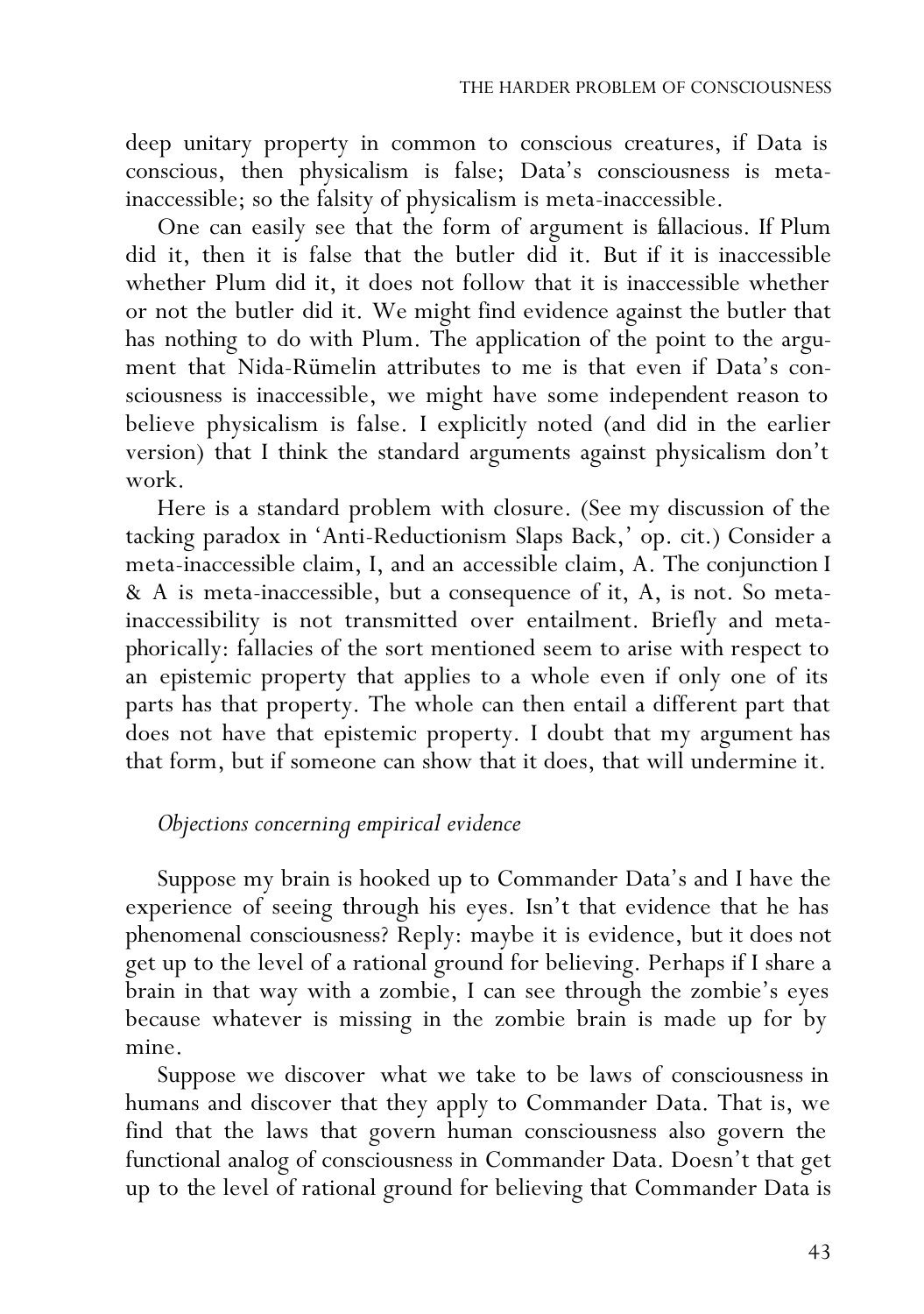conscious? (I am grateful to Barry Smith for getting me to take this objection more seriously.)

Reply: Since Commander Data's brain works via different principles from ours, it is *guaranteed that his states will not be governed by all of the same laws* as the functionally equivalent states in us. Two computers that are computationally equivalent but physically different are inevitably different in all sorts of physical features of their operation, for example, how long they take to compute various functions, and their failure characteristics — such as how they react to humidity or magnetic fields. The most that can be claimed is that the state that is the functional analog of human consciousness in Commander Data obeys *some* of the laws that our conscious states obey. The problem is: are the laws that Commander Data does *not* share with us laws of consciousness or laws of his *different physical realizer*? Without an understanding of the scientific nature of consciousness, how are we supposed to know? A zombie might share some laws of consciousness, but not enough or not the right ones for consciousness. So long as Commander Data does not share *all* the laws of our conscious states, there will be room for rational doubt as to whether the laws that he does share with us are decisive. Indeed, if we knew whether Commander Data was conscious or not, we could use that fact to help us in deciding which laws were laws of consciousness and which were laws of the realization. But as this point suggests, the issue of whether Commander Data is conscious is of a piece with the epistemic problem of whether a given law is a law of consciousness or a law of one of the realizers of its functional role.

An example will be useful to clarify this point. All human sensory systems obey a power function, an exponential function relating stimulus intensity to subjective intensity as judged by subjects' reports. That is, subjective intensity  $=$  stimulus intensity raised to a certain exponent, a different exponent for different modalities. For example, perceived brightness is proportional to energy output in the visible spectrum raised to a certain exponent. This applies even to outré parameters of subjective judgments such as how full the mouth feels as a function of volume of wadges of paper stuck in the mouth or labor pains as a function of size of contractions. Should we see the question of whether Commander Data's sensations follow the power law as a litmus test for whether Commander Data has conscious experiences? No doubt the power law taps some neural feature. Is that neural feature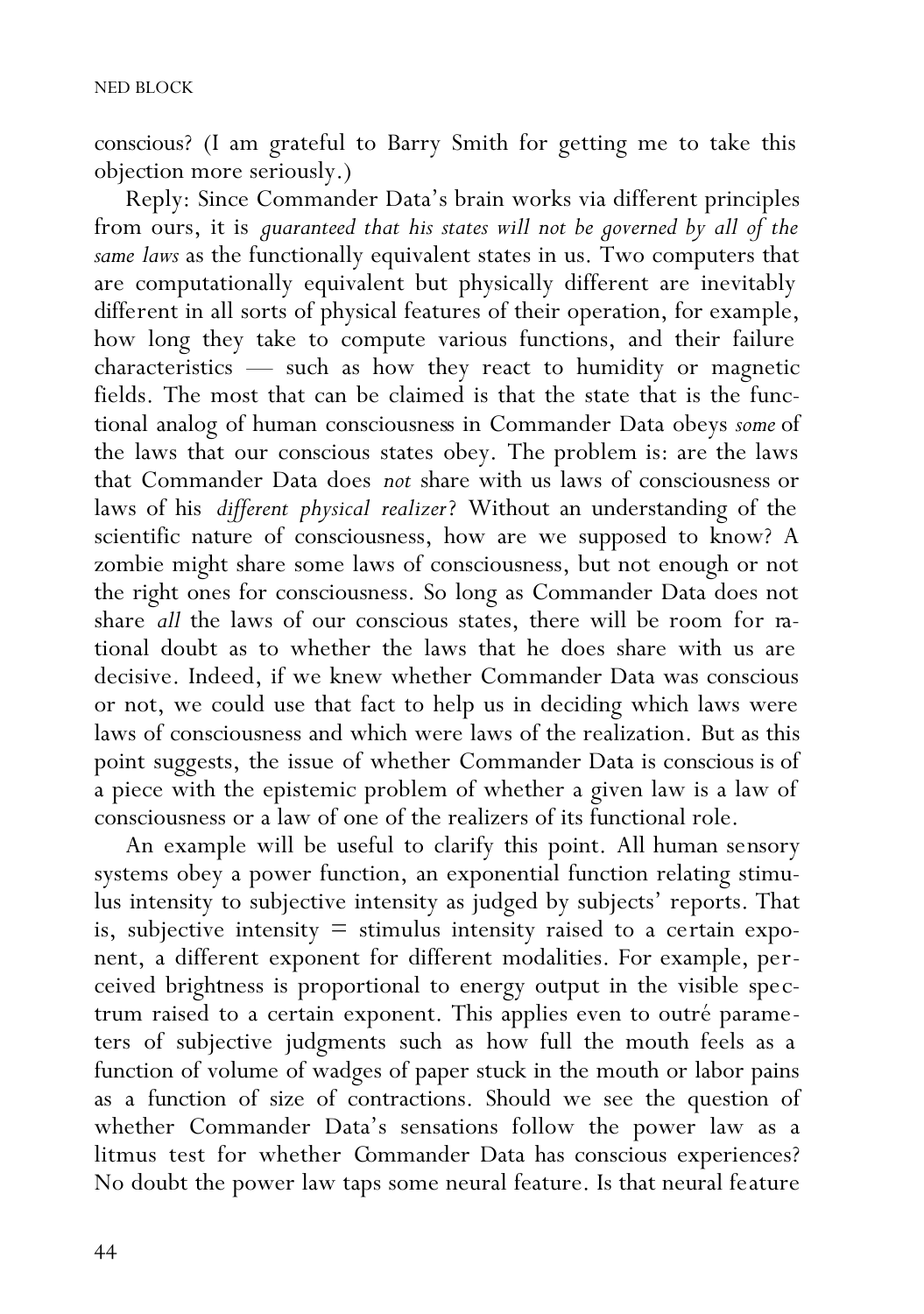essential or accidental to the nature of consciousness? Roger Shepard has argued in his unpublished William James Lectures that the power law form would be expected in any naturally evolved creature. But that leaves open the possibility of artificial creatures or evolutionary singularities (subject to unusual selection pressures) whose sensations (or 'sensations') do not obey the power law. The question whether this is a law of consciousness or a law of the human realization of consciousness that needn't be shared by a conscious Commander Data is of a piece with the question of whether creatures like Commander Data (who, let us suppose, do not obey the law) are conscious. We cannot settle one without the other, and the epistemic problem I am raising applies equally to both.

### *Skepticism and the problem of other minds*

Recall that I am arguing for a conditional. On the left are naturalism, phenomenal realism and the denial of skepticism. There is a superficial resemblance between the Harder Problem and the problem of other minds. But the problem of other minds is a form of skepticism. The non-skeptic has no doubt that *humans* are (sometimes) conscious, but when we find out that Commander Data is *not human,* denying skepticism does not help.

What is it about being human that justifies rejecting skepticism? It is not part of my project here to attempt an answer, but I have to say *something* to avoid the suspicion that our rationale for regarding other humans as conscious or rocks as not conscious might apply equally to Commander Data.

Elliot Sober's 'Evolution and the Problem of Other Minds'<sup>28</sup> argues plausibly that our rationale for attributing mental states to other humans is a type of 'common cause' reasoning. But such common cause reasoning is vulnerable to evidence against a common cause, e.g. evidence for lack of genealogical relatedness or evidence for different scientific bases for the similarity of behavior that is exhibited. Thus the rationale for attributing mentality to humans does not fully apply to Commander Data.

<sup>28</sup> *Journal of Philosophy,* XCVII, 7, July 2000, pp. 365-386.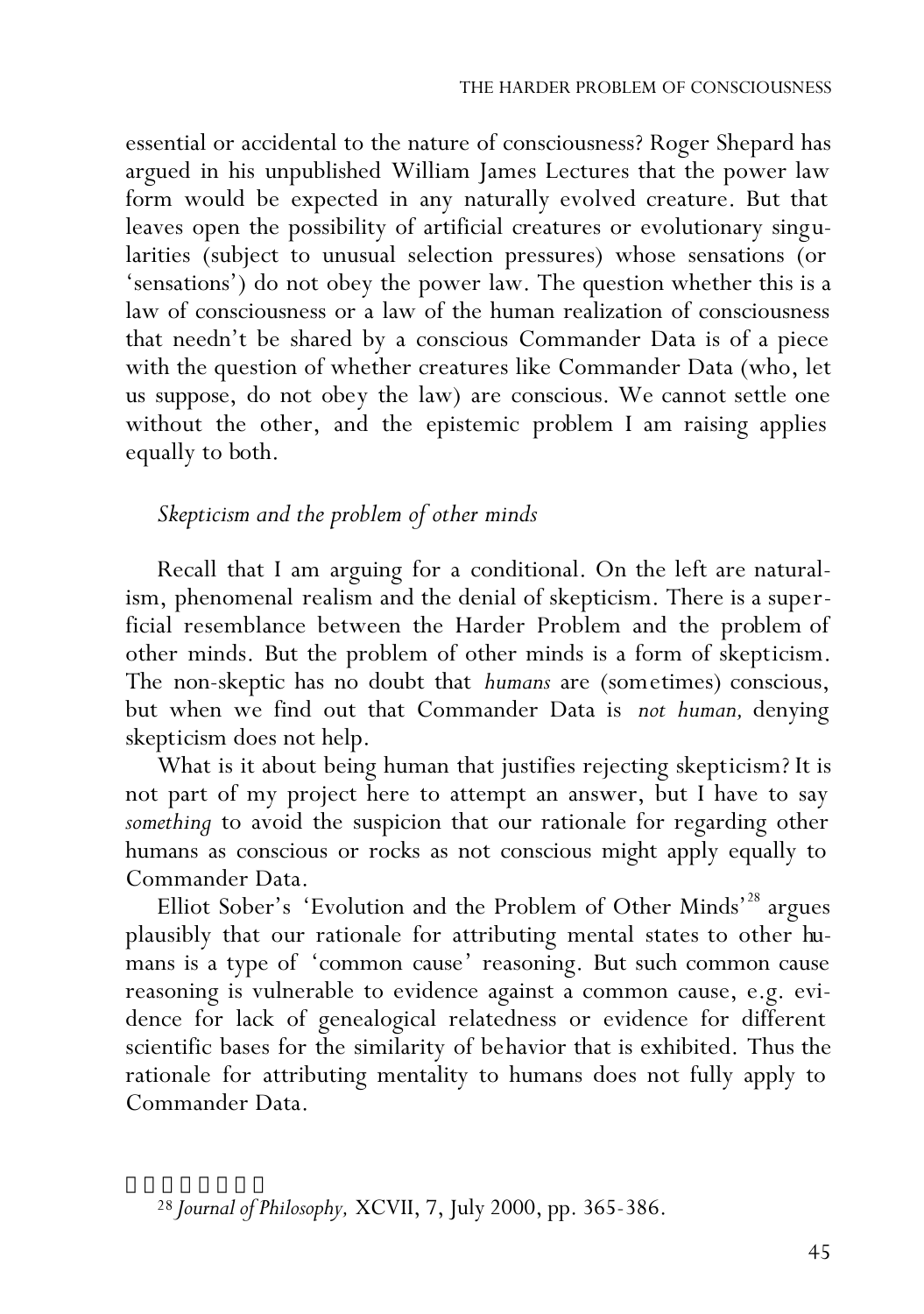Stephen White raises the skeptical worry of how we know that creatures whose brains are like ours in terms of principles of operation but not in DNA are conscious.<sup>29</sup> But this worry may have a *scientific* answer that would be satisfying to the non-skeptic. We might arrive at a partial understanding of the mechanisms of human consciousness that is sufficient to assure us that a creature that shared those mechanisms with us is just as conscious as we are even if its DNA is different. For example, we might discover a way to genetically engineer a virus that replaced the DNA in the cells of living creatures. And we might find that when we do this for adult humans such as ourselves, there are no noticeable effects on our consciousness. Or we might come to have something of a grip on why cortico-thalamic oscillation of a certain sort is the neural basis of human consciousness and also satisfy ourselves that many changes in DNA in adults do not change cortico-thalamic oscillation. By contrast, the Harder Problem may remain even if we accept the dictates of non-skeptical science.

## IX. Supervenience and mind-body identity

Much of the recent discussion of physicalism in the philosophy of mind has centered on supervenience of consciousness on the brain rather than on good old-fashioned mind-body identity. Chalmers (op. cit., p. xvii) recommends this orientation, saying 'I find that discussions framed in terms of identity generally throw more confusion than light onto the key issues, and often allow the central difficulties to be evaded. By contrast, supervenience seems to provide an ideal framework within which key issues can be addressed.'

But the Harder Problem depends on the puzzling nature of multiple physical constitution of consciousness, a problem that does not naturally arise from the perspective that Chalmers recommends. Supervenience prohibits any mental difference without a physical difference, but multiple constitution is a physical difference without a mental difference. Of course nothing prevents us from stating the issue in supervenience

<sup>29</sup> Stephen White, 'Curse of the Qualia,' *Synthese* 68, 1983: 333-368. Reprinted in Block, Flanagan & Güzeldere, op. cit. The DNA issue is also mentioned in the version of Shoemaker's 'The Inverted Spectrum' in Block, Flanagan & Güzeldere, op. cit., pp. 653- 654.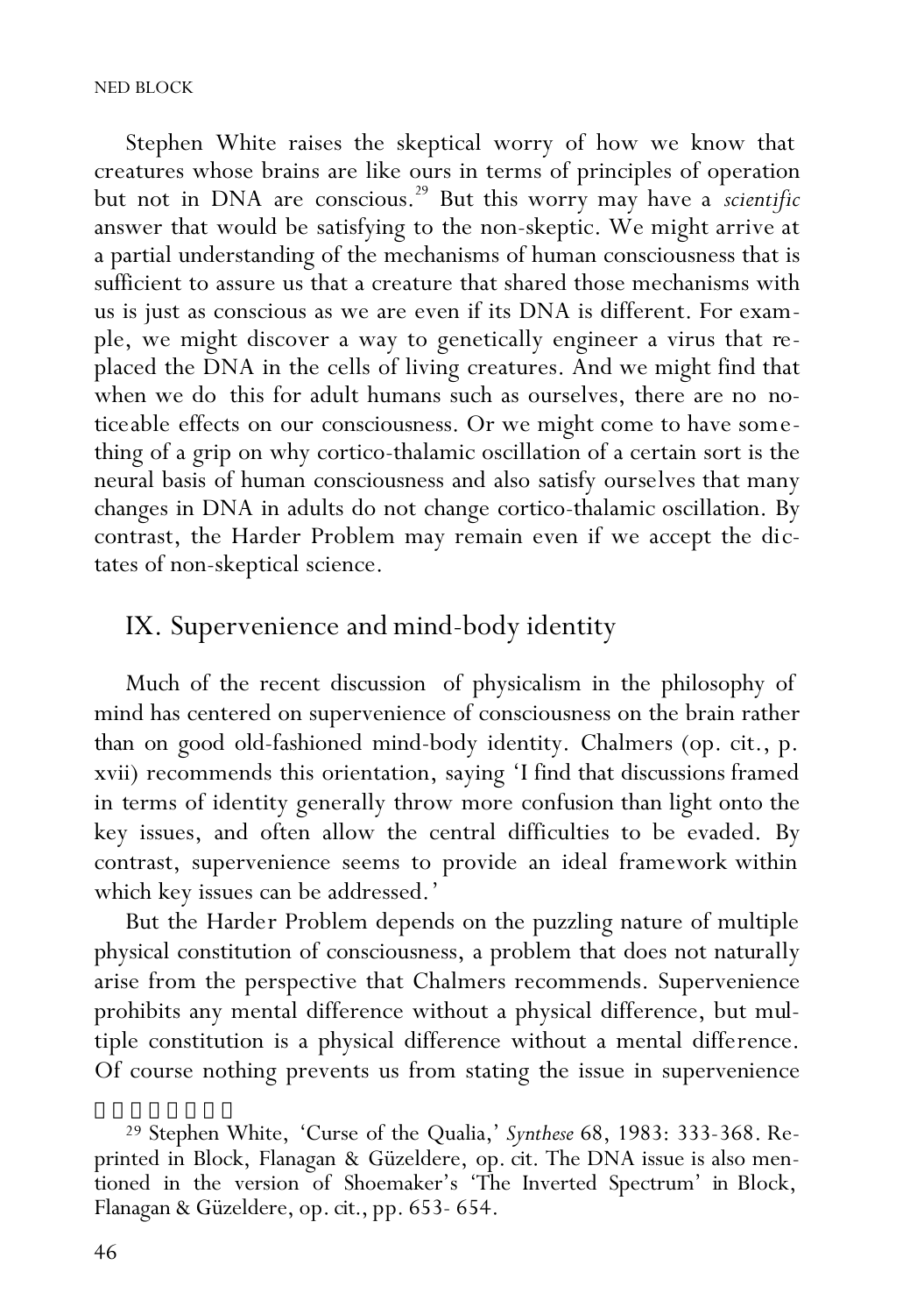terms. In those terms, it is the problem of how a unitary phenomenal property can have a non-unitary (heterogeneously disjunctive) supervenience base. But there is no reason why this should be puzzling from the supervenience point of view. Heterogeneous supervenience bases of unitary properties — e.g. adding — are common. What makes it puzzling is the thought that a phenomenal overlap between physically different creatures ought to have a unitary physical basis. That puzzle can be appreciated from the point of view of old-fashioned mind-body identity — which says that a phenomenal overlap is a physical overlap. (No one would identify adding with a physical (e.g. microphysical) property — it is obviously functional.) But it isn't puzzling from the supervenience point of view.

# X. The hard and the harder

Are the Hard and Harder Problems really different problems? The Hard Problem is: why is the scientific basis of a phenomenal property the scientific basis of that property rather than another or rather than a non-phenomenal property? The question behind the Harder Problem could be put so as to emphasize the similarity: why should physically different creatures overlap phenomenally in one way rather than another or not at all? This way of putting it makes it plausible that the Harder Problem includes or presupposes the Hard Problem. In any case, the Harder Problem includes an issue that is more narrowly epistemic than the Hard Problem The Hard Problem could arise for someone who has no conception of another person, whereas the Harder Problem is closely tied to the problem of other minds. Finally, the Harder Problem involves an epistemic discomfort not involved in the Hard Problem. My claim is that the 'Harder Problem' differs from the 'Hard Problem' in these ways independently of whether we choose to see them as distinct problems or as part of a single problem.

Is the Harder Problem harder than the Hard Problem? If the Harder Problem is the Hard Problem plus something else problematic, then it is trivially Harder. As indicated above, the Harder Problem has an epistemic dimension not found in the Hard Problem, so they are to that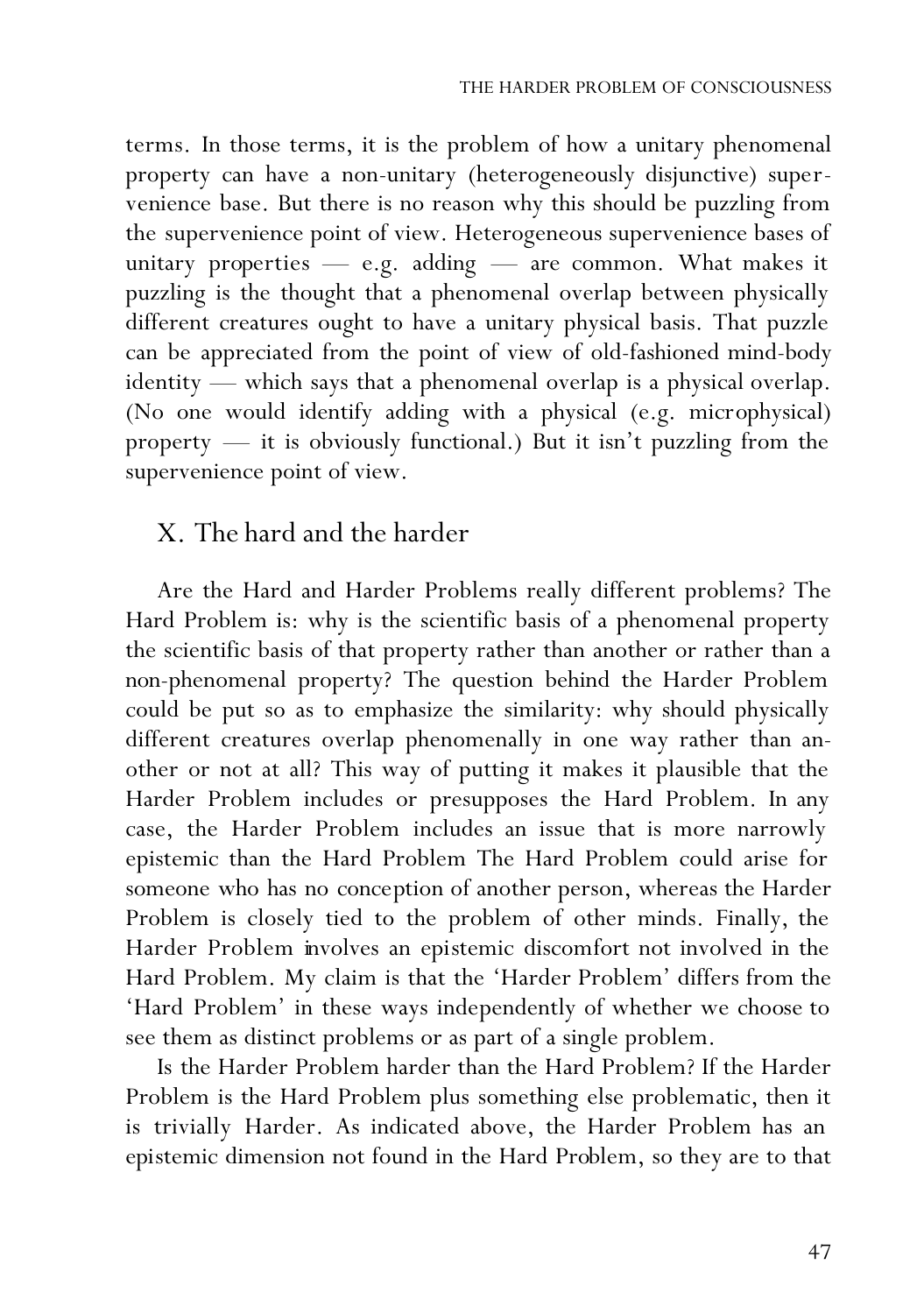extent incomparable, but the epistemic difficulty involved in the Harder Problem makes it harder in one way.

Both the Hard and Harder Problems depend on what we cannot *now* conceive. Even the epistemic difficulty may be temporary, unlike the epistemic difficulty of the concept of *the gold mountain that no one will ever have evidence of*. Perhaps we will come to understand the nature of human consciousness, and in so doing, develop an objective theory of consciousness that applies to all creatures, independently of physical constitution. That is, perhaps the concepts developed in a solution to the Hard Problem will one day solve the Harder Problem, though I think our relation to this question is the same as to the Harder Problem itself, namely we have no conception of how to find an answer.

### XI. What to do?

Naturalism dictates that physicalism is the default, but also inaccessible and meta-inaccessible; and in the 'subjective' sense mentioned earlier, it is the default that Commander Data is not conscious, but at the same time phenomenal realists regard his consciousness as an open issue. This is the Harder Problem. Alternatively, we could see the problem this way: if Commander Data is conscious, then we have a choice of Superficialism, Disjunctivism and Dualism. The Naturalist will want to reject Dualism, but it is cold comfort to be told that the only alternatives are doctrines that are epistemically inaccessible. So this may lead us to want to say that Commander Data is not conscious. But we have no *evidence* that he is or is not conscious.

What to do? To begin, one could simply live with these difficulties. These are not paradoxical conclusions. Physicalism is the default and at the same time meta-inaccessible. It is the subjective default that androids like Commander Data are not conscious but it is an open question whether they are. Consciousness is a singularity - perhaps one of its singular properties is thrusting us into these epistemic discomforts.

Another option would be to reject or restrict the assumption of naturalism or of phenomenal realism. One way to slightly debase naturalism would be to take the problem itself as a reason to believe the Disjunctivist or Superficialist form of naturalism. Those who prefer